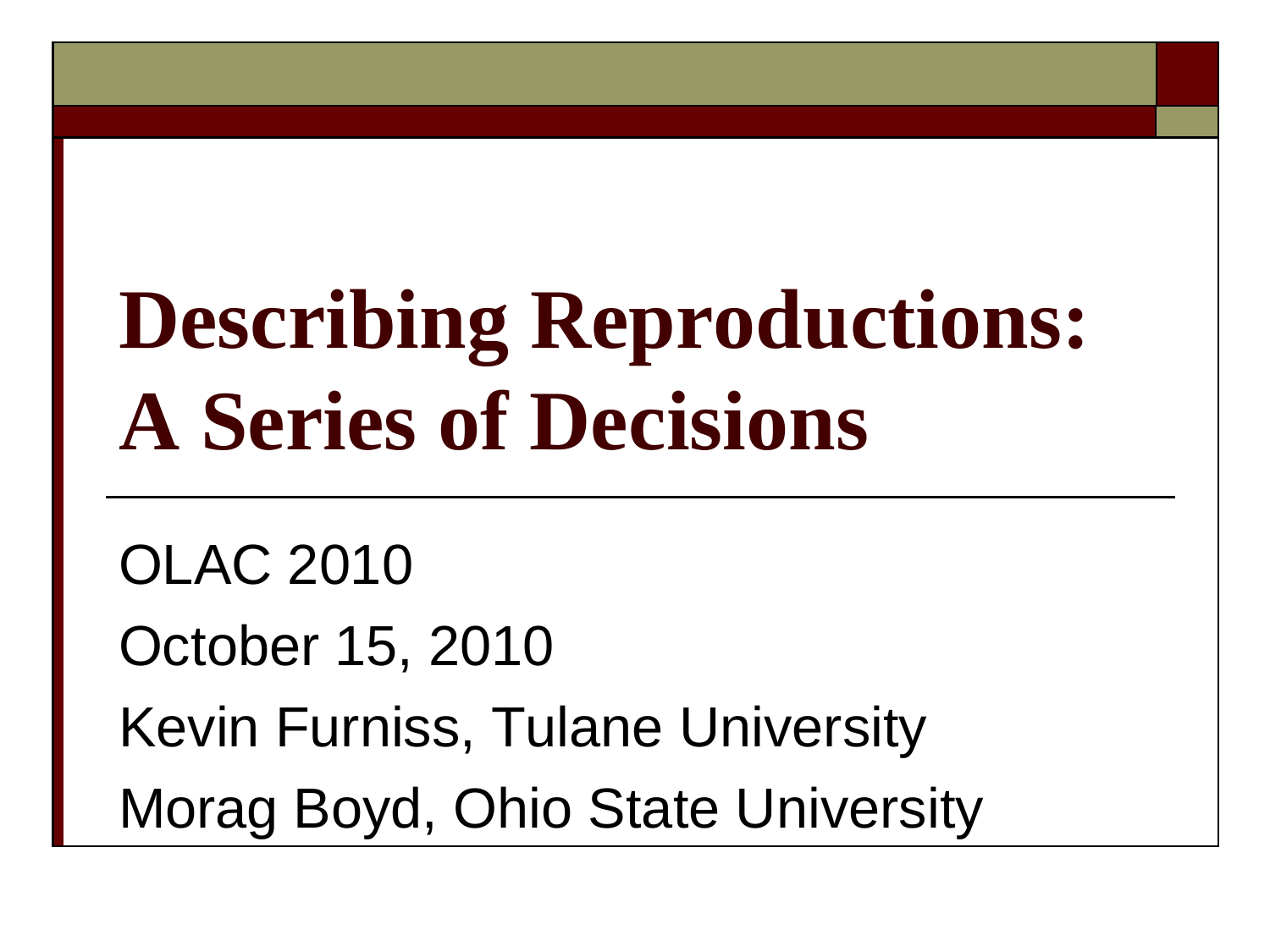#### Thanks to OLAC

 $\Box$  We would like to thank OLAC for the Research Grant that supports this work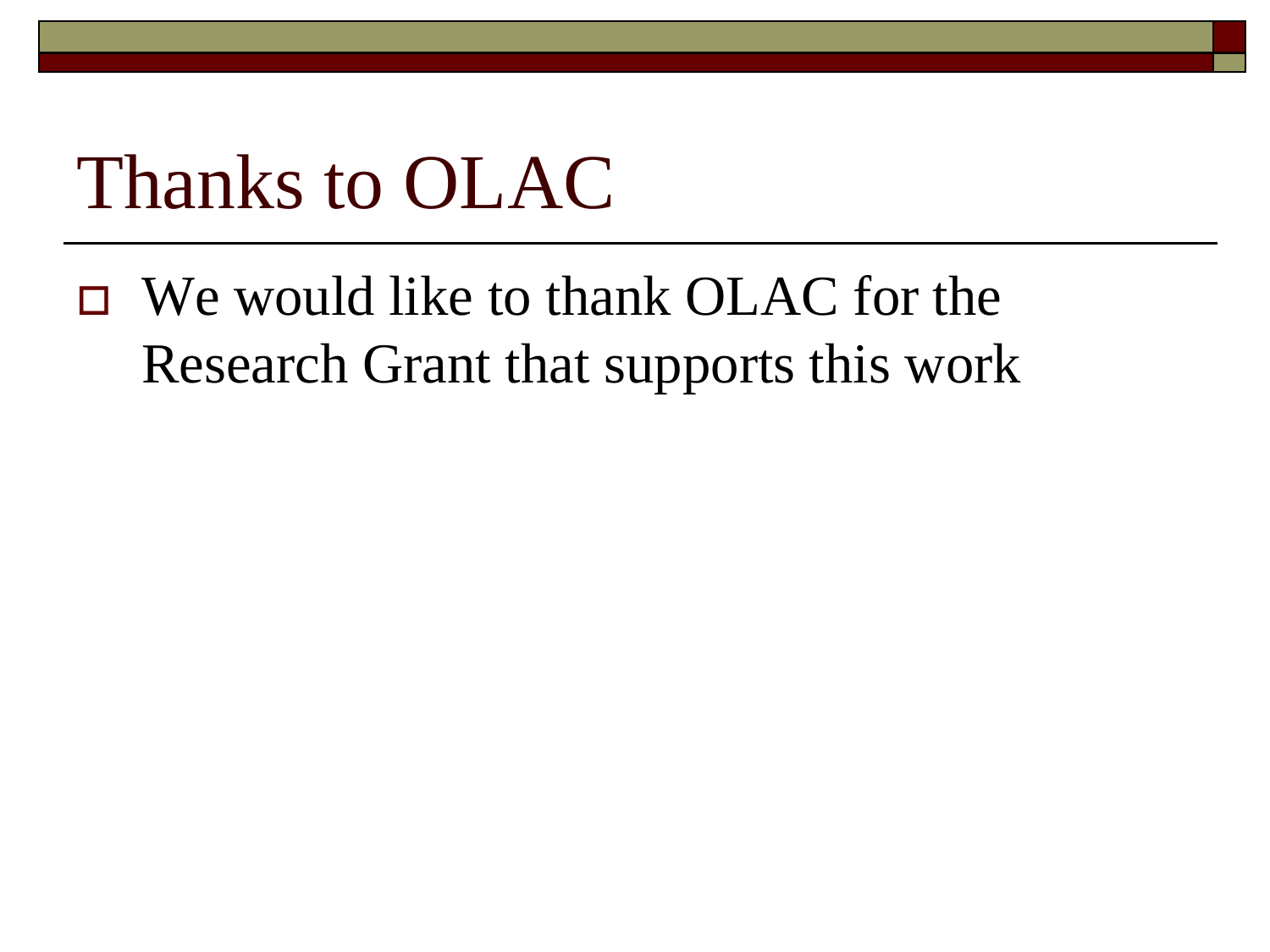# Why this topic?

- Kevin: serials cataloger at Tulane
- Morag: special collections cataloger at Ohio State University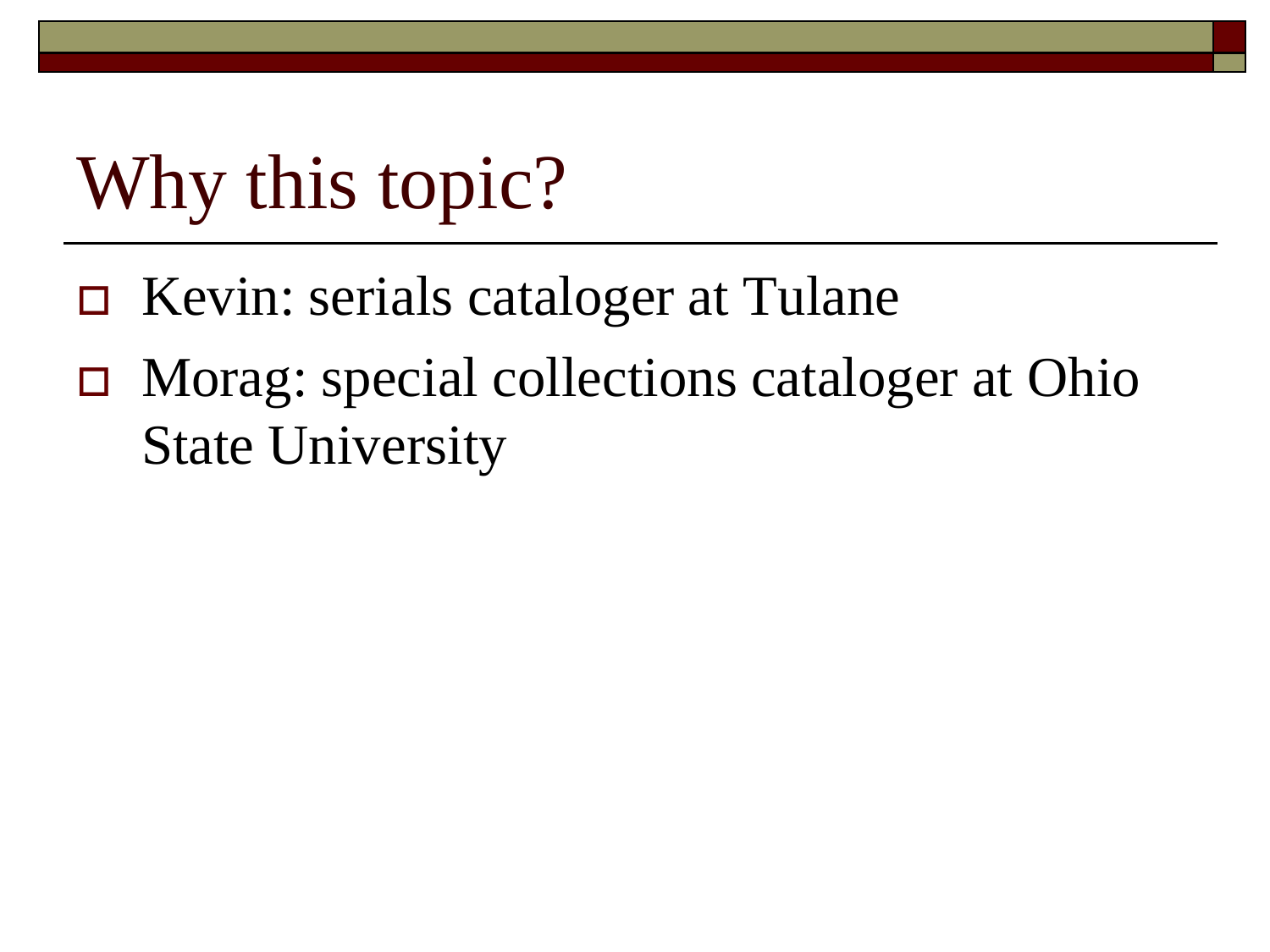### What is a reproduction?

A reproduction is an item that is a copy of another item and is intended to function as a substitute for that item. The copy may be in a different physical format from the original. Reproduction is a mechanical rather than an intellectual process. Due to the particular mechanical process used to create it, physical characteristics of the reproduction, such as color, image resolution, or sound fidelity may differ from those of the original. Reproductions are usually made for such reasons as the original's limited availability, remote location, poor condition, high cost, or restricted utility.

(Johnson, *Guidelines for Bibliographic Description of Reproductions*, 1995, p.1)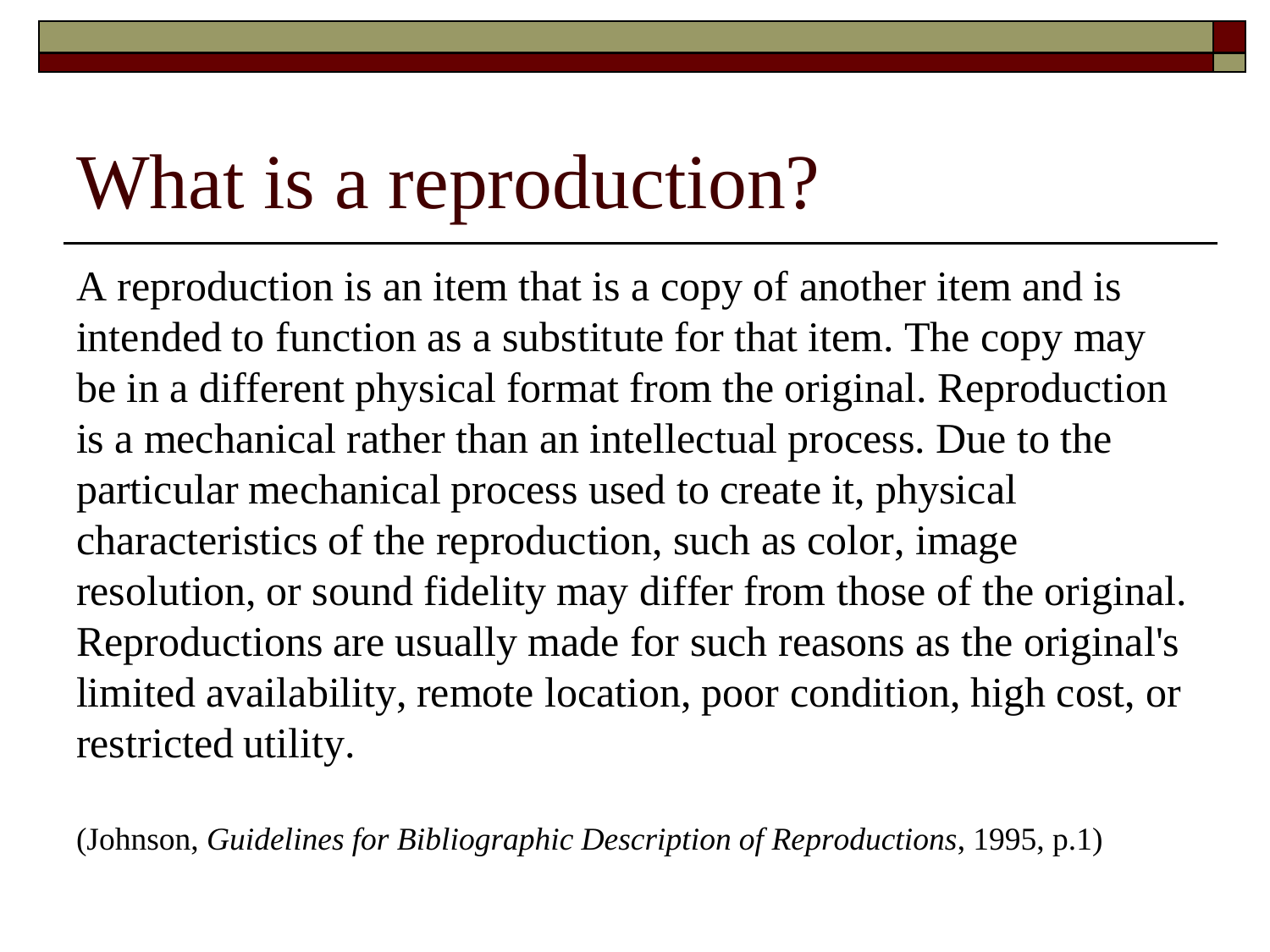#### Current Approaches to Reproductions

- $\Box$  Practice varies widely, but typically
	- Microforms cataloged using the original as the unit of description, with reproduction details in 533
	- Electronic resource itself is the unit of description, with reference to other available formats
	- Facsimile itself is unit of description, with reference to the original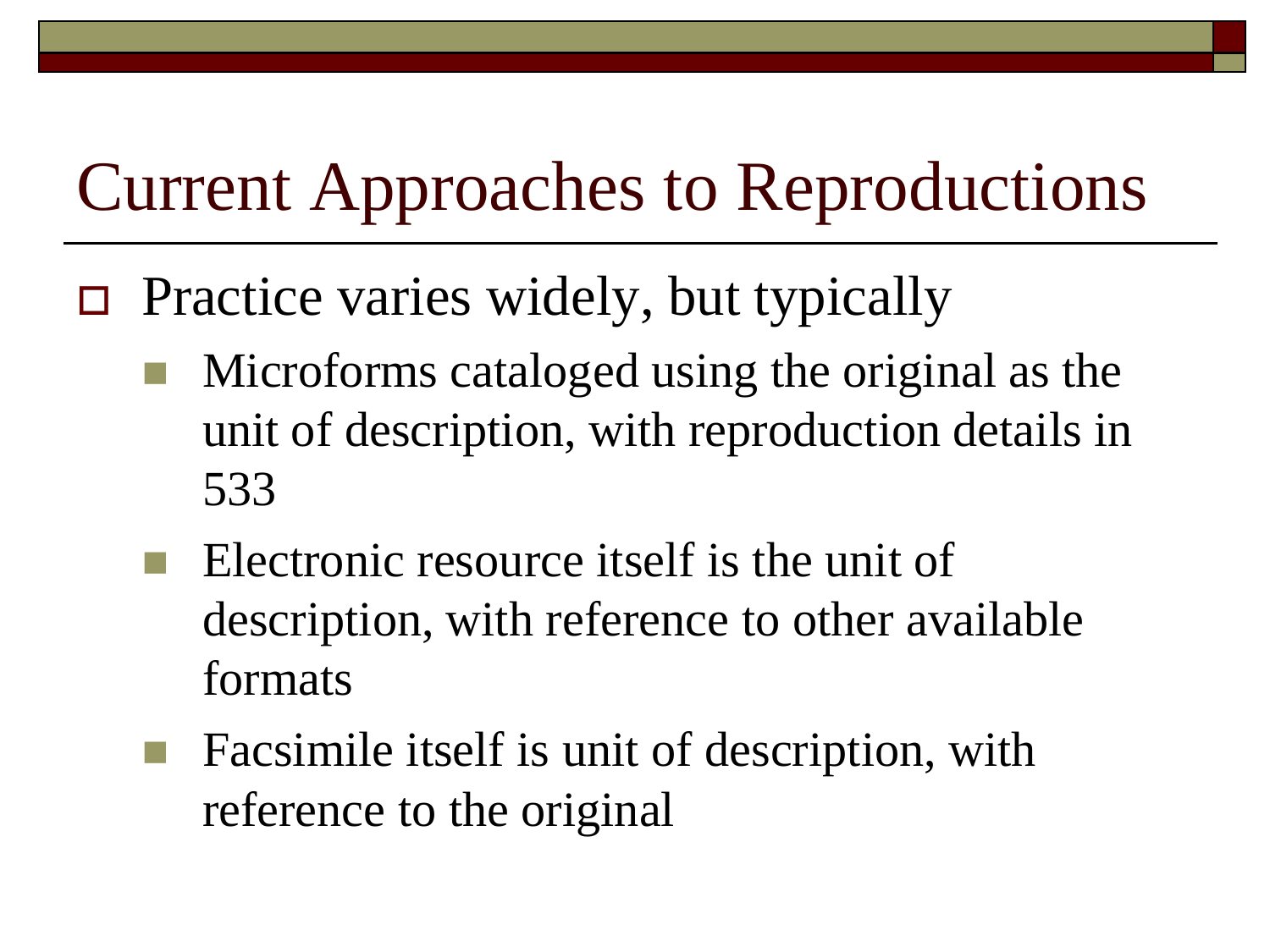# Historical Background

- $\Box$  Cataloging philosophy
	- "Simonton Report" to ARL in 1962 identifies 2 approaches
		- $\Box$  Facsimile theory = catalog the content
		- $\Box$  Edition theory = catalog the container
	- AACR follows the facsimile theory
		- □ Directs cataloger to describe the original and make notes for reproduction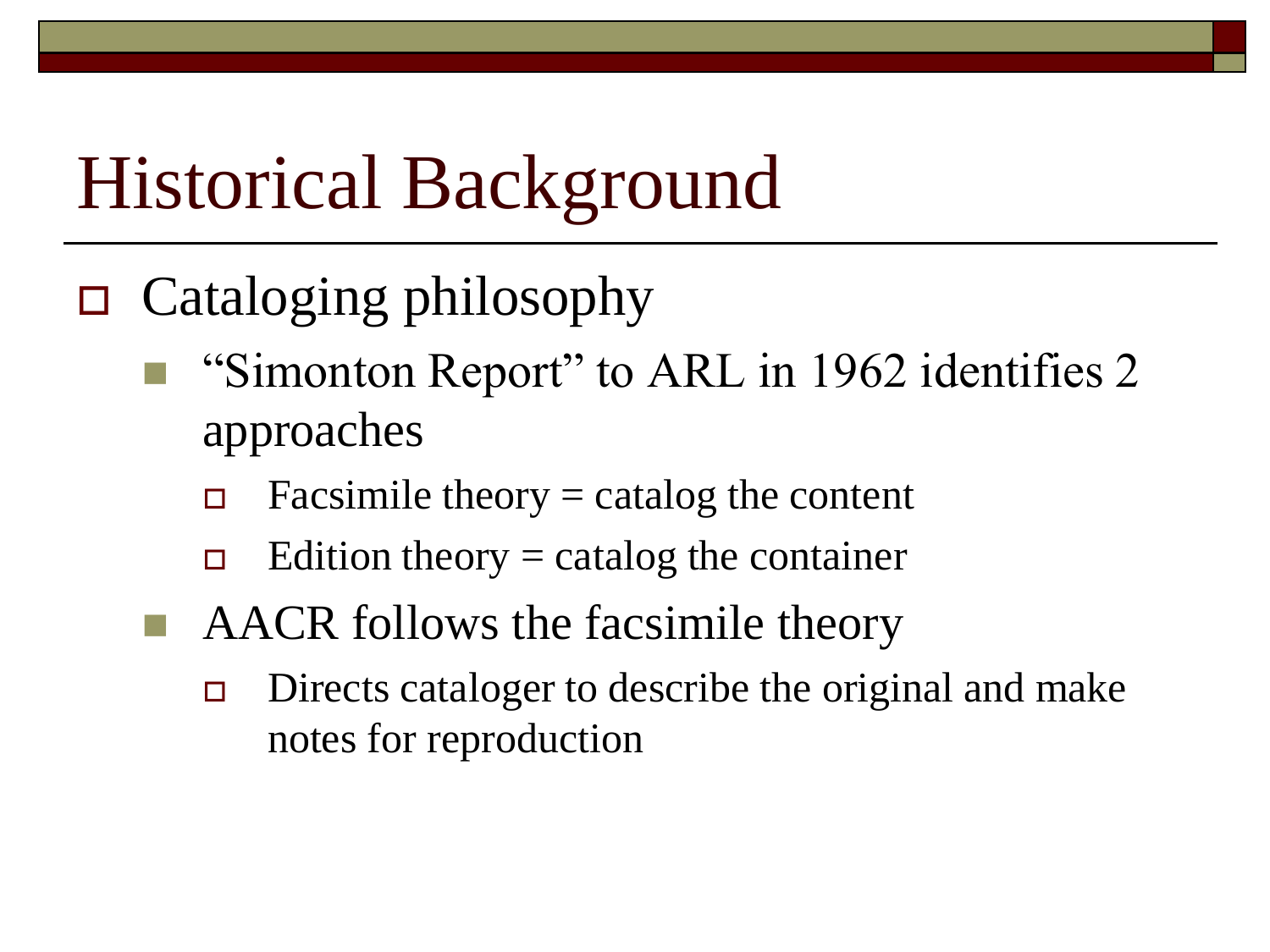#### A Great Schism

- $\Box$  AACR2 (1978) adopts the edition theory
	- Describe piece in hand; add notes for the original
- The United States Library community resists
	- $\blacksquare$  "An obsession with principle to the exclusion of common sense"
	- LC and CC:DA affirm facsimile approach
- $\Box$  The rest of the world makes the change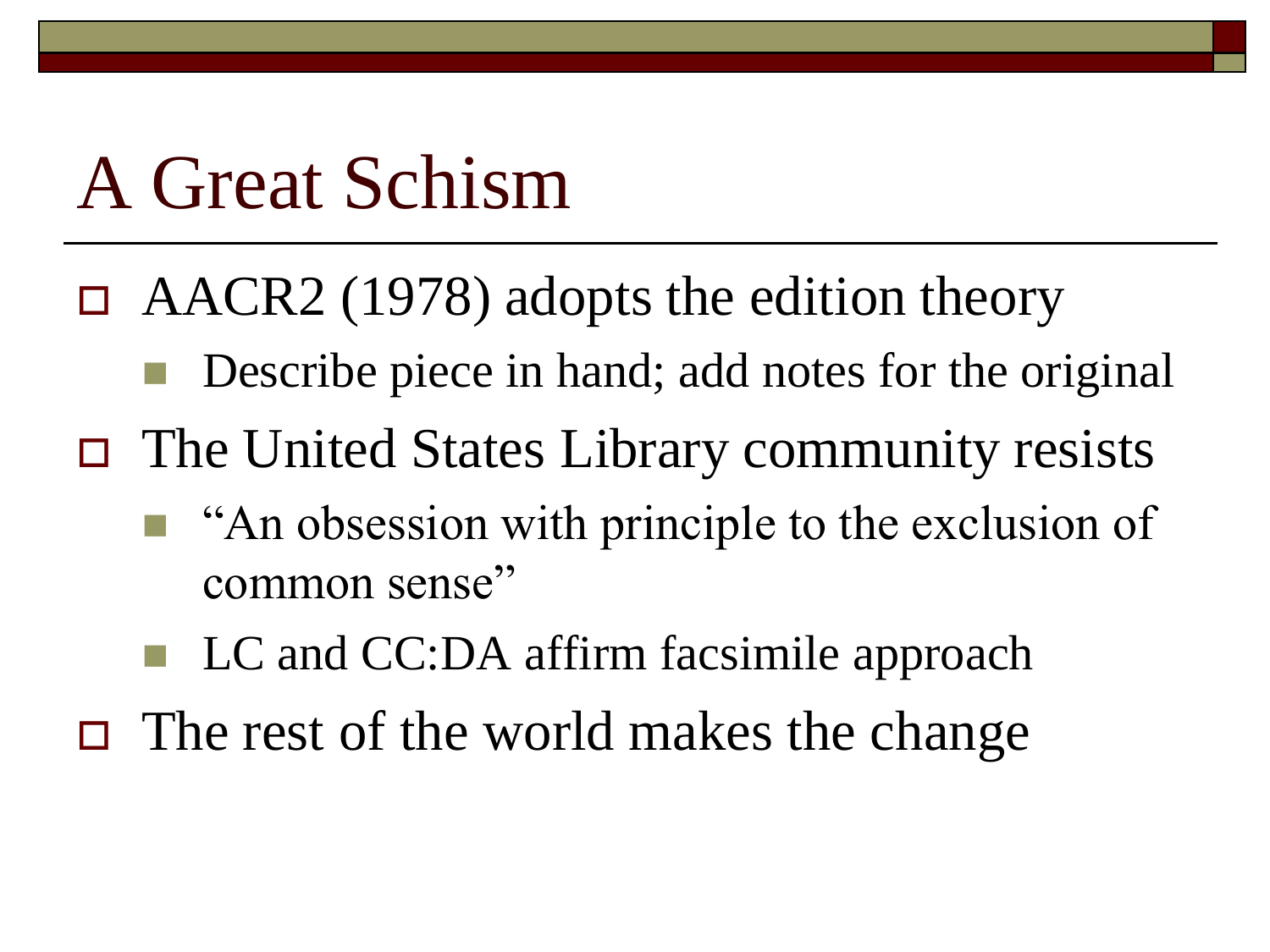# LC current practice

#### LCRI 11

For microform reproductions of previously published materials and for microform dissertations, Library of Congress policy is noted below.

1) Transcribe the bibliographic data appropriate to the original work …

LCRI 1.11A

Follow these guidelines for reproductions of previously existing materials that are made for: preservation purposes in formats other than microforms; non-microform dissertations and other reproductions produced "on demand"; and, electronic reproductions.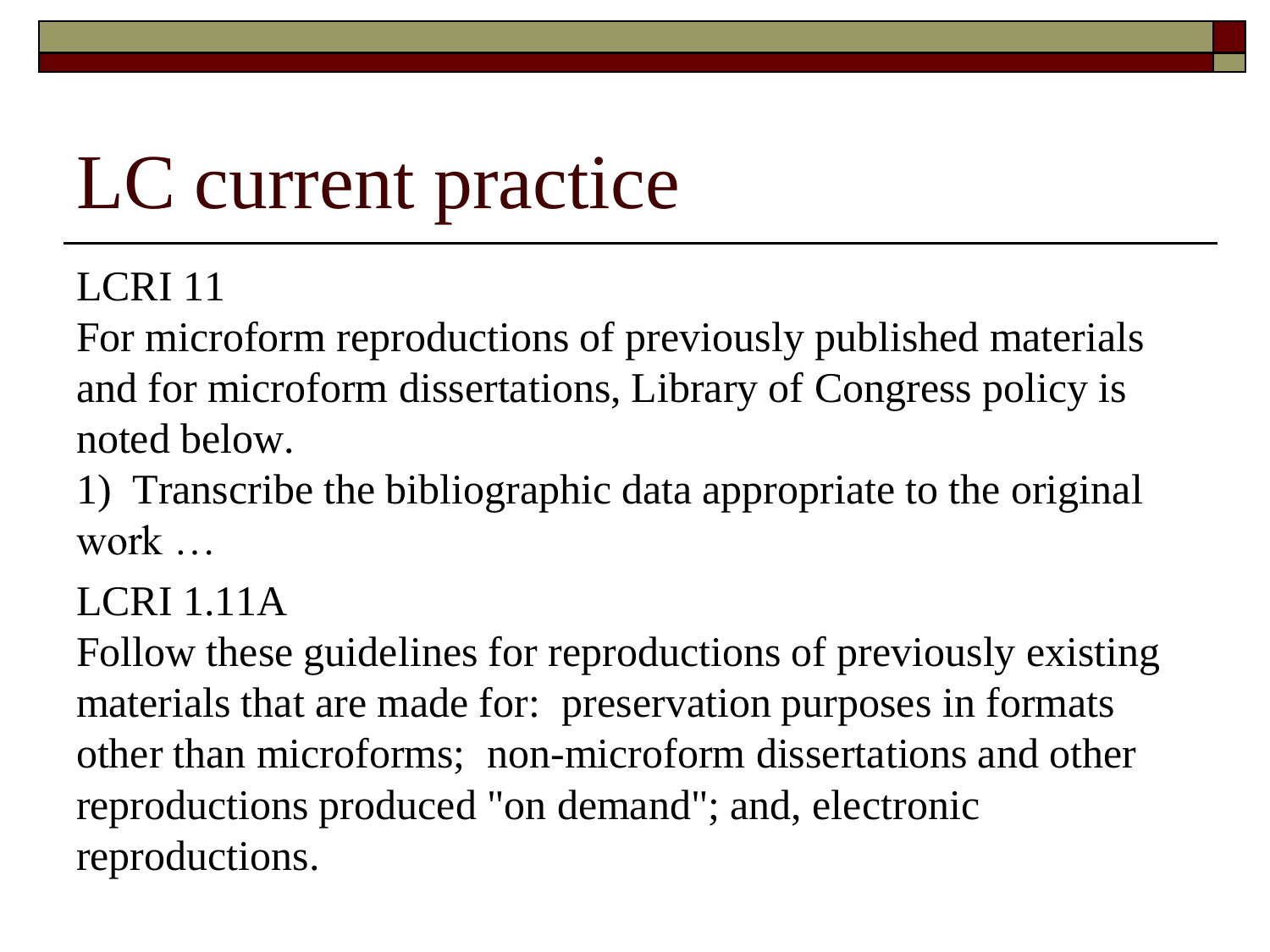#### If only it were that easy

- □ LCRI 1.11A continues "For some electronic reproductions, however, LC may delineate details of the reproduction on the record for the original manifestation rather than create a separate record for the reproduction"
- "The Provider-Neutral E-Monograph proposal is intended to encompass records for monographic titles that are simultaneously issued in print and online, **digital reproductions of print resources**, and born-digital resources".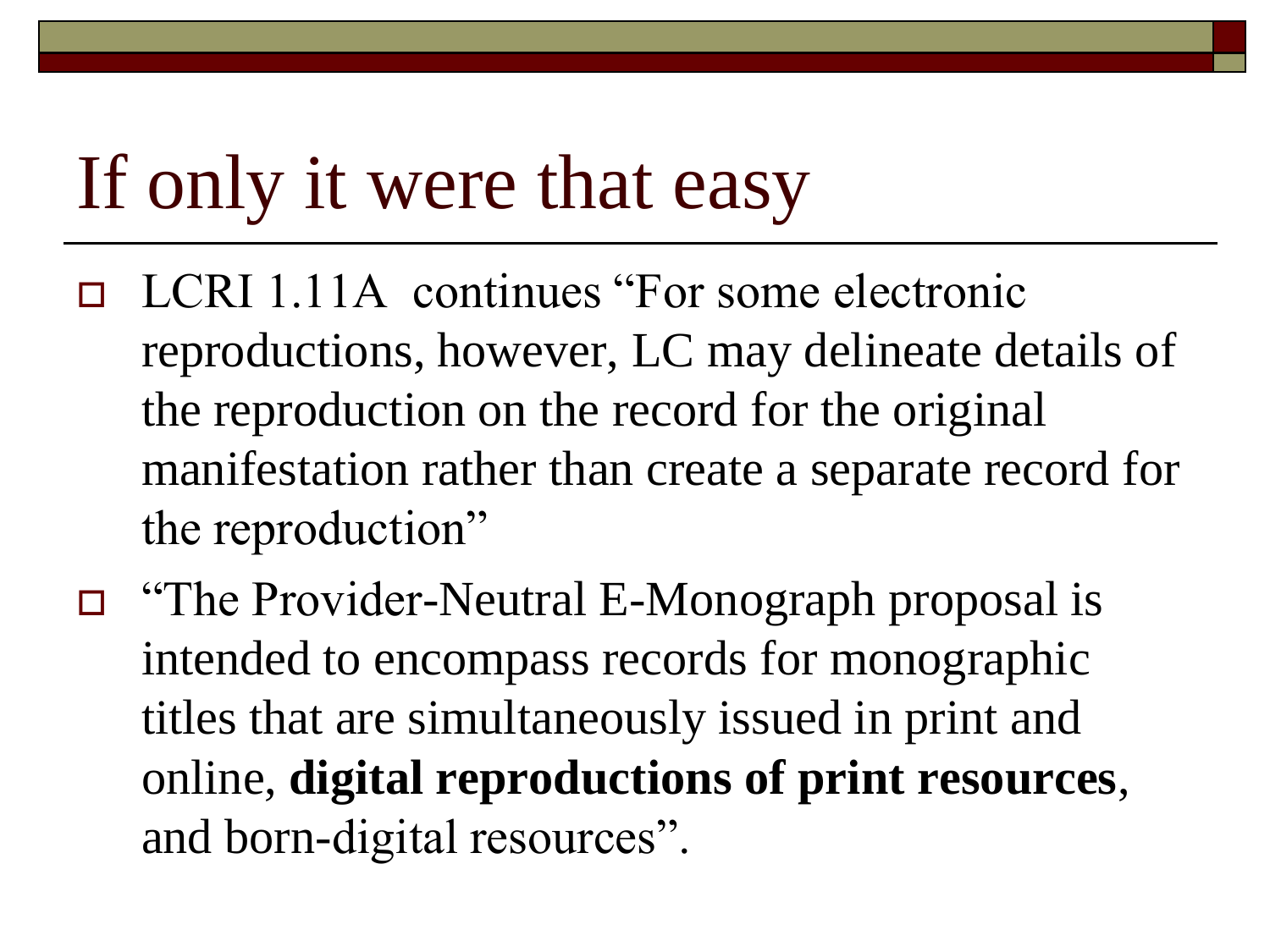#### **SOME EXAMPLES:**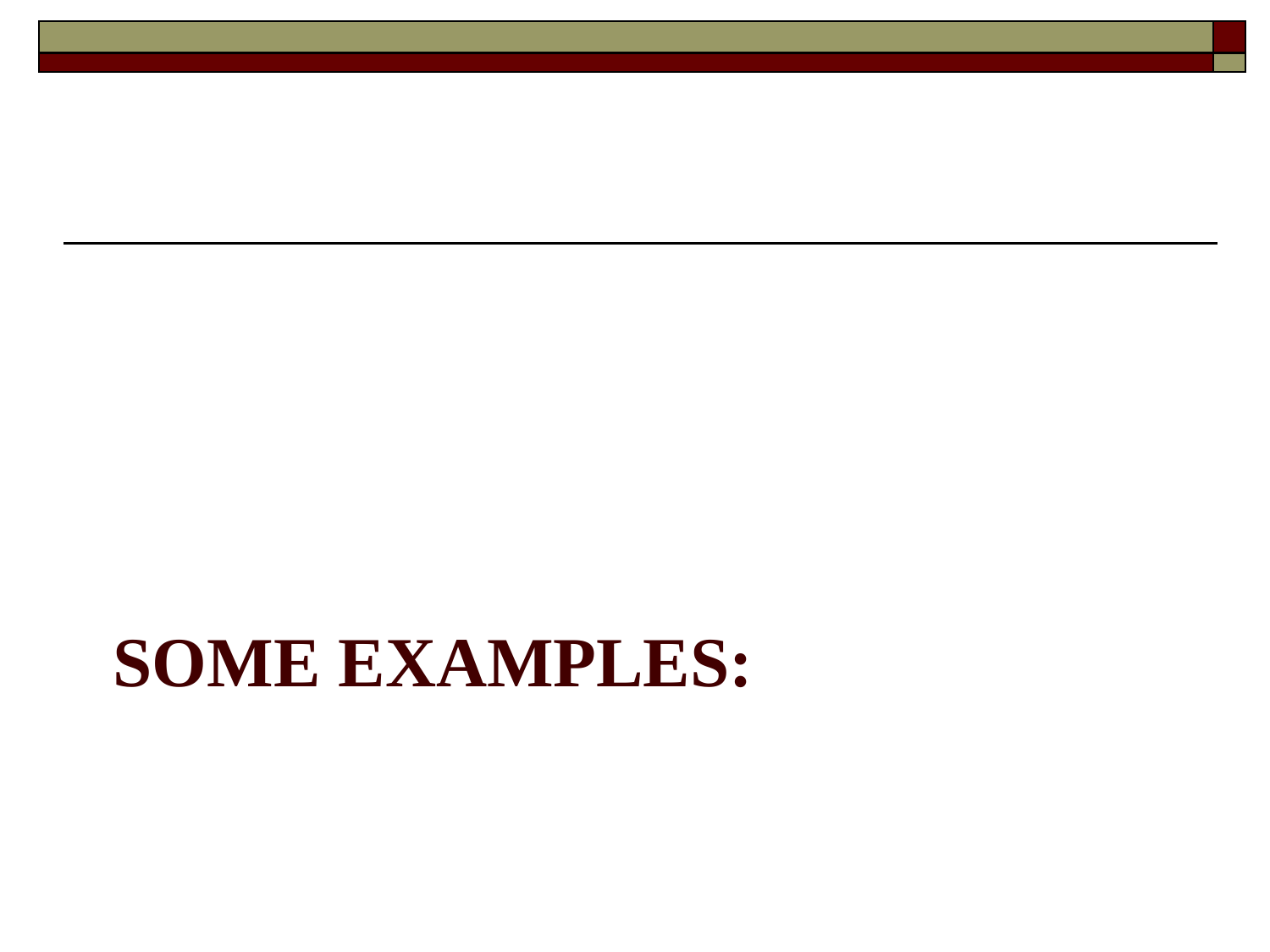| Data element (MARC 21)               | <b>Current practice</b>                                                                                                |
|--------------------------------------|------------------------------------------------------------------------------------------------------------------------|
| Leader                               | Reproduction                                                                                                           |
| 007 Physical description fixed field | Reproduction                                                                                                           |
| 008 Type of date                     | Reproduction value used                                                                                                |
| 008 Dates                            | Reproduction (Date 1) and Original (Date 2)6                                                                           |
| 008 Place of publication, etc.       | Original                                                                                                               |
|                                      | (place of reproduction could be coded in 533 \$7, but this subfield is not used at<br>$LC$ )                           |
| 008 Form of item                     | Reproduction                                                                                                           |
| 008 All other positions              | Would reflect both original and reproduction                                                                           |
| 245 Title                            | Original, with addition of GMD in \$h                                                                                  |
|                                      | (Title, etc., of reproduction, if different could be recorded elsewhere in the                                         |
|                                      | description)                                                                                                           |
| 250 Edition                          | Original                                                                                                               |
|                                      | (Edition of reproduction not recorded)                                                                                 |
| Data element (MARC 21) Current       | Original                                                                                                               |
| practice RDA 260 Publication, etc.   | (Publication, etc., information of reproduction in 533\$bcd)                                                           |
| 300 Physical description             | Original                                                                                                               |
|                                      | (Extent of reproduction in 533\$e)                                                                                     |
| 490 Series statement                 | Original                                                                                                               |
|                                      | (Series of reproduction in 533\$f and 8XX (if used))                                                                   |
| 533 Reproduction note                | Data pertinent to reproduction, including notes, etc.                                                                  |
| 775 Other edition entry              | LC monographs have used only \$c Original and \$w (LCCN of original), and                                              |
| 776 Additional physical form entry   | not made a reciprocal link on the record for the original; practices for serials<br>and integrating resources may vary |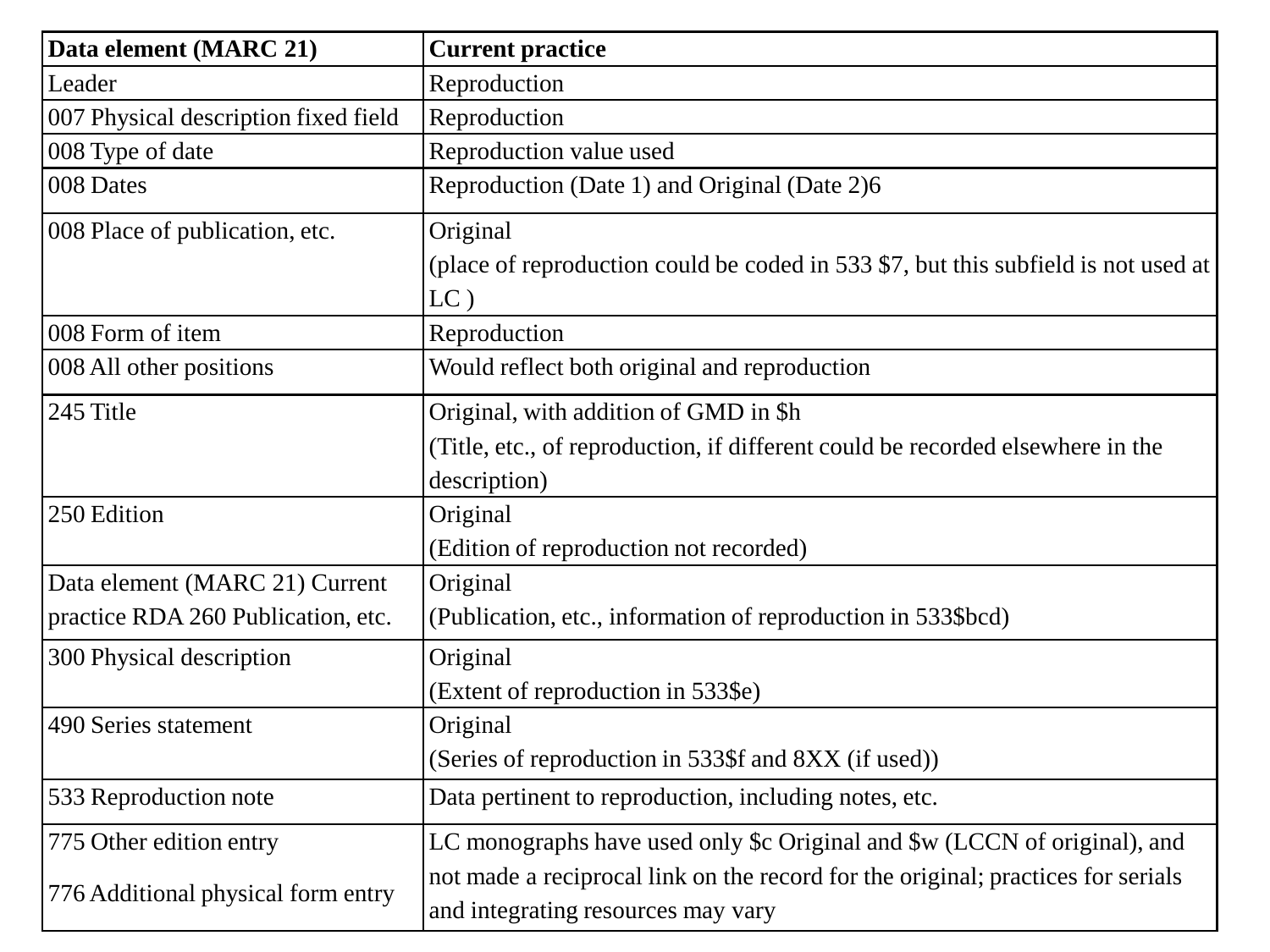# Example: Microform reproduction

| <b>DOLC</b>  |   | 15582014       |                                                                                                                                                                                          |  |             |                                  | No holdings in OSU - 4 other holdings |                         |            |          |                  |
|--------------|---|----------------|------------------------------------------------------------------------------------------------------------------------------------------------------------------------------------------|--|-------------|----------------------------------|---------------------------------------|-------------------------|------------|----------|------------------|
| <b>Books</b> |   |                | $\blacktriangledown$                                                                                                                                                                     |  | Rec stat    | $\mathbb C$                      | Entered                               | 19870423                |            | Replaced | 20080611204521.9 |
| Type a       |   |                | ELVI-                                                                                                                                                                                    |  |             | Srce d                           | <b>Audn</b>                           | C <sub>tr1</sub>        |            | Lang eng |                  |
| <b>BLvI</b>  | m |                | Form a                                                                                                                                                                                   |  | Conf        | $\theta$                         | Biog                                  | <b>MRec</b>             |            | $C$ try  | enk              |
|              |   |                | Cont                                                                                                                                                                                     |  | GPub        |                                  | LitF                                  | $\theta$<br><b>Indx</b> | $\theta$   |          |                  |
| Desc a       |   |                | IIIs                                                                                                                                                                                     |  | <b>Fest</b> | $\begin{array}{c} 0 \end{array}$ | DtSt                                  | S.                      | Dates 1760 |          |                  |
|              |   |                |                                                                                                                                                                                          |  |             |                                  |                                       |                         |            |          |                  |
| 007          |   |                | #bd#da#ef#gb                                                                                                                                                                             |  |             |                                  |                                       |                         |            |          |                  |
|              |   |                | <b>MUU TEMUU TU UCL ‡d OCLCQ ‡d OCLCG</b>                                                                                                                                                |  |             |                                  |                                       |                         |            |          |                  |
| 040          |   |                |                                                                                                                                                                                          |  |             |                                  |                                       |                         |            |          |                  |
| 090          |   |                | $+b$                                                                                                                                                                                     |  |             |                                  |                                       |                         |            |          |                  |
| 049          |   |                | osuu                                                                                                                                                                                     |  |             |                                  |                                       |                         |            |          |                  |
| 245 0        |   | $\overline{0}$ | Polly Honeycombe + [microform] Ab a dramatick novel of one act as it is now acted at the Theatre-Royal in Drury-Lane.                                                                    |  |             |                                  |                                       |                         |            |          |                  |
| 260          |   |                | London: #b Printed for T. Becket  and T. Davies, #c 1760.                                                                                                                                |  |             |                                  |                                       |                         |            |          |                  |
| 300          |   |                | [12], 44 p.                                                                                                                                                                              |  |             |                                  |                                       |                         |            |          |                  |
| 500          |   |                | Authorship attributed to George Colman, pre '56 National Union Catalog.                                                                                                                  |  |             |                                  |                                       |                         |            |          |                  |
| 500          |   |                | Epilogue by David Garrick.                                                                                                                                                               |  |             |                                  |                                       |                         |            |          |                  |
| 533          |   |                | Microfilm, #b Charlottesville, Va. #c Micrographics II, #d 1985. #e on 1 microfilm reel. # (Eighteenth century sources for the study of English literature and culture ; reel no. 520.). |  |             |                                  |                                       |                         |            |          |                  |
| 539          |   |                | s #b 1985 #d vau #e n                                                                                                                                                                    |  |             |                                  |                                       |                         |            |          |                  |
| $700 - 1$    |   |                | Colman, George, #d 1732-1794.                                                                                                                                                            |  |             |                                  |                                       |                         |            |          |                  |
| 830          |   | 0              | Eighteenth-century sources for the study of English literature and culture ; #v reel no. 520.                                                                                            |  |             |                                  |                                       |                         |            |          |                  |

#### 776 1 ‡c Original ‡w (DLC) 20000009 ‡w (OCoLC) 5593943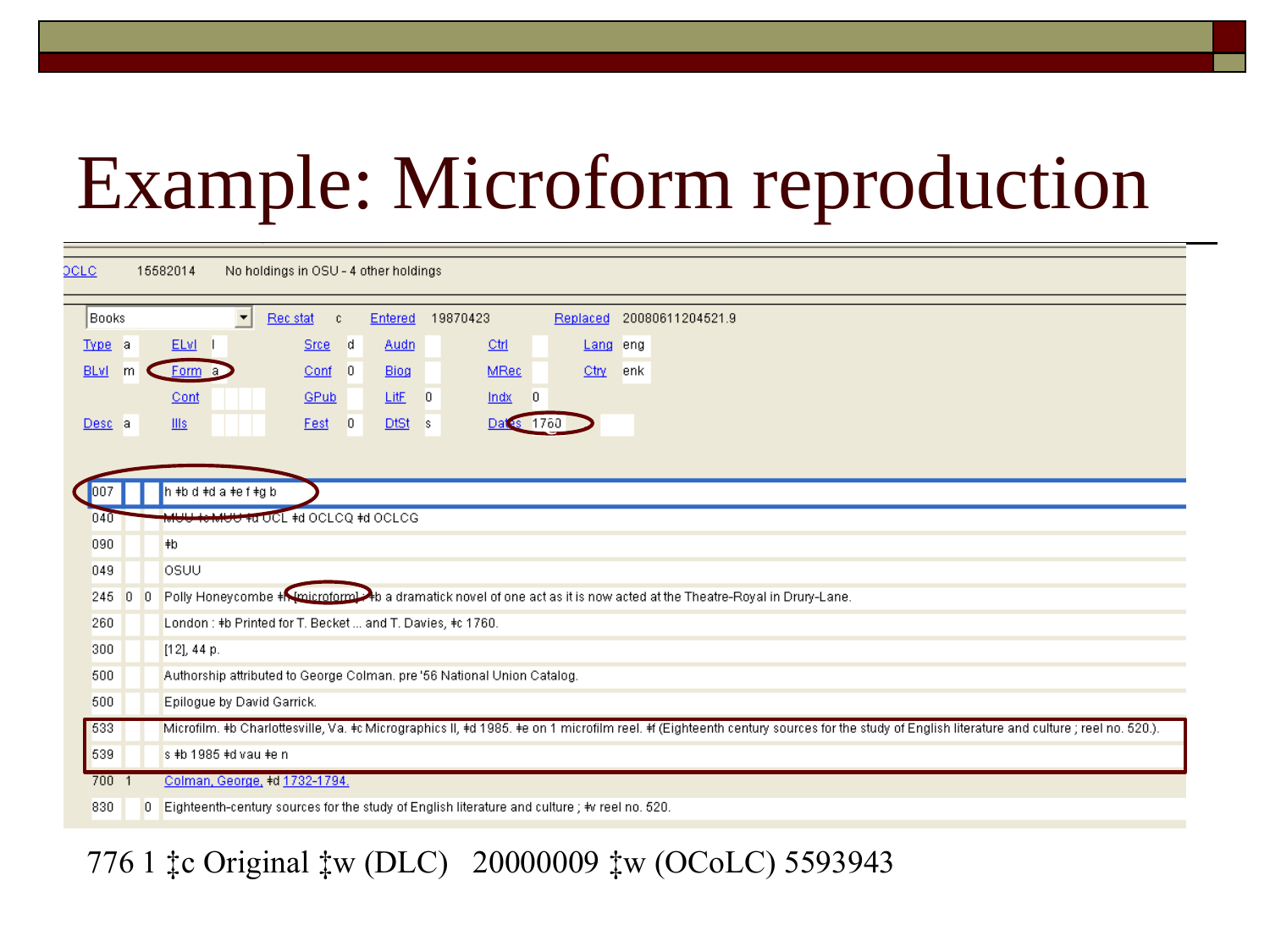#### Example: Microform, cont.

#### $\Box$  In theory, could have 776, but this is rarely seen. LC formats as follows

776 1 ‡c Original ‡w (DLC) 20000009 ‡w (OCoLC) 5593943

#### □ Bonus tip: In OCLC, use "insert from cited"

776 1 De Laney, Paul, d. 1946. ǂt toll of the sands. ǂb 1st ed. ǂd Denver, Smith-Brooks Print. Co., [c1919] ǂz 0761534296 ǂw (DLC) 20000001 ǂw (OCoLC)5593943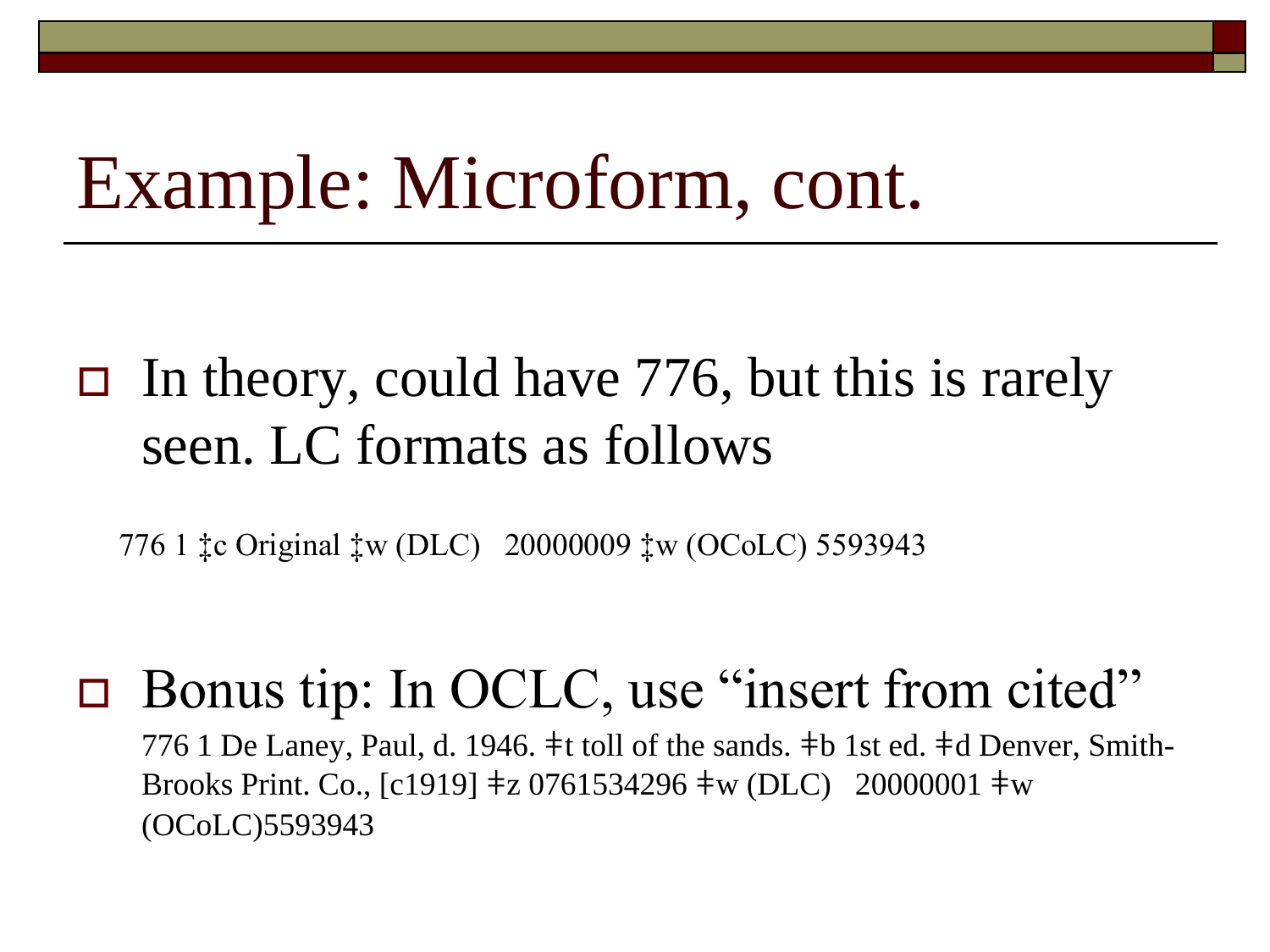# Example: Electronic Reproduction

| <b>OCLC</b> | 535721986            |                                                                                                                                                               | No holdings in OSU - 2 other holdings |             |      |                |                  |              |           |                                                                                                                                                                                                       |
|-------------|----------------------|---------------------------------------------------------------------------------------------------------------------------------------------------------------|---------------------------------------|-------------|------|----------------|------------------|--------------|-----------|-------------------------------------------------------------------------------------------------------------------------------------------------------------------------------------------------------|
| Books       |                      | $\blacktriangledown$                                                                                                                                          | Rec stat                              | $\mathbb C$ |      |                | Entered 19860414 |              |           | Replaced 20100730040018.3                                                                                                                                                                             |
| Type a      | ELVI M               |                                                                                                                                                               | <b>Srce</b>                           | -d          | Audn |                | $C$ trl          |              | Lang eng  |                                                                                                                                                                                                       |
| BLvI m      | Form o               |                                                                                                                                                               | Conf                                  | $\theta$    | Biog |                | MRec             |              | $Ctry$ ie |                                                                                                                                                                                                       |
|             | Cont                 |                                                                                                                                                               | GPub                                  |             | LitE | $\overline{0}$ |                  | $\ln dx = 0$ |           |                                                                                                                                                                                                       |
| Desc        | IIIs                 |                                                                                                                                                               | <b>Fest</b>                           | $\theta$    |      | $DtSt$ s       |                  | Dates 1761   | $\lambda$ |                                                                                                                                                                                                       |
|             |                      |                                                                                                                                                               |                                       |             |      |                |                  |              |           |                                                                                                                                                                                                       |
|             |                      |                                                                                                                                                               |                                       |             |      |                |                  |              |           |                                                                                                                                                                                                       |
| 006         | $\mathsf{Im}$<br>- i |                                                                                                                                                               |                                       |             |      |                |                  |              |           |                                                                                                                                                                                                       |
| 007         | $c$ #b $r$ #e n #l n |                                                                                                                                                               |                                       |             |      |                |                  |              |           |                                                                                                                                                                                                       |
| 040         | FIE #c FIE           |                                                                                                                                                               |                                       |             |      |                |                  |              |           |                                                                                                                                                                                                       |
| $029-1$     |                      | GEBAY #b 10019976                                                                                                                                             |                                       |             |      |                |                  |              |           |                                                                                                                                                                                                       |
| 090         | $\dagger$            |                                                                                                                                                               |                                       |             |      |                |                  |              |           |                                                                                                                                                                                                       |
| 049         | osuu                 |                                                                                                                                                               |                                       |             |      |                |                  |              |           |                                                                                                                                                                                                       |
| $100 - 1$   |                      | Colman, George, #d 1732-1794.                                                                                                                                 |                                       |             |      |                |                  |              |           |                                                                                                                                                                                                       |
|             |                      | 245 1 0 Polly Honeycombe #h [electronic resource], a dramatick novel of one act. As it is now acted at the Theatre-Royal in Drury-Lane.                       |                                       |             |      |                |                  |              |           |                                                                                                                                                                                                       |
| 260         |                      | Dublin: #b printed by S. Smith, at Mr. Faulkners, #c 1761.                                                                                                    |                                       |             |      |                |                  |              |           |                                                                                                                                                                                                       |
| 300         | 38,[2]p.; ‡c 12°.    |                                                                                                                                                               |                                       |             |      |                |                  |              |           |                                                                                                                                                                                                       |
| 490 1       | ECCO.                |                                                                                                                                                               |                                       |             |      |                |                  |              |           |                                                                                                                                                                                                       |
| 500         |                      | Anonymous, By George Colman the Elder.                                                                                                                        |                                       |             |      |                |                  |              |           |                                                                                                                                                                                                       |
| 500         |                      | Reproduction of original from the Bodleian Library (Oxford).                                                                                                  |                                       |             |      |                |                  |              |           |                                                                                                                                                                                                       |
| 510 4       |                      | English Short Title Catalog, #c ESTCN23122.                                                                                                                   |                                       |             |      |                |                  |              |           |                                                                                                                                                                                                       |
| 533         |                      | Electronic reproduction. #b Farmington Hills, Mich.: +c Thomson Gale, +d 2003. +n Available via the World Wide Web. +n Access limited by licensing agreements |                                       |             |      |                |                  |              |           |                                                                                                                                                                                                       |
| 539         |                      | s #b 2003 #d miu #e n #f n #g s                                                                                                                               |                                       |             |      |                |                  |              |           |                                                                                                                                                                                                       |
| 830         | 0 ECCO.              |                                                                                                                                                               |                                       |             |      |                |                  |              |           |                                                                                                                                                                                                       |
| 856 4 0     |                      |                                                                                                                                                               |                                       |             |      |                |                  |              |           | #u http://0-galenet.galegroup.com.biblio.eui.eu/servlet/ECCO?c=1&stp=Author&ste=11⁡=BN&ae=N023122&tiPG=1ⅆ=0&dc=fic&docNum=CW106645971&vrsn=1.0&srchtp=a&d4=0.33&n=10&SU=DLRL+OR+DLRI&locID=europeo #z |
|             | Full-text            |                                                                                                                                                               |                                       |             |      |                |                  |              |           |                                                                                                                                                                                                       |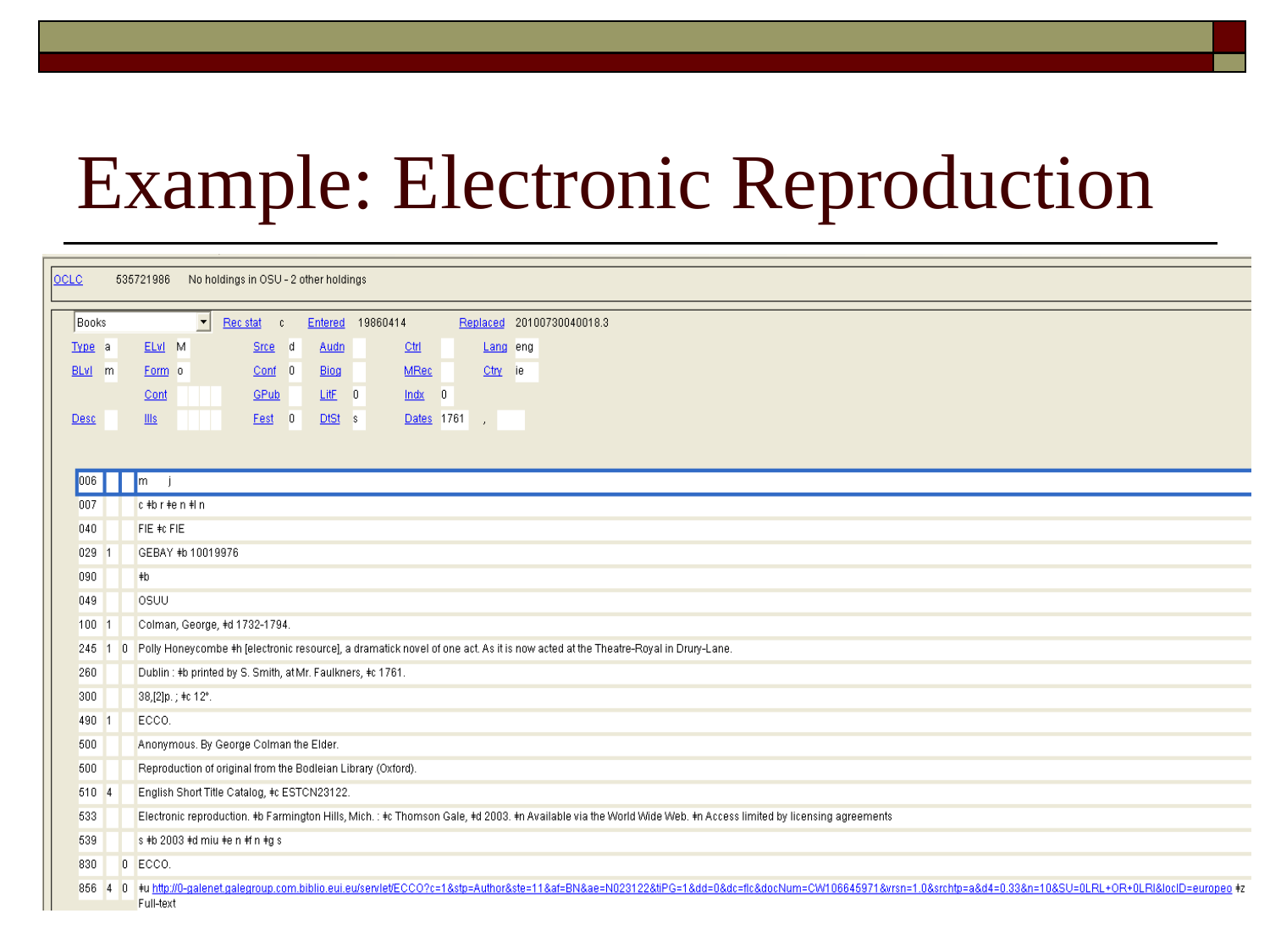#### But not always …

 $\Box$  In some cases, we are directed to catalog the reproduction as the unit of description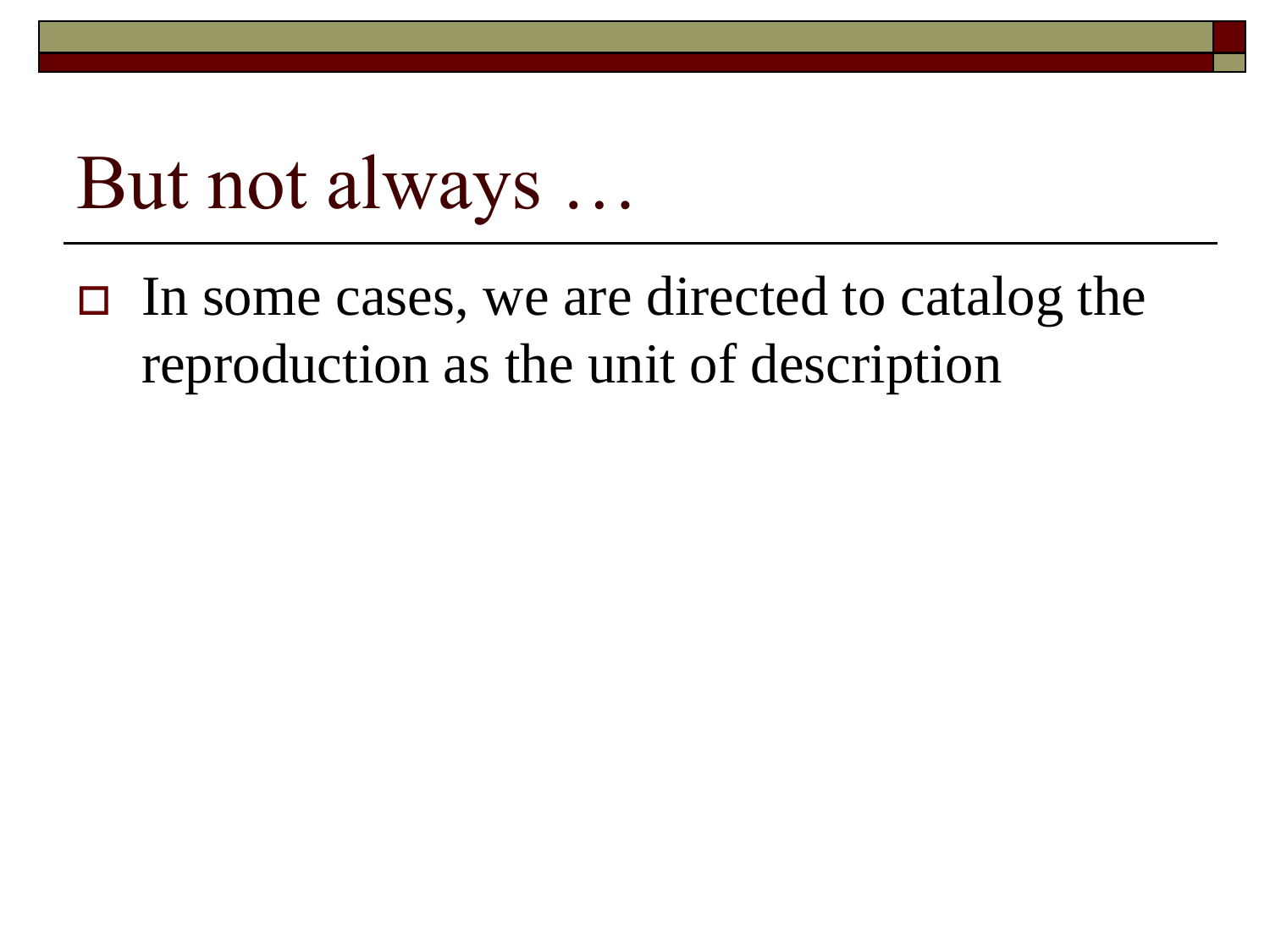#### Example: Vendor Neutral E-Book

| <b>CLC</b>       |                | 298193808<br>Held by OSU - 15 other holdings; 1 other IR                                                                                                                                                                       |  |  |  |  |  |  |
|------------------|----------------|--------------------------------------------------------------------------------------------------------------------------------------------------------------------------------------------------------------------------------|--|--|--|--|--|--|
| Books            |                | $\blacktriangledown$<br>Entered 20090113<br>Replaced 20100720092232.1<br>Rec stat<br>$\mathbb{C}$                                                                                                                              |  |  |  |  |  |  |
| Type a           |                | E[V]<br>- d<br>Srce<br>Audn<br>$C$ trl<br>Lang eng                                                                                                                                                                             |  |  |  |  |  |  |
| BLvI m           |                | Cont 0<br>Biog<br>MRec<br>Form o<br>Ctry cau                                                                                                                                                                                   |  |  |  |  |  |  |
|                  |                | GPub<br>LitE<br>$\overline{\phantom{0}}$<br>$\ln dx = 0$<br>Cont                                                                                                                                                               |  |  |  |  |  |  |
| Desc a           |                | Dates 2008<br>IIIs<br><b>Fest</b><br>$\overline{\phantom{0}}$<br>$DtSt$ s<br>a<br>$\bar{z}$                                                                                                                                    |  |  |  |  |  |  |
|                  |                |                                                                                                                                                                                                                                |  |  |  |  |  |  |
|                  |                |                                                                                                                                                                                                                                |  |  |  |  |  |  |
| 006              |                | m d                                                                                                                                                                                                                            |  |  |  |  |  |  |
| 007              |                | $c$ +b r +d m +e n +f u +g $-$ +h u +i n +j u +k u +l u                                                                                                                                                                        |  |  |  |  |  |  |
| 040              |                | N\$T #b eng #c N\$T #d OCLCQ #d OSU                                                                                                                                                                                            |  |  |  |  |  |  |
| 020              |                | 9781430208631 (electronic)                                                                                                                                                                                                     |  |  |  |  |  |  |
| 020              |                | 1430208635 (electronic)                                                                                                                                                                                                        |  |  |  |  |  |  |
| 050              | $\overline{4}$ | QA76.73.J38 #b V36 2008eb                                                                                                                                                                                                      |  |  |  |  |  |  |
| 100 <sub>1</sub> |                | Vanbrabant, Robbie.                                                                                                                                                                                                            |  |  |  |  |  |  |
| $245 - 1$        |                | O Google Guice +h [electronic resource] : +b agile lightweight dependency injection framework / +c Robbie Vanbrabant.                                                                                                          |  |  |  |  |  |  |
| 260              |                | Berkeley, CA : #b Apress ; #a New York : #b Distributed to the Book trade in the United States by Springer-Verlag, #c c2008.                                                                                                   |  |  |  |  |  |  |
| 300              |                | 1 online resource (vi, 180 p.) : #b ill.                                                                                                                                                                                       |  |  |  |  |  |  |
| 490 1            |                | <b>FirstPress</b>                                                                                                                                                                                                              |  |  |  |  |  |  |
| 5050             |                | Setting the stage - Enter Guice - From journeyman to bob - Aspect-oriented programming - Integrating with the Web - Practical Guice - Guice recipes - The future.                                                              |  |  |  |  |  |  |
| $-588$           |                | Description based on print version record.                                                                                                                                                                                     |  |  |  |  |  |  |
| 650              | $\mathbf{0}$   | Java (Computer program language)                                                                                                                                                                                               |  |  |  |  |  |  |
| 650              |                | 0 Application software #x Development.                                                                                                                                                                                         |  |  |  |  |  |  |
| 655              |                | 0 Electronic books.                                                                                                                                                                                                            |  |  |  |  |  |  |
| 776              |                | 8   Print version: #a Vanbrabant, Robbie. #t Google Guice. #d Berkeley, CA : Apress; New York: Distributed to the Book trade in the United States by Springer-Verlag, c2008 #z 1590599977 #z 9781590599976 #w (OCoLC)227517130 |  |  |  |  |  |  |
| 830              |                | 0 FirstPress.                                                                                                                                                                                                                  |  |  |  |  |  |  |
|                  |                | 856 4 0 +3 NetLibrary +u http://www.netlibrary.com/urlapi.asp?action=summary&v=1&bookid=247654                                                                                                                                 |  |  |  |  |  |  |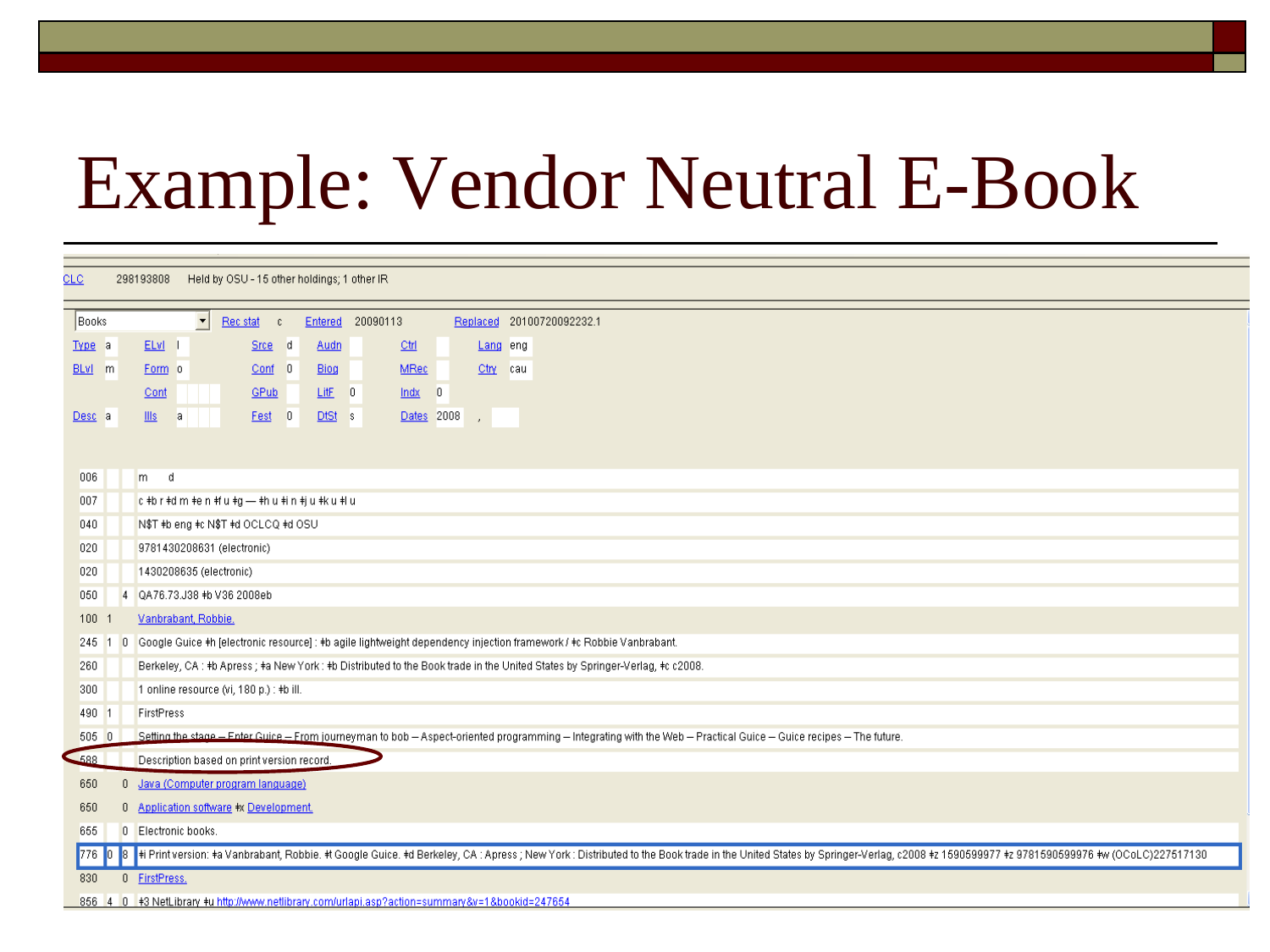# Example: No existing record

- $\Box$  Speaking of maps, Thomas & Chavez (2009) reason "if a record does not exist for the original, the cataloger must create one for the photoreproduction" because
	- The original is not already cataloged
	- The cataloger has no access to original
	- The reproduction may vary in significant ways
- $\Box$  In this case, provide a 534 to note the original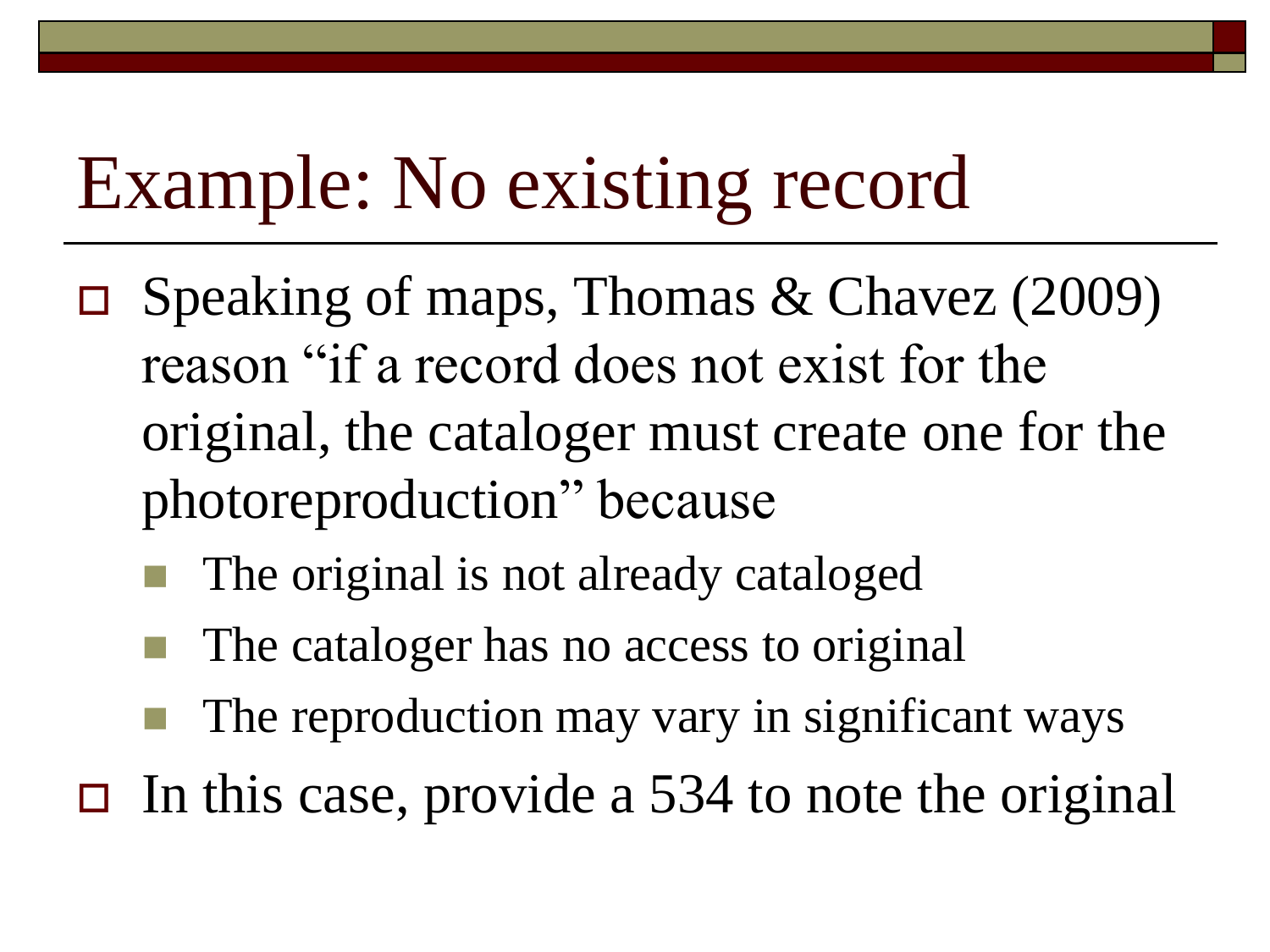

| 007              |              | a ≢bj≢da ≢e a ≢fz ≢g b ≢h a                                                                                                                                    |
|------------------|--------------|----------------------------------------------------------------------------------------------------------------------------------------------------------------|
| 040              |              | VIC #: VIC #d VIC                                                                                                                                              |
| $034 - 1$        |              | $a$ #b 600                                                                                                                                                     |
| 043              |              | n-us-va                                                                                                                                                        |
| 052              |              | 3884 #b R5                                                                                                                                                     |
| 090 <sub>1</sub> |              | G3884.R5E644 1961 #b .H3                                                                                                                                       |
| $100 - 1$        |              | Harrison, J. G.                                                                                                                                                |
| $245 - 1$        | $\theta$     | Topographic map of Capitol Square, Richmond, Virginia / ‡c J.G. Harrison, topographer ; Richmond Department of Public Works and Virginia State Planning Board. |
| $246 \quad 3$    | $\theta$     | Capitol Square, Richmond, Virginia                                                                                                                             |
| 250              |              | Rev. Nov., 1961.                                                                                                                                               |
| 255              |              | Scale 1:600, 1 in, = 50 ft,                                                                                                                                    |
| 260              |              | [Richmond : #b Division of the Budget?], #c 1961.                                                                                                              |
| 300 <sub>1</sub> |              | 1 map : #b diazotype ; #c 56 x 73 cm., on sheet 61 x 81 cm.                                                                                                    |
| 500              |              | Dated 1935.                                                                                                                                                    |
| 500              |              | [Some notes removed from this screenshot]                                                                                                                      |
| <b>634</b>       |              | ‡p Original version: ‡c 1935, ‡e col. #I Located in both the Charles F. Gillette papers collection and the map collection at the Library of Virginia.          |
| 651              | $\mathbf{0}$ | Capitol Square (Richmond, Va.) # Designs and plans.                                                                                                            |
| 651              | $\mathbf{0}$ | Capitol Square (Richmond, Va.) # Maps, Topographic.                                                                                                            |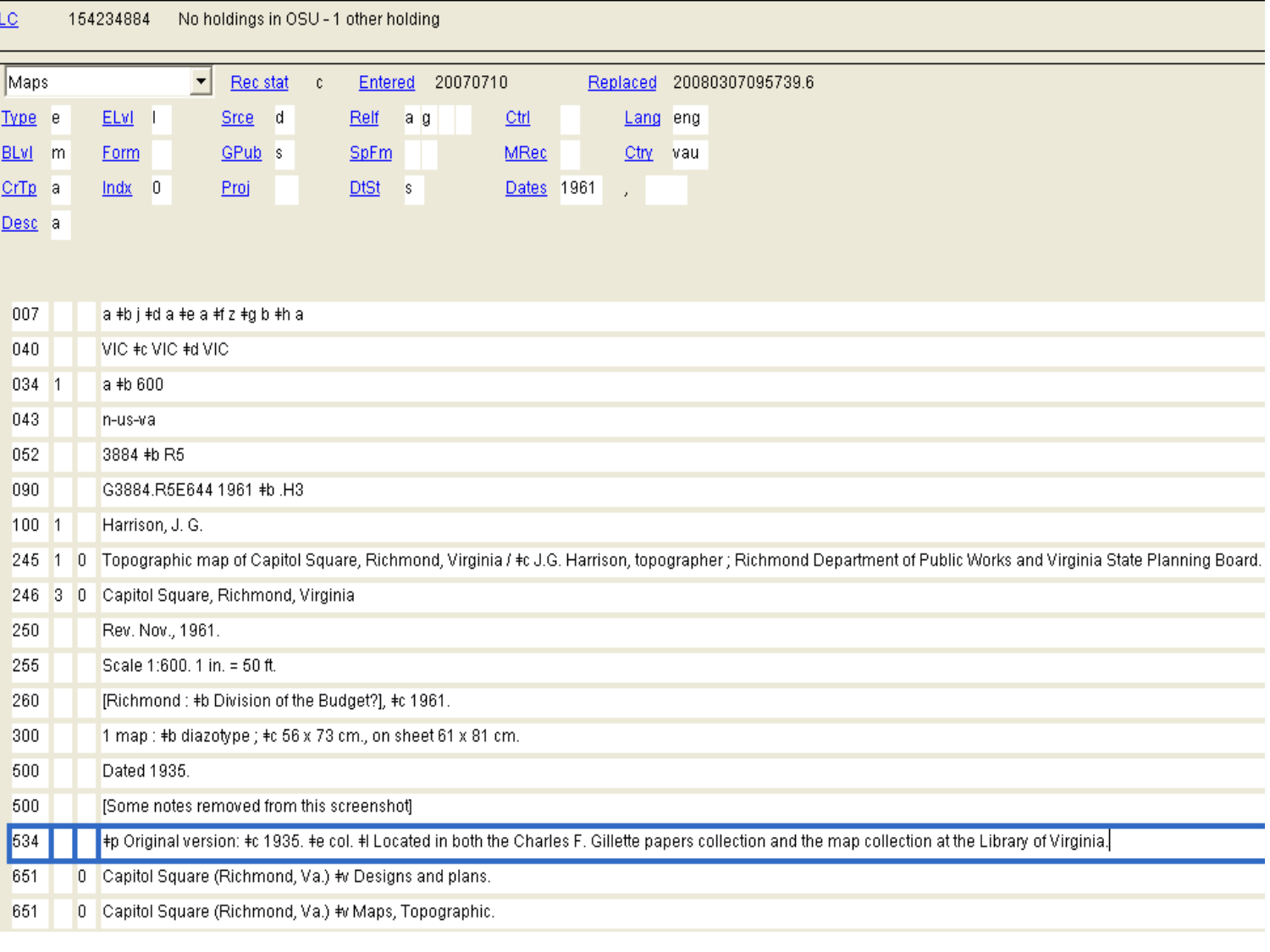#### Facsimiles

- □ Generally not considered reproductions
- $\Box$  Often have a change in format
	- Manuscript to book, for example
- $\Box$  Often have supplementary materials
- $\Box$  New title page

 $\Box$  Facsimile is a form subdivision, which helps bring out this aspect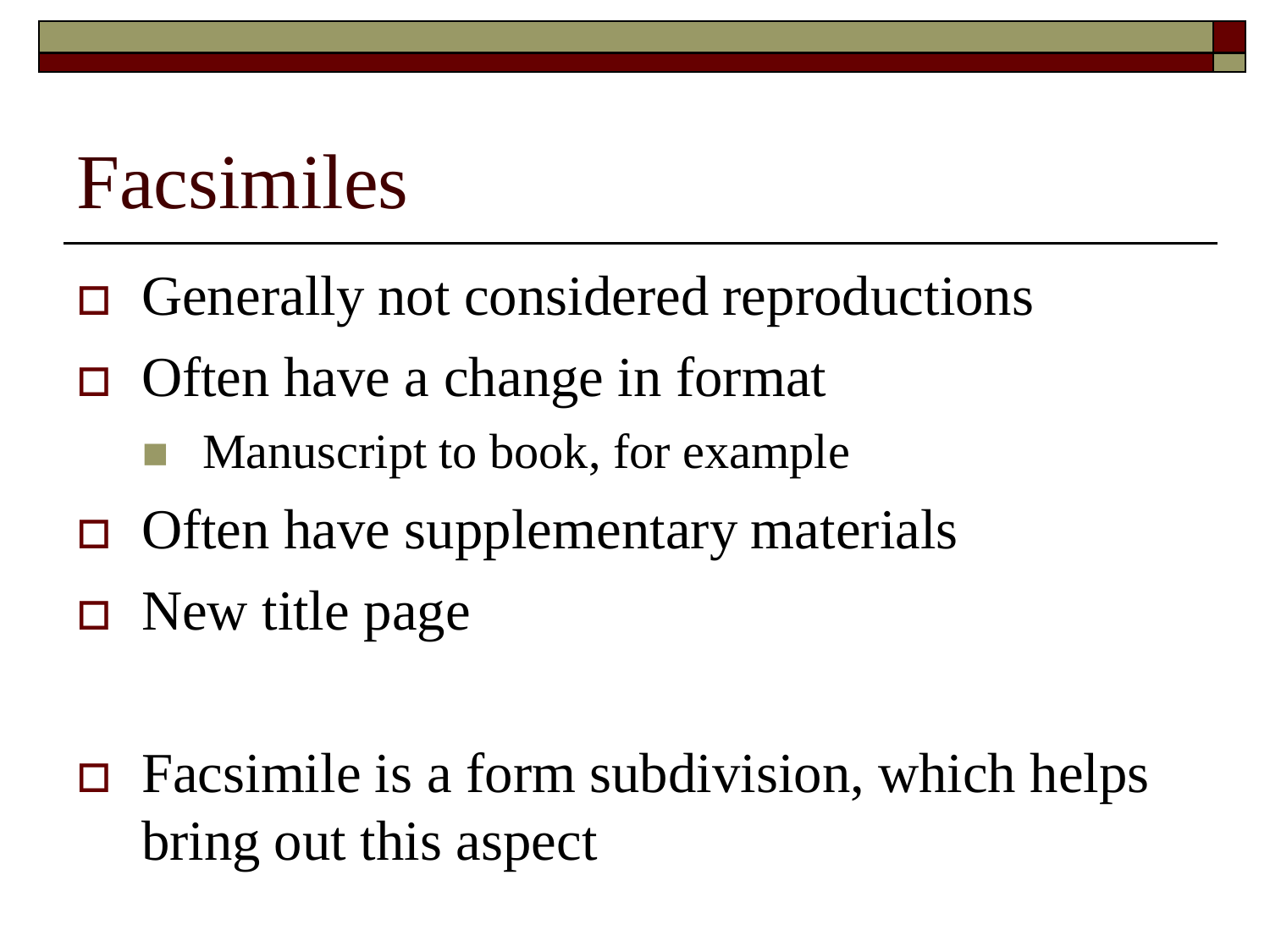#### Example: Facsimile

| <b>OCLC</b>   |                | 60683966<br>Held by OSU - 14 other holdings; 2 other IRs                                                                                                                                                                 |  |  |  |  |
|---------------|----------------|--------------------------------------------------------------------------------------------------------------------------------------------------------------------------------------------------------------------------|--|--|--|--|
| Books         |                | $\blacktriangledown$<br>Rec stat<br>20050616<br>Replaced 20080603234008.8<br>Entered<br>$\mathfrak{c}$                                                                                                                   |  |  |  |  |
| Type a        |                | $E[V]$ 4<br>C <sub>tr1</sub><br>Srce<br>$^{\circ}$ C<br>Audn<br>Lang rus                                                                                                                                                 |  |  |  |  |
| BLvI m        |                | Cont 0<br>Biog<br>MRec o<br><b>Form</b><br>Ctry ru                                                                                                                                                                       |  |  |  |  |
|               |                | Cont b<br>GPub<br>$LitE = 0$<br>Indx<br>$\vert$ 1                                                                                                                                                                        |  |  |  |  |
| Desc a        |                | Dates 2005<br>$\overline{0}$<br>DtSt r<br>1890<br>IIIs<br><b>Fest</b><br>$\mathcal{L}$                                                                                                                                   |  |  |  |  |
|               |                |                                                                                                                                                                                                                          |  |  |  |  |
|               |                |                                                                                                                                                                                                                          |  |  |  |  |
| 040           |                | COO ‡c COO ‡d CGU ‡d OCLCG                                                                                                                                                                                               |  |  |  |  |
| 020           |                | 6860074360                                                                                                                                                                                                               |  |  |  |  |
| 020           |                | 9785860074361                                                                                                                                                                                                            |  |  |  |  |
| 029 1         |                | AU@ #b 000041201279                                                                                                                                                                                                      |  |  |  |  |
| 042           |                | pcc                                                                                                                                                                                                                      |  |  |  |  |
| 043           |                | e-ur-                                                                                                                                                                                                                    |  |  |  |  |
| 050           | $\overline{4}$ | BX581 #b .M377 2005                                                                                                                                                                                                      |  |  |  |  |
| 2450          |                | 0 Material dlifa" istoriko-topograficheskogo issledovaniifa" o pravoslavnykh monastyrifa"kh v Rossiiskoi imperii: #b (s bibliograficheskim ukazatelem) / #c sost, V.V. Zverinskii.                                       |  |  |  |  |
| $246 \quad 1$ |                | 4 Pravoslavnye monastyri v Rossijskoj imperij                                                                                                                                                                            |  |  |  |  |
| 260           |                | S-Peterburg : #b Dmitril Bulanin, #c 2005.                                                                                                                                                                               |  |  |  |  |
| 300           |                | 3 v. in 1 ; ‡c 26 cm.                                                                                                                                                                                                    |  |  |  |  |
| 600           |                | Facsimile reprint of the 1890-1897 edition with a new introduction.                                                                                                                                                      |  |  |  |  |
| 504           |                | Includes bibliographical references and index.                                                                                                                                                                           |  |  |  |  |
| 5050          |                | 1. Preobrazovaniifa" starykh i uchrezhdenie novykh monastyrei s 1764-95 po liifu"nia 1890 g. - 2. Monastyri po shtatam 1764, 1786 i 1795 g. - 3. Monastyri zakrytye do t's ar-stvovaniifa" imperatrit's 'y Ekateriny II. |  |  |  |  |
| 650           |                | 0 Monasteries, Orthodox Eastern #z Russia #v Guidebooks.                                                                                                                                                                 |  |  |  |  |
| 650           |                | 0 Convents +z Russia +v Guidebooks.                                                                                                                                                                                      |  |  |  |  |
|               |                | 610 2 0 Russkaifa" pravoslavnaifa" t"s" erkov' #v Bibliography.                                                                                                                                                          |  |  |  |  |
| $700 - 1$     |                | Zverinskil Vasilii Vasilfevich +d 1834-1893                                                                                                                                                                              |  |  |  |  |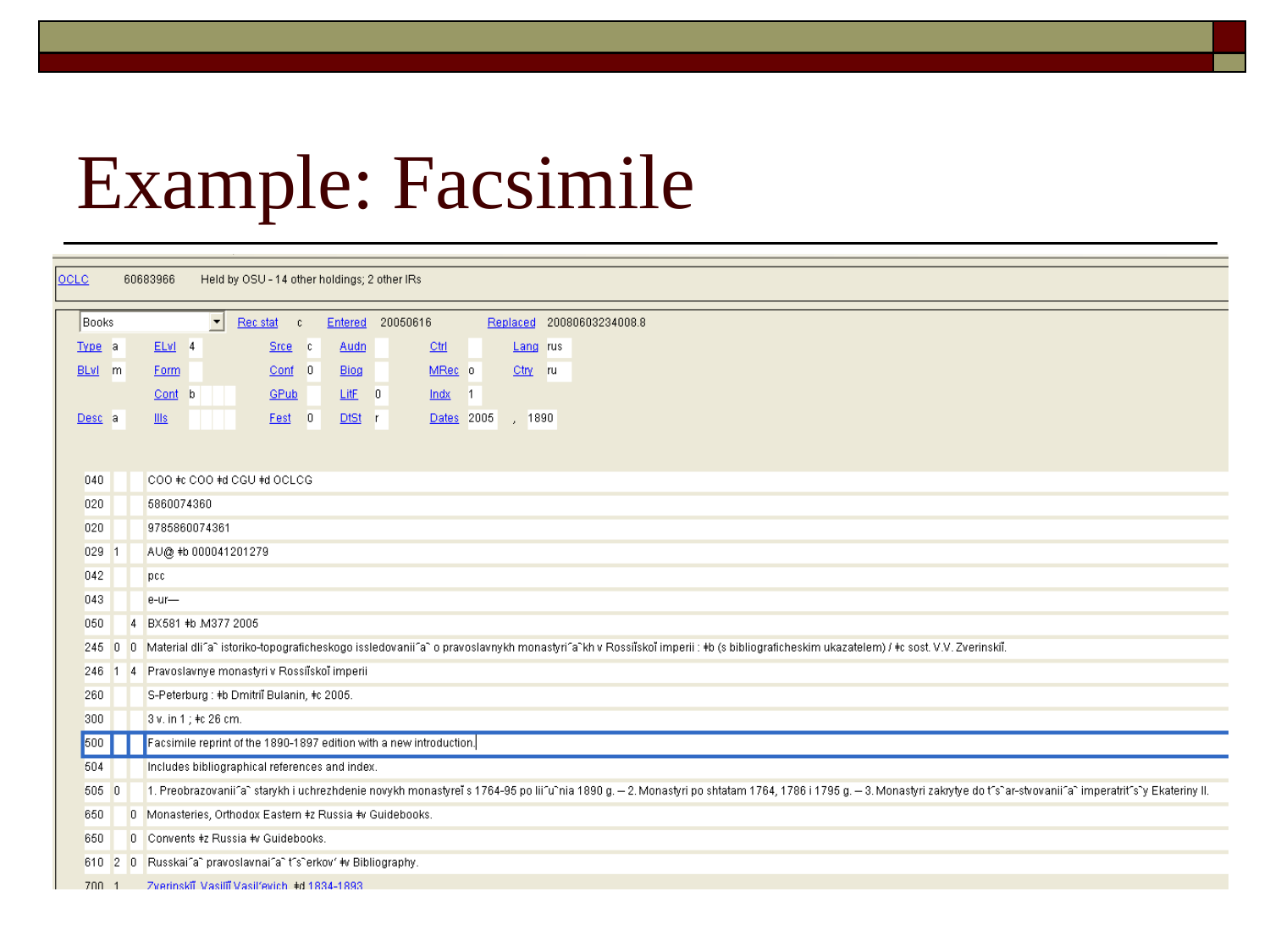### A case in point

- $\Box$  Imagine we have a dissertation
	- Print
	- Electronic copy in Institutional Repository
	- Microform
	- UMI "Dissertation on demand"
	- Electronic copy in a ProQuest Dissertations & Theses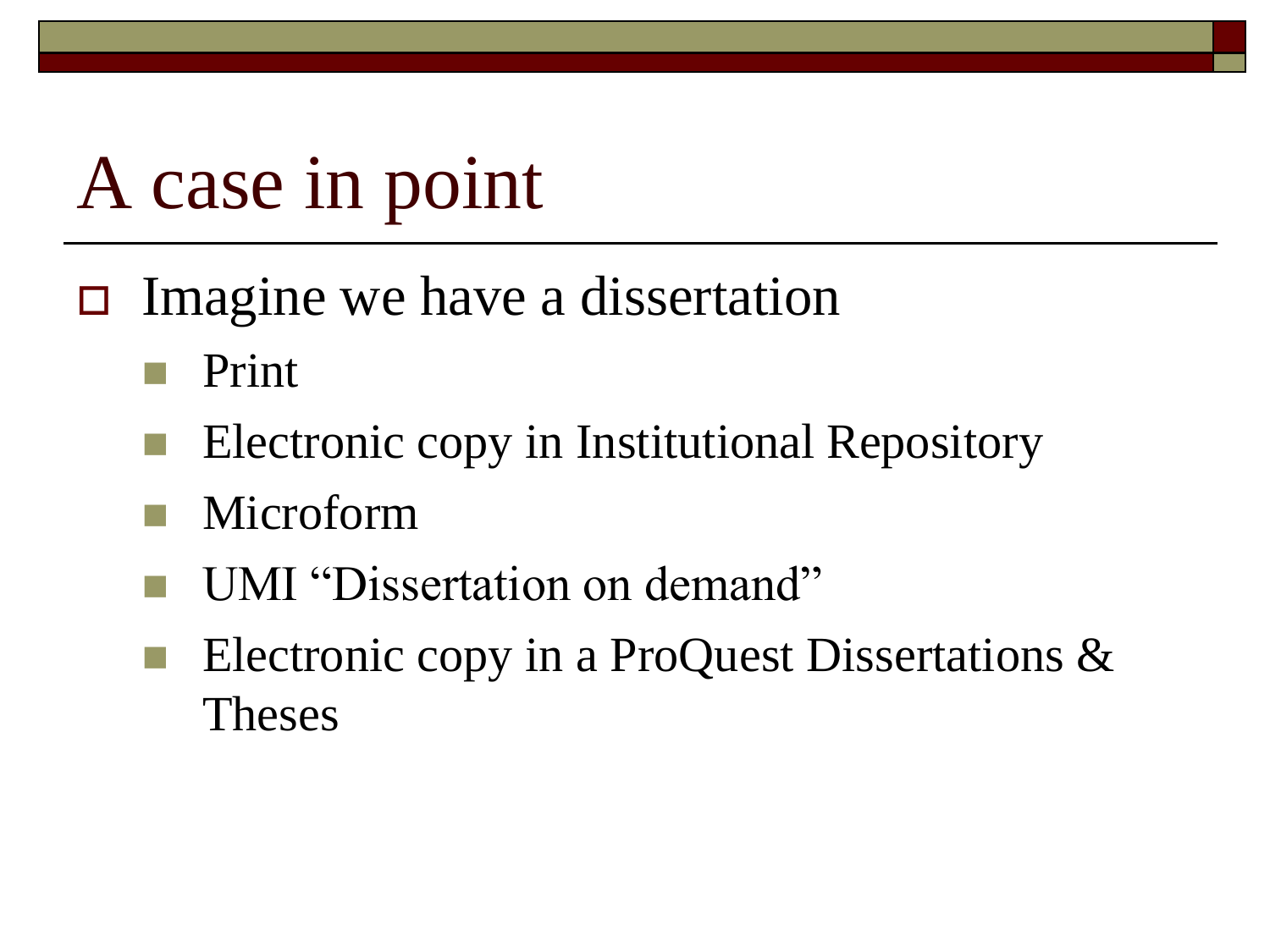# End result

#### Catalogers are confused

- What is that I am actually cataloging?
- When <u>is</u> a reproduction a reproduction?
	- $\Box$  Reprints
	- **D** Reissues
	- **Example 25 Exercise Exercise** E
	- $E$ -books
- If it is a reproduction, how am I supposed to treat it?
- Users are even more confused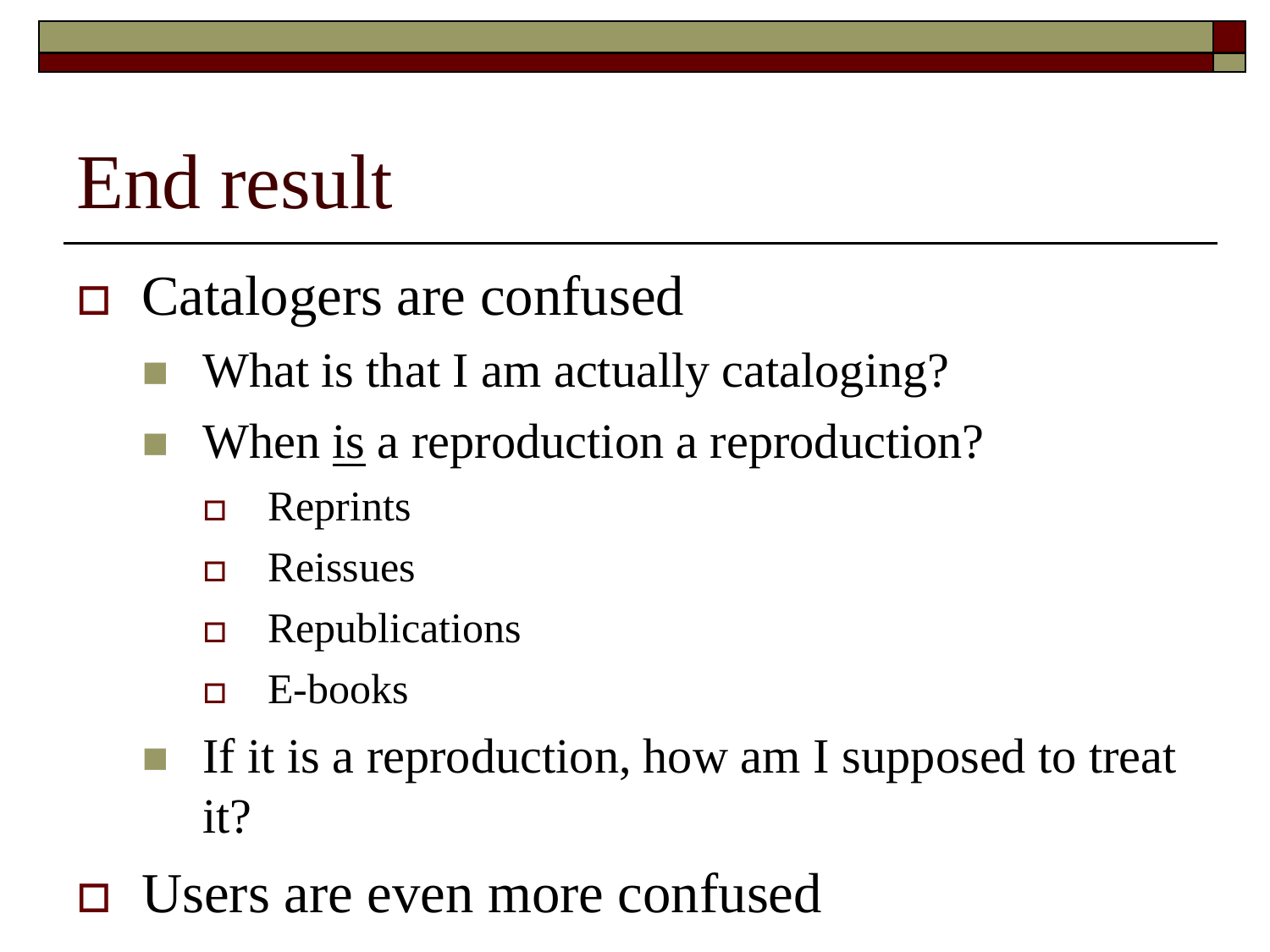# LC Scoops Us!

 Kevin and Morag were considering cataloging or reproductions, including consideration of FRBR and RDA when LC releases "Reconsidering the cataloging treatment of reproductions" 4/29/10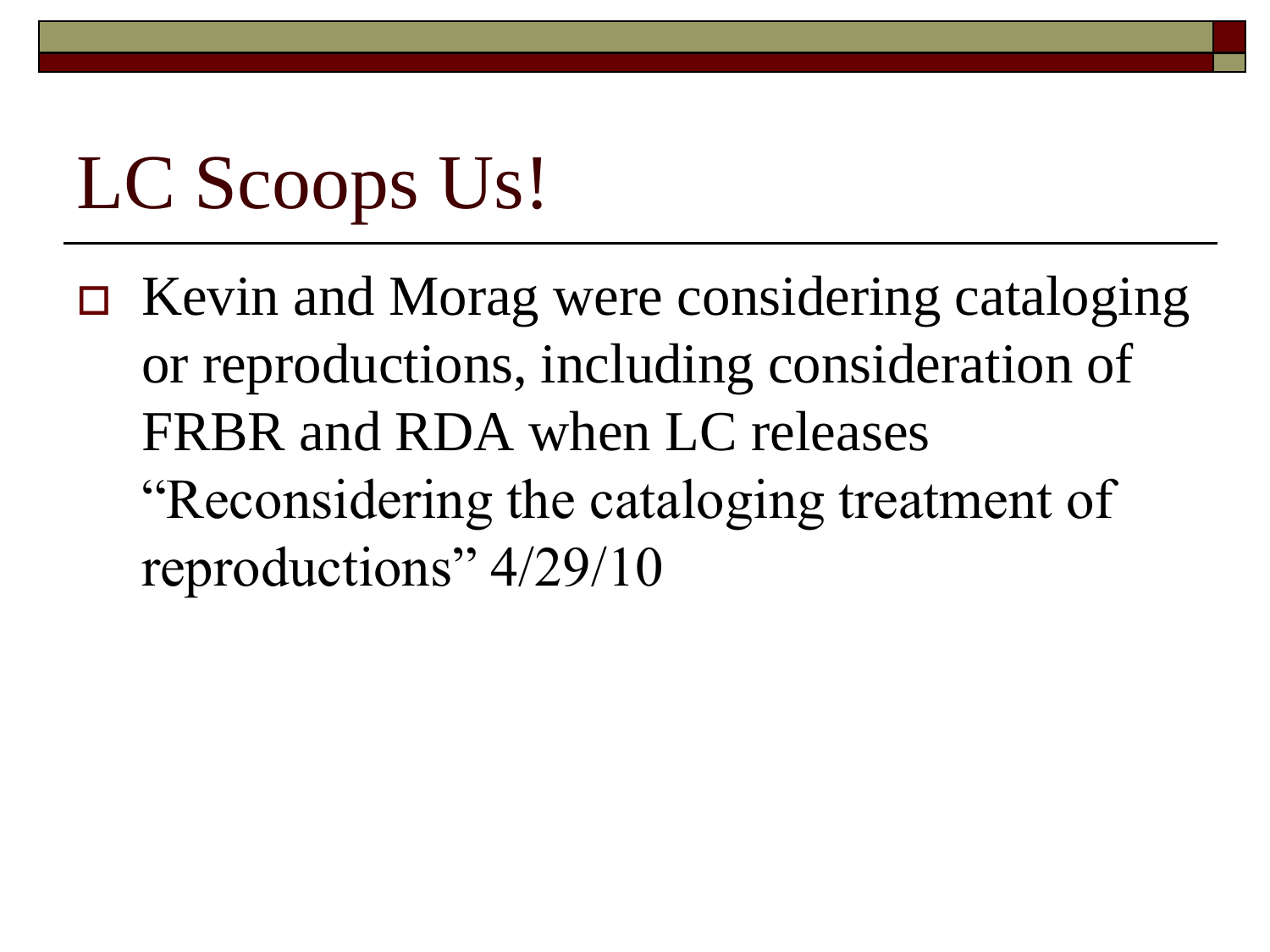# FRBR and Reproductions

- Reproduction relationships are generally "medium value" for user tasks
- $\Box$  Reproduction relationships are usually
	- Manifestation-to-manifestation
		- reproduction relationship may involve varying degrees of fidelity to a previous *manifestation* (p.74)
	- Item-to-item
		- the replication of one *item from another always results in an item of the same physical characteristics as the original.* (p.77)
	- Item-to-Manifestation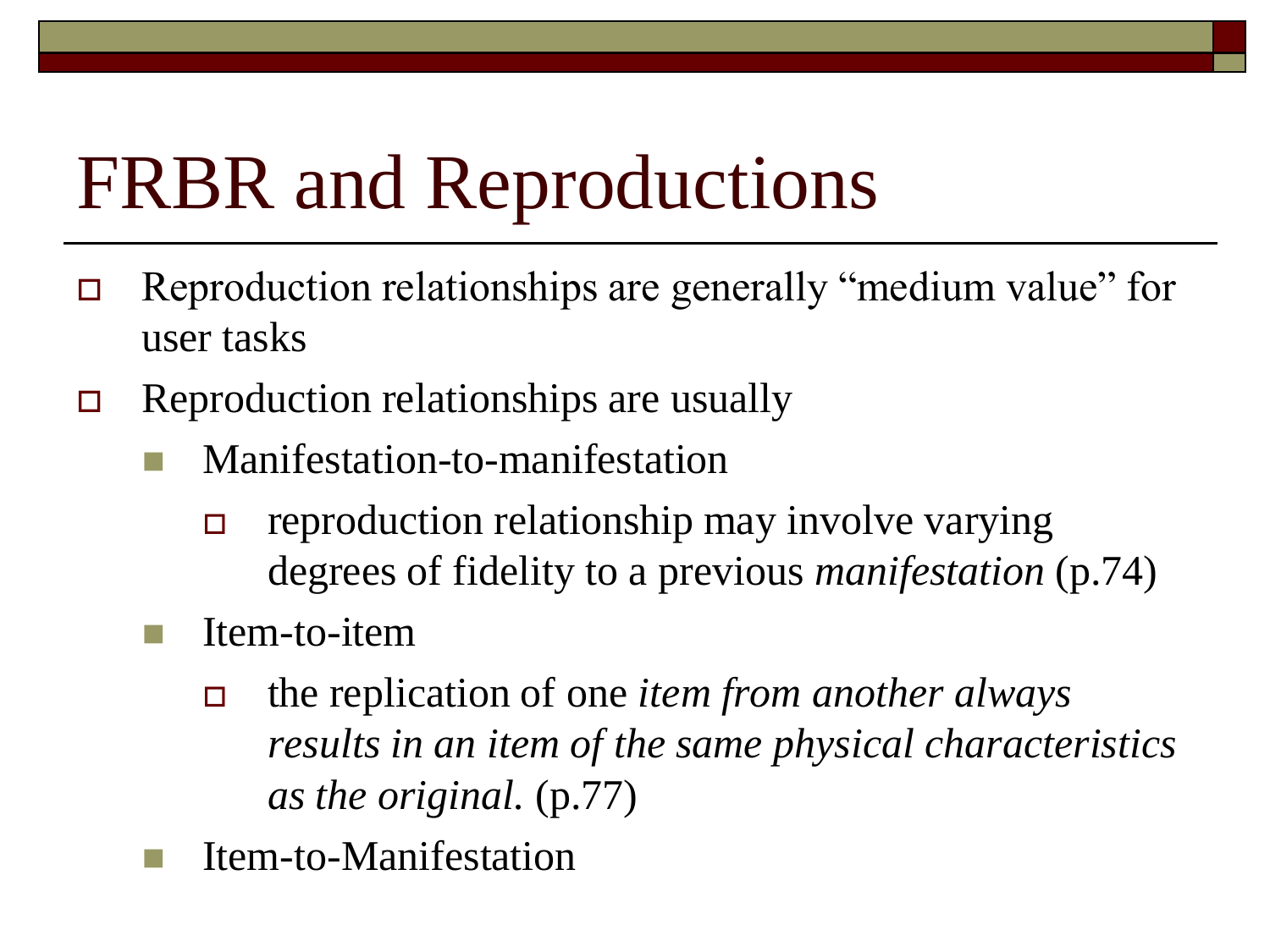# RDA and Reproductions

- RDA based on FRBR principles
- RDA follows the lead of AACR2 and recommends description based on piece in hand: the reproduction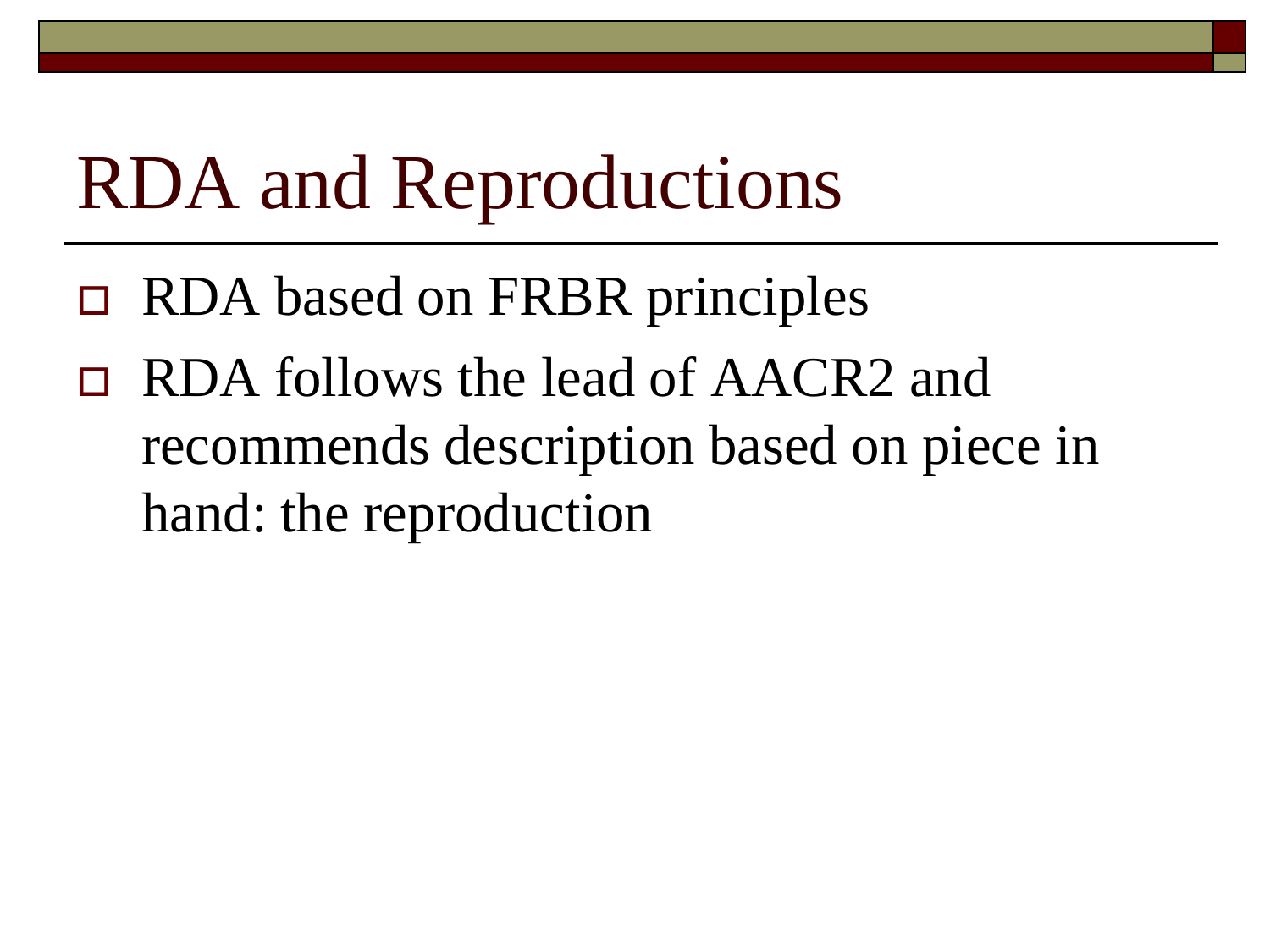# LC Discussion Paper

- □ Reconsiders cataloging treatment of reproductions
- Asserts that this decision can be made independently of RDA implementation decision
- RDA test will be used to evaluate the recommended approach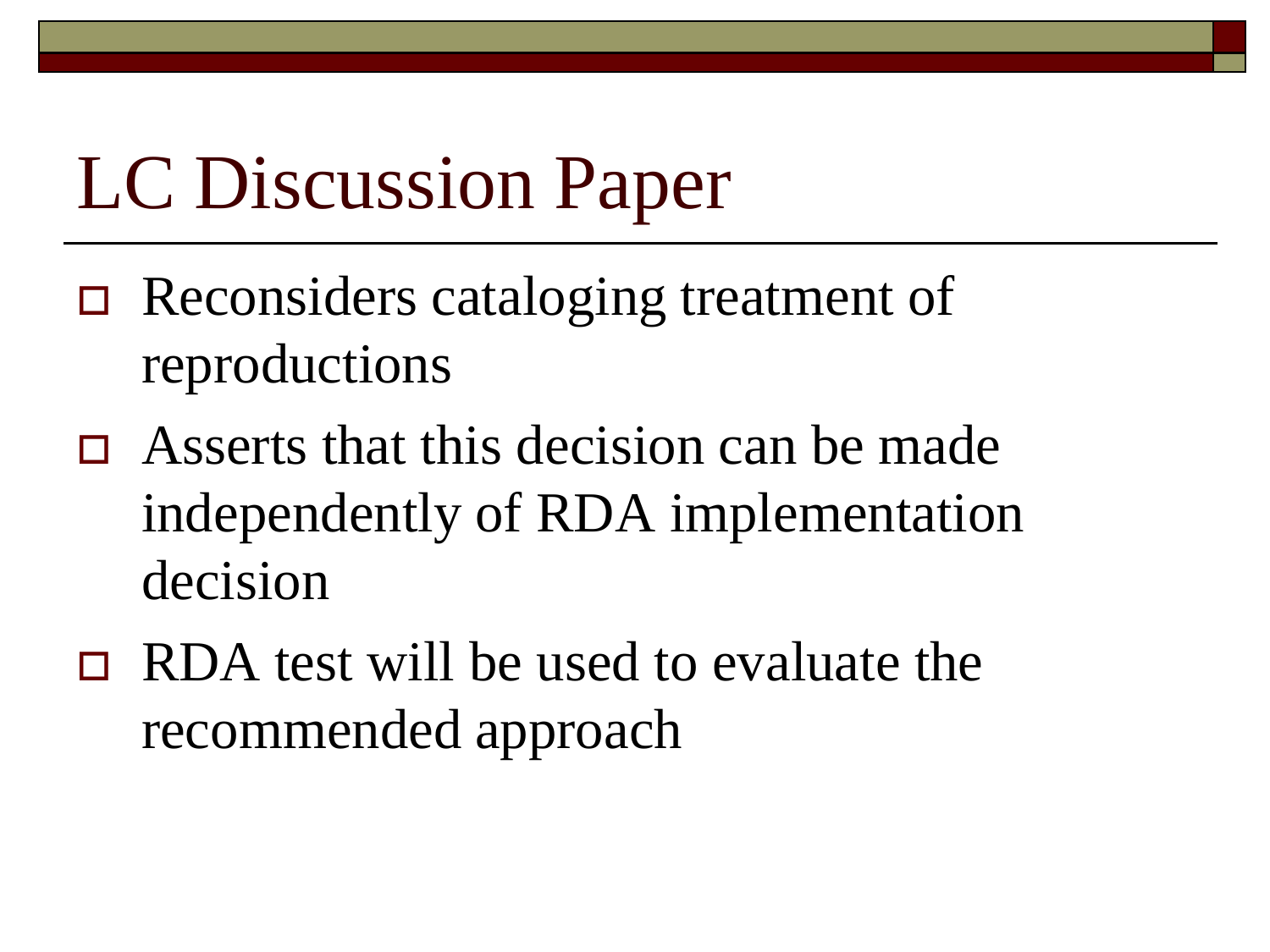# Describe original

- Pros:
	- Useful to people unaware of reproduction
	- Easy for catalogers to "clone" records
- Cons:
	- Users may not realize they are looking at a record for reproduction
	- Cataloging is not accurate for item in hand
	- No one else does it this way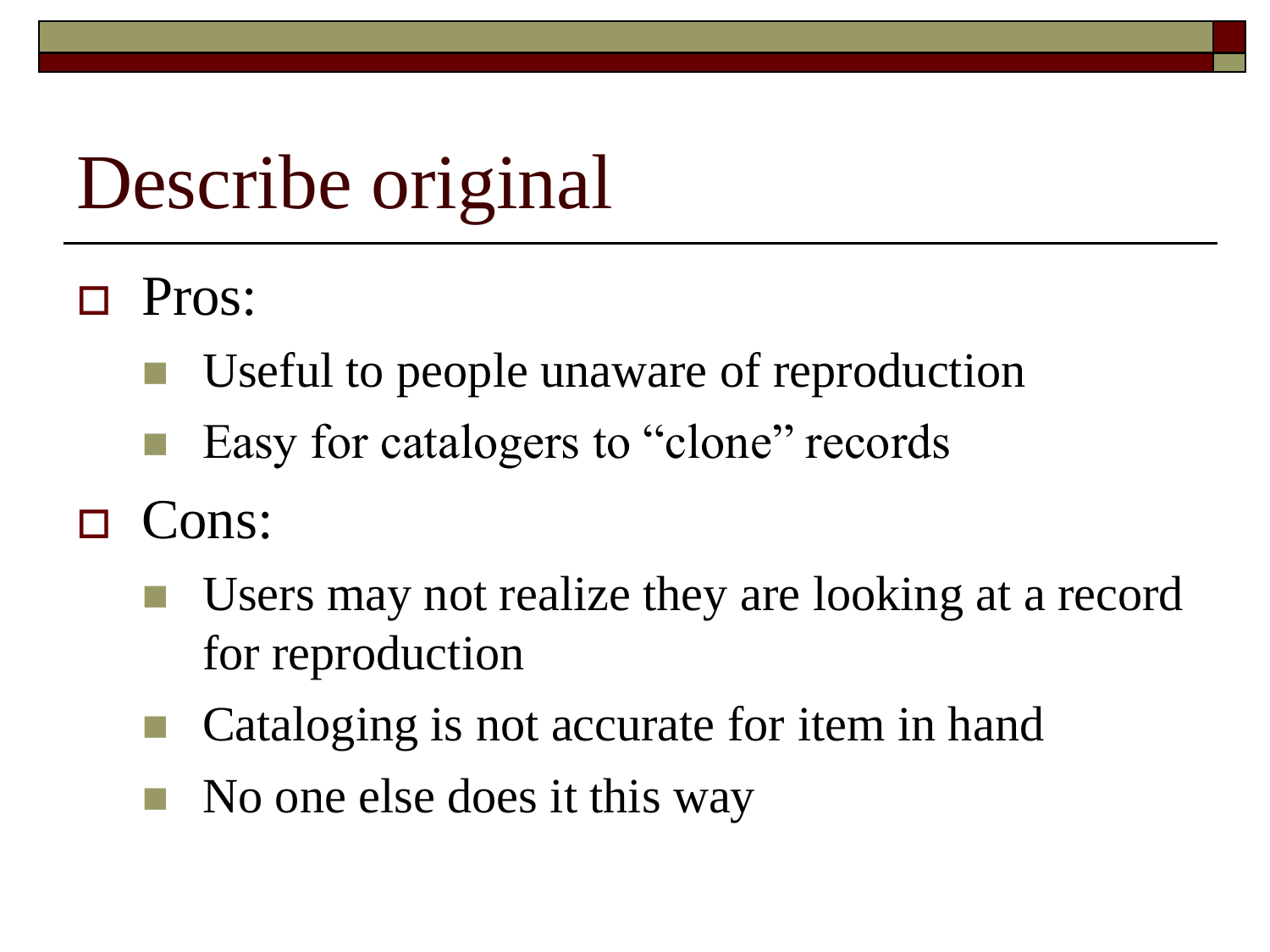# Describe the reproduction

- Pros:
	- WYSIWYG philosophy
	- Clearly distinguishes reproductions
	- Useful to people aware of reproduction
	- Be like everyone else
- □ Cons:
	- Inconsistent with past practice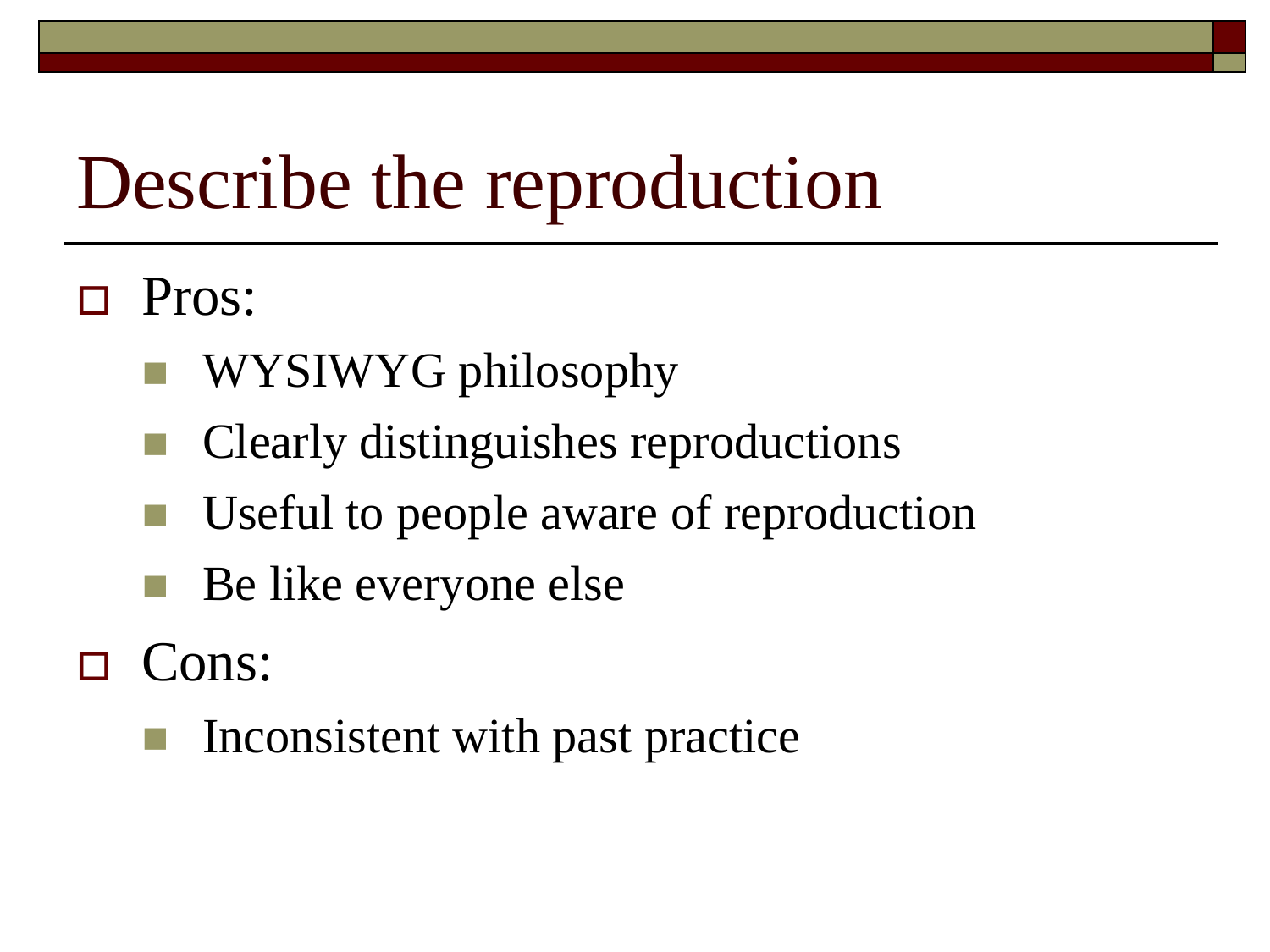#### Recommendation

 Adopt the AACR2/RDA approach of describing the reproduction and record the relationship to the original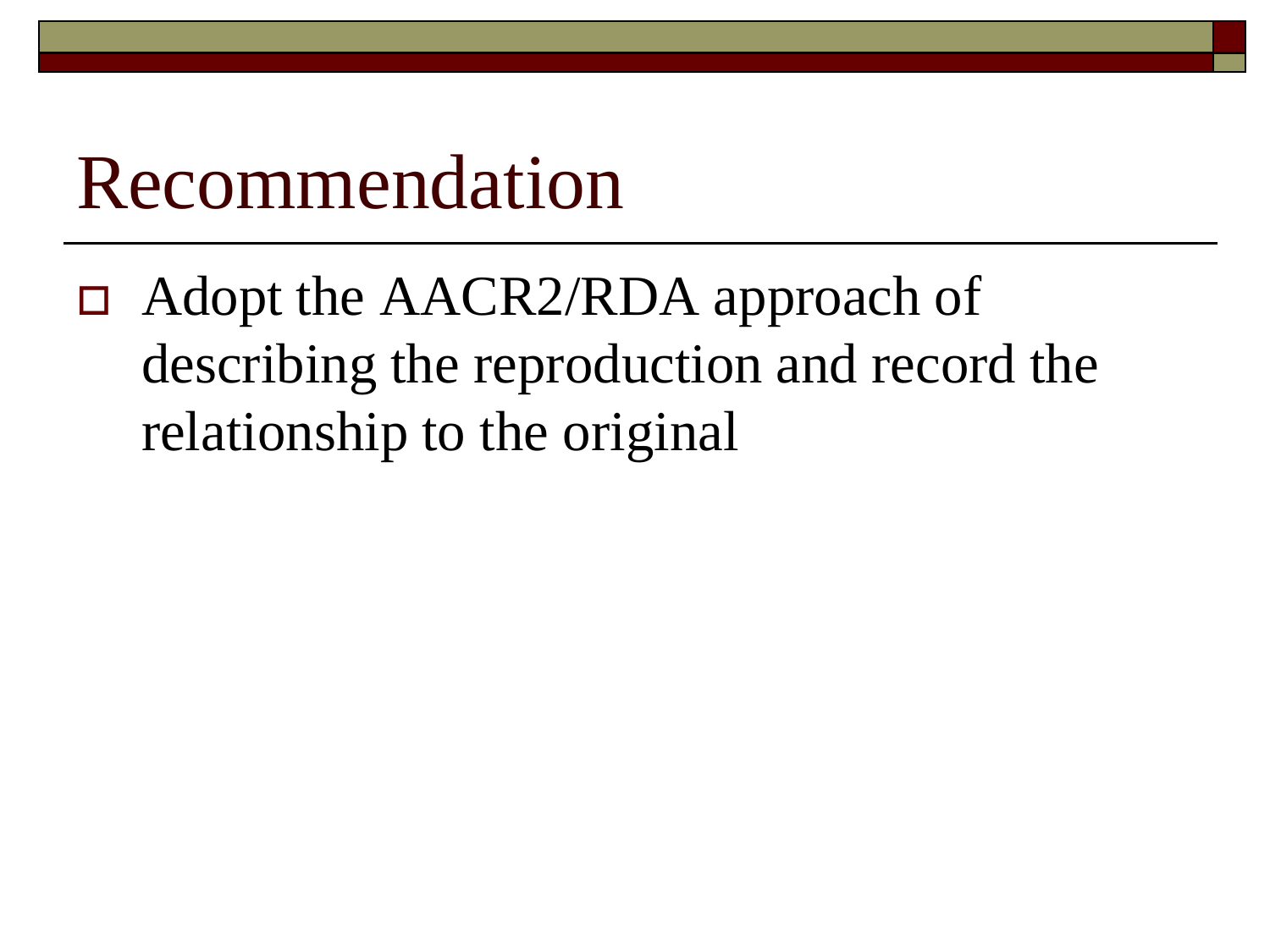# Recording the Relationship

- $\Box$  LC recognizes that the catalog record needs to more explicit about the reproduction relationship
- $\Box$  Three options
	- 500 general notes
	- 533/534 reproduction/original version notes
	- 775/776 other edition/ additional physical format notes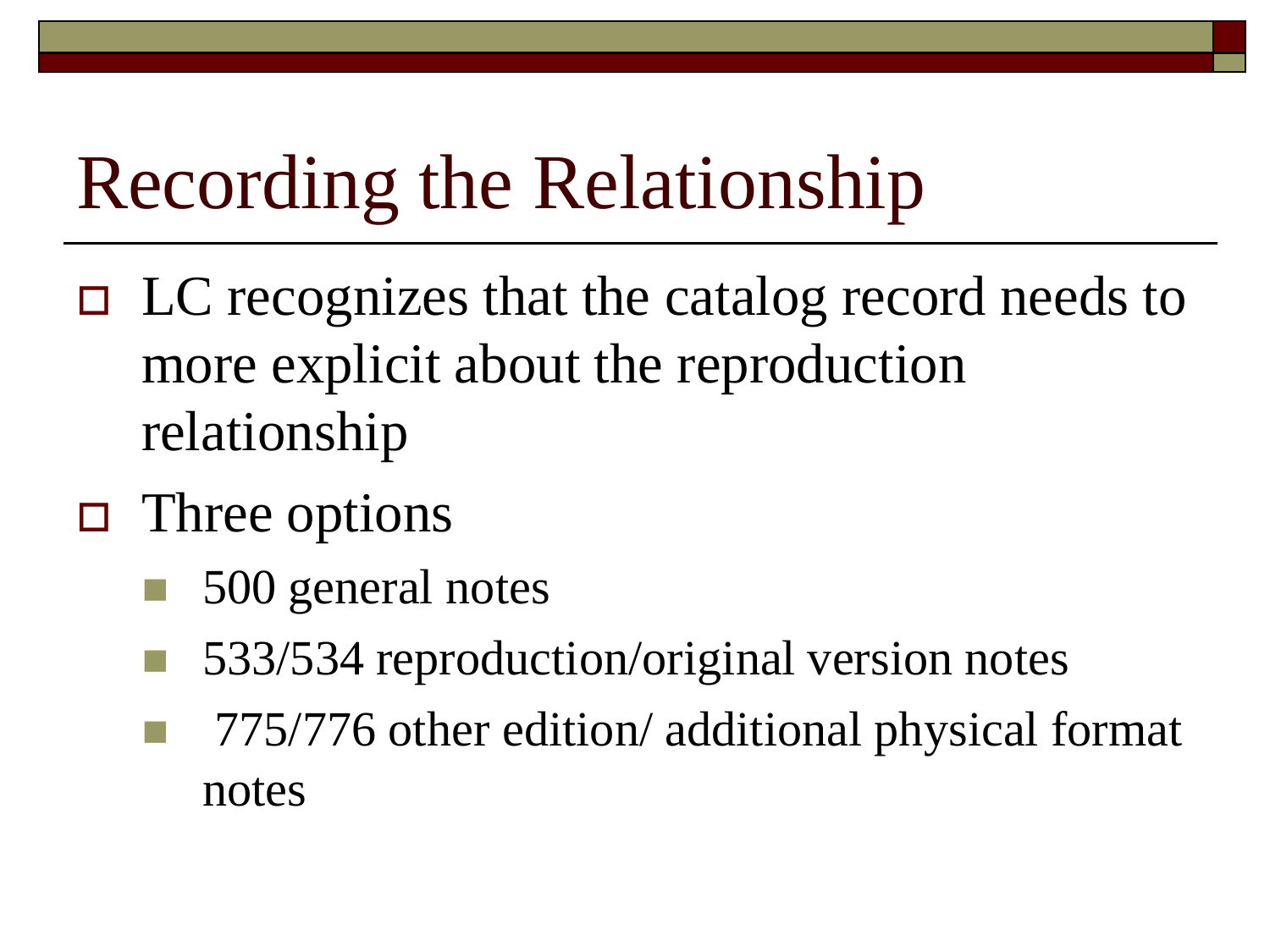#### General note option

- $\Box$  Could use 500 ...
- $\Box$  But that would not be readily indexed, processed, reused, etc.
- Fortunately, not recommended
- *Often done now for reprints and facsimiles, which might also benefit from structured notes*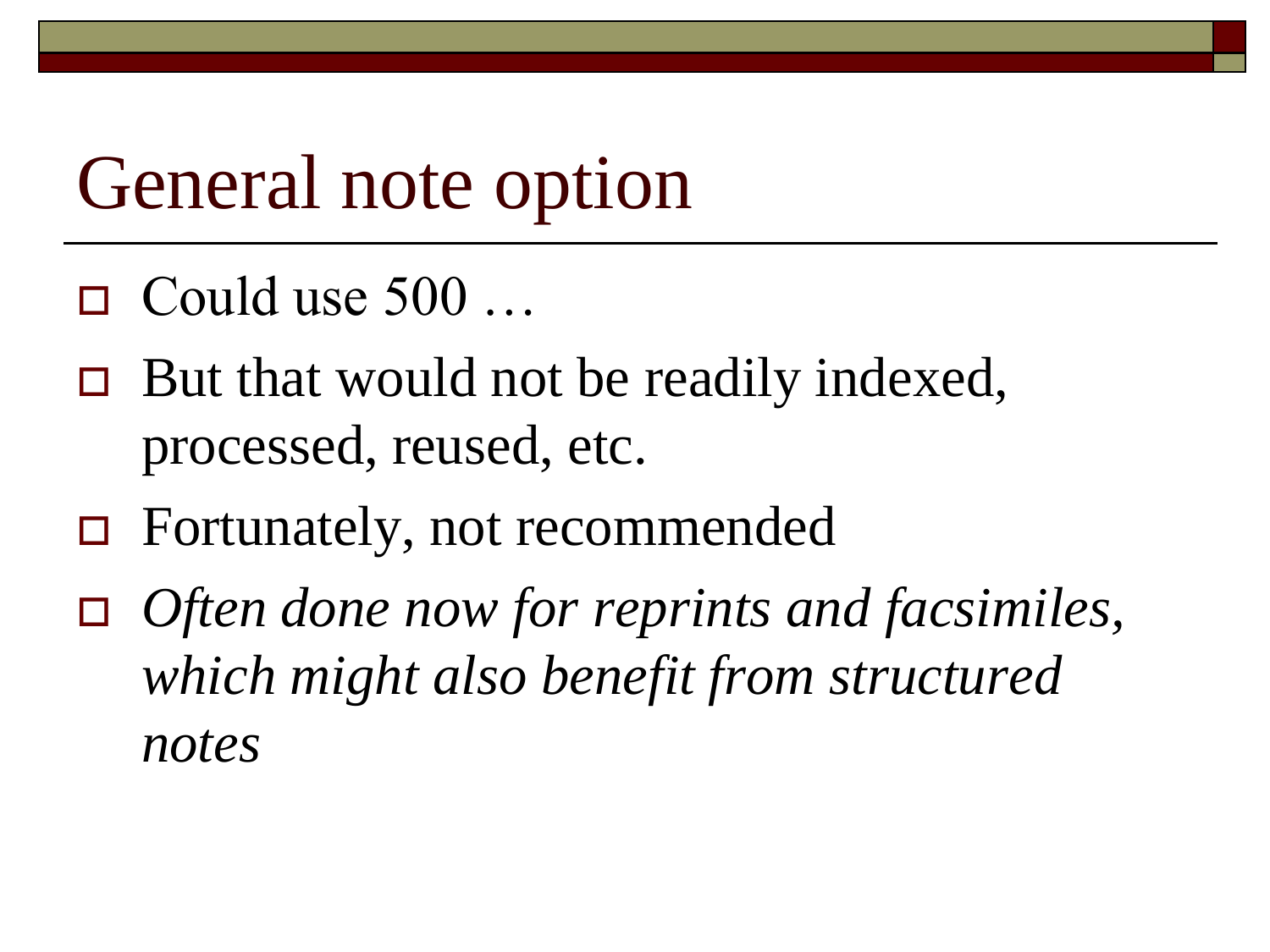### 533/534

- □ Offers a more structured option
- 533 would be used almost opposite of current use. Include on record for original to indicate existence of reproductions
- 534 on record for reproduction as a structured description of the original
	- Actually a more fully featured field than 533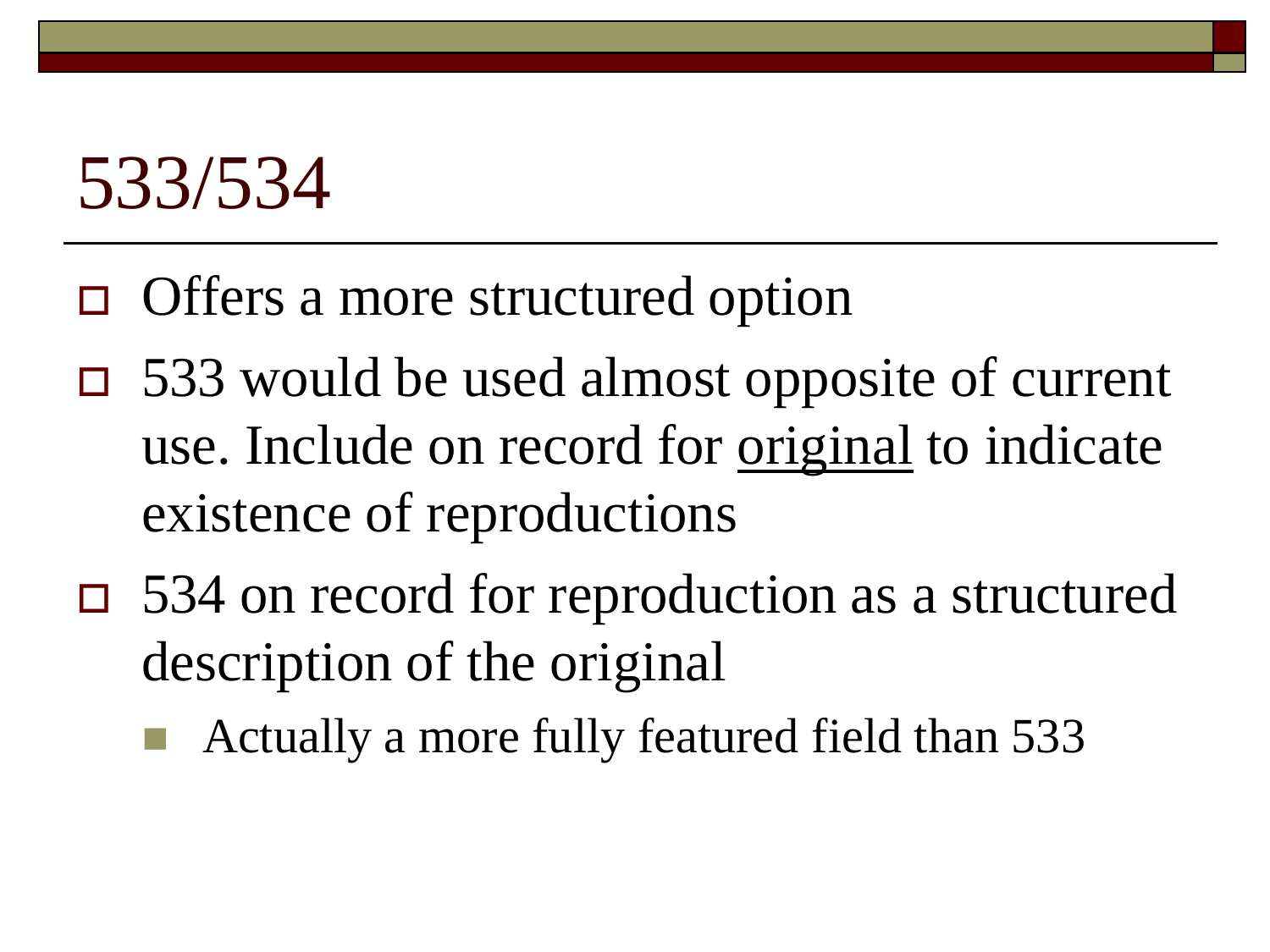## 533 Reproduction Note

- *Note:* A "relationship identifier" (reproduced as) \$7 Fixed-length data elements of reproduction would likely need to be recorded in \$a along with information about the type of reproduction. (NR) /0 - Type of date/Publication status /1-4 - Date 1
- \$a Type of reproduction (NR)
- \$b Place of reproduction (R)
- \$c Agency responsible for reproduction (R)
- \$d Date of reproduction (NR)
- \$e Physical description of reproduction (NR)
- \$f Series statement of reproduction (R)
- \$m Dates and/or sequential designation of issues reproduced (R)
- \$n Note about reproduction (R)
- \$3 Materials specified (NR)
- \$5 Institution to which field applies (NR)
- /5-8 Date 2
- /9-11 Place of publication, production, or execution
- /12 Frequency
- /13 Regularity
- /14 Form of item
- \$6 Linkage (NR)
- \$8 Field link and sequence number (R)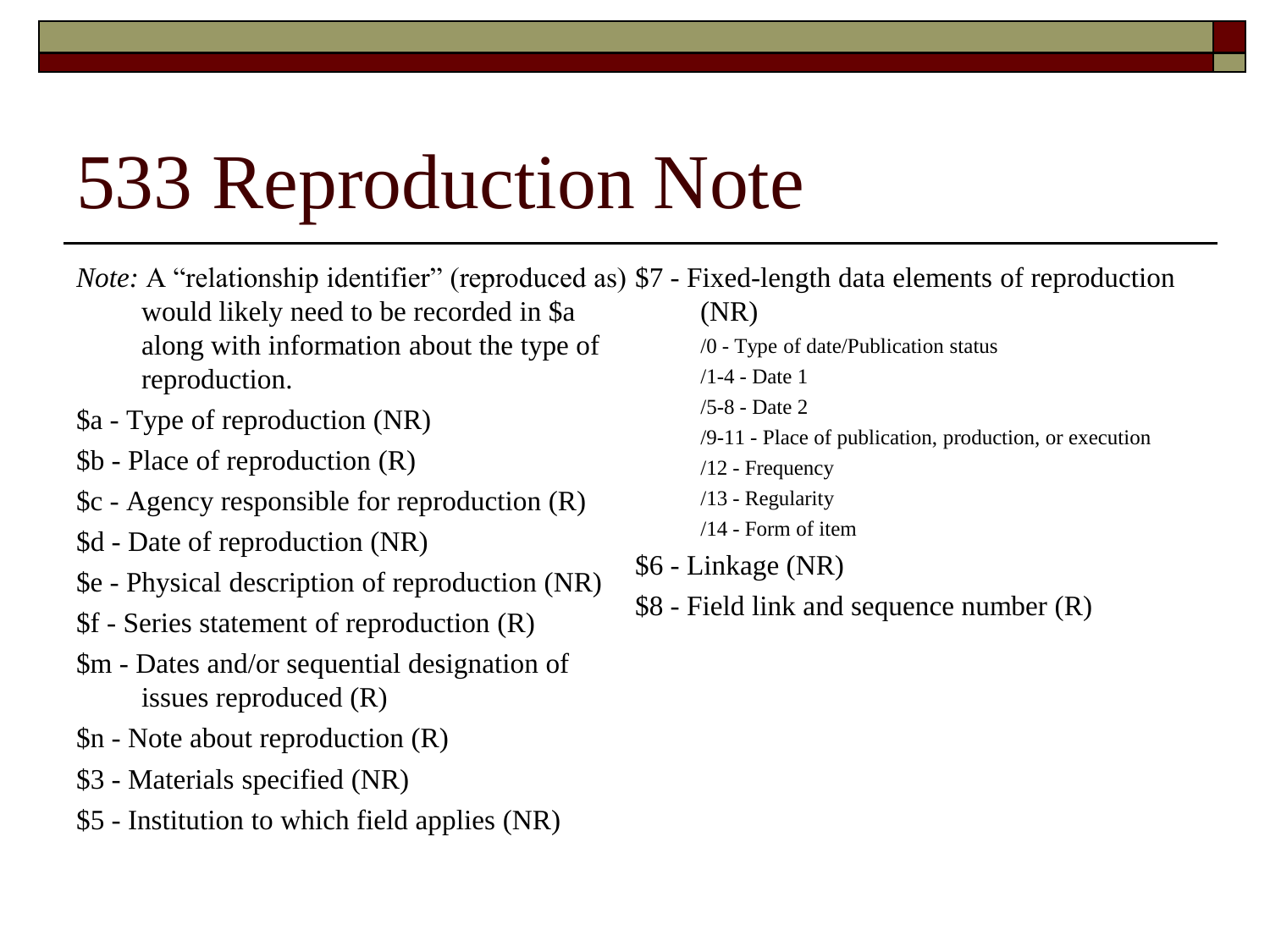# 534 Original Version Note

- *Note:* A "relationship identifier" (reproduction of (manifestation)) would likely need to be recorded in \$p.
- \$a Main entry of original (NR)
- \$b Edition statement of original (NR)
- \$c Publication, distribution, etc. of original (NR)
- \$e Physical description, etc. of original (NR)
- \$f Series statement of original (R)
- \$k Key title of original (R)
- \$l Location of original (NR)
- \$m Material specific details (NR)
- \$n Note about original (R)
- \$o Other resource identifier (R)
- \$p Introductory phrase (NR)
- \$t Title statement of original (NR)
- \$x International Standard Serial Number (R)
- \$z International Standard Book Number (R)
- \$3 Materials specified (NR)
- \$6 Linkage (NR)
- \$8 Field link and sequence number (R)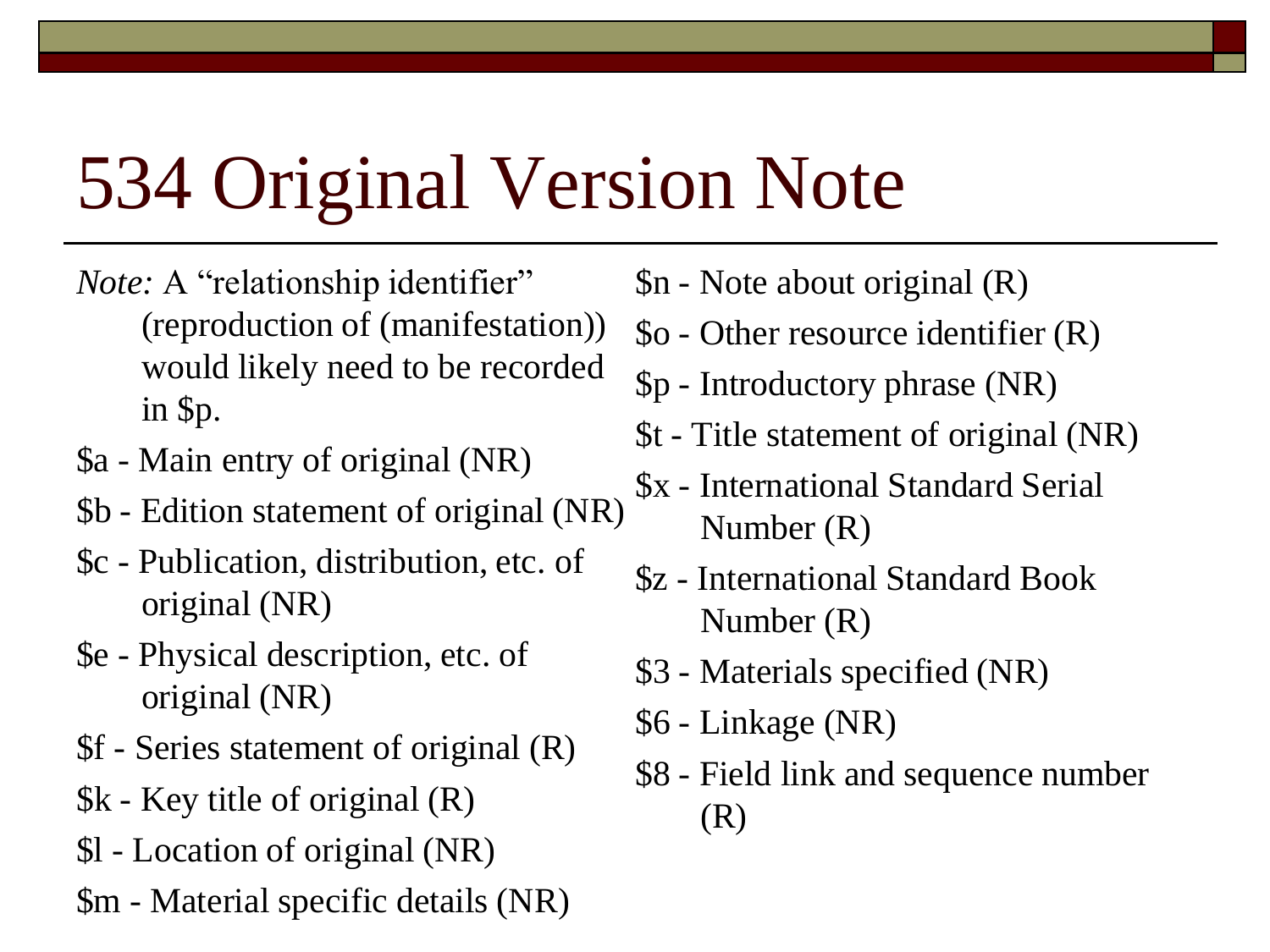# 775/776 option

- □ Another structured option
- $\Box$  May be used reciprocally between records for original and reproduction
- $\Box$  Designed for linking
- $\Box$  Would be a cleaner break from past practice
- Therefore, recommended by LC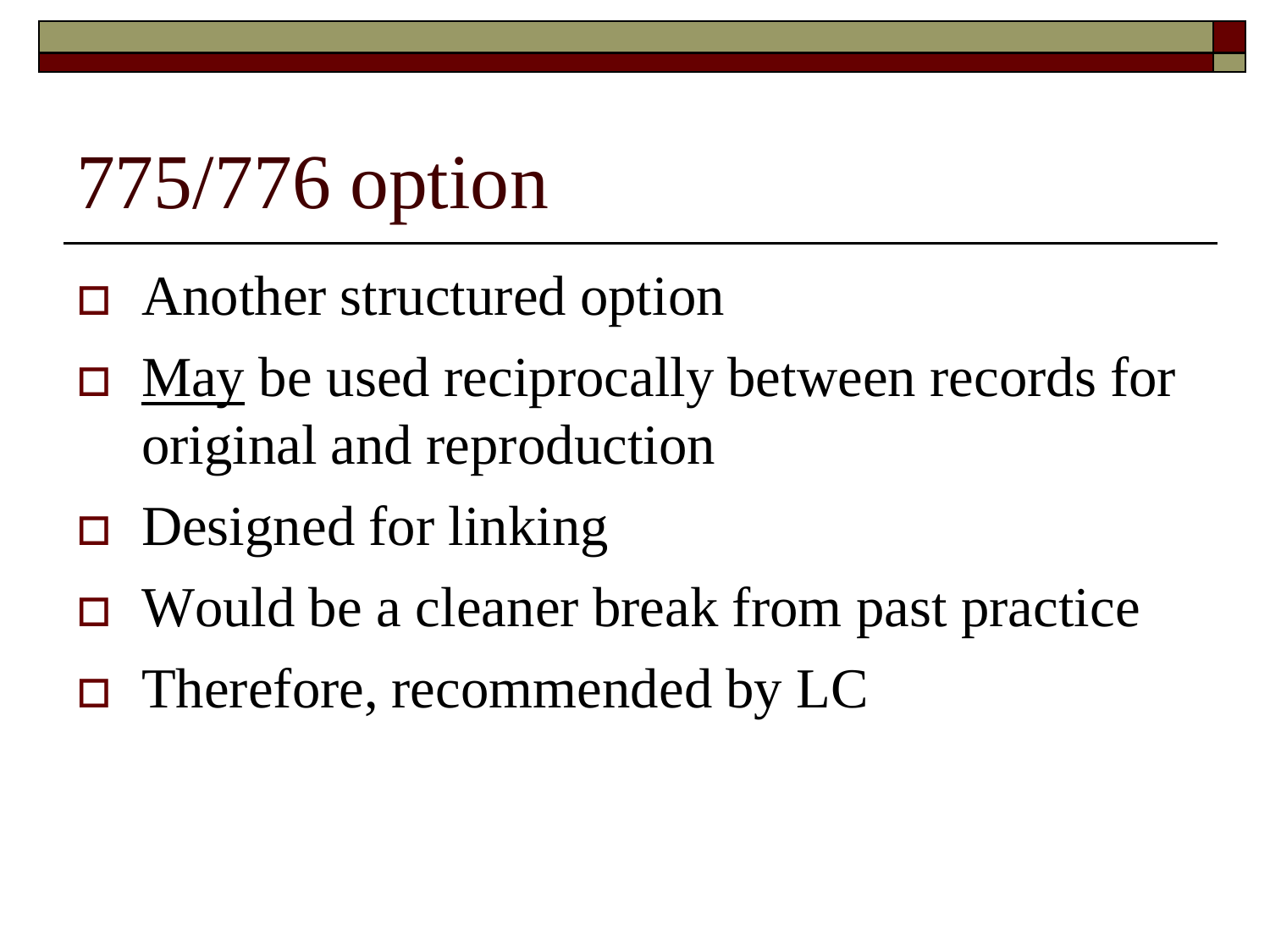# **775** - **Other Edition Entry**

First Indicator *(Note controller)* 

- 0 Display note
- 1 Do not display note
- Second Indicator *(Display constant controller)*
- # Available in another form
- 8 No display constant generated
- \$a Main entry heading (NR)
- \$b Edition (NR)
- \$c Qualifying information (NR)
- \$d Place, publisher, and date of publication (NR)
- \$e Language code (NR)
- \$f Country code (NR)
- \$g Related parts (R)
- \$h Physical description (NR)
- **\$i - Relationship information (R)**
- \$k Series data for related item (R)
- \$m Material-specific details (NR)
- $\mathcal{S}_n$  Note  $(R)$

*\$o - Other item identifier (R)*  \$r - Report number (R) \$s - Uniform title (NR) \$t - Title (NR) \$u - Standard Technical Report Number (NR) *\$w - Record control number (R) \$x - International Standard Serial Number (NR) \$y - CODEN designation (NR) \$z - International Standard Book Number (R)*  **\$4 - Relationship code (R)**  \$6 - Linkage (NR) \$7 - Control subfield (NR) /0 - Type of main entry heading /1 - Form of name /2 - Type of record /3 - Bibliographic level \$8 - Field link and sequence number (R)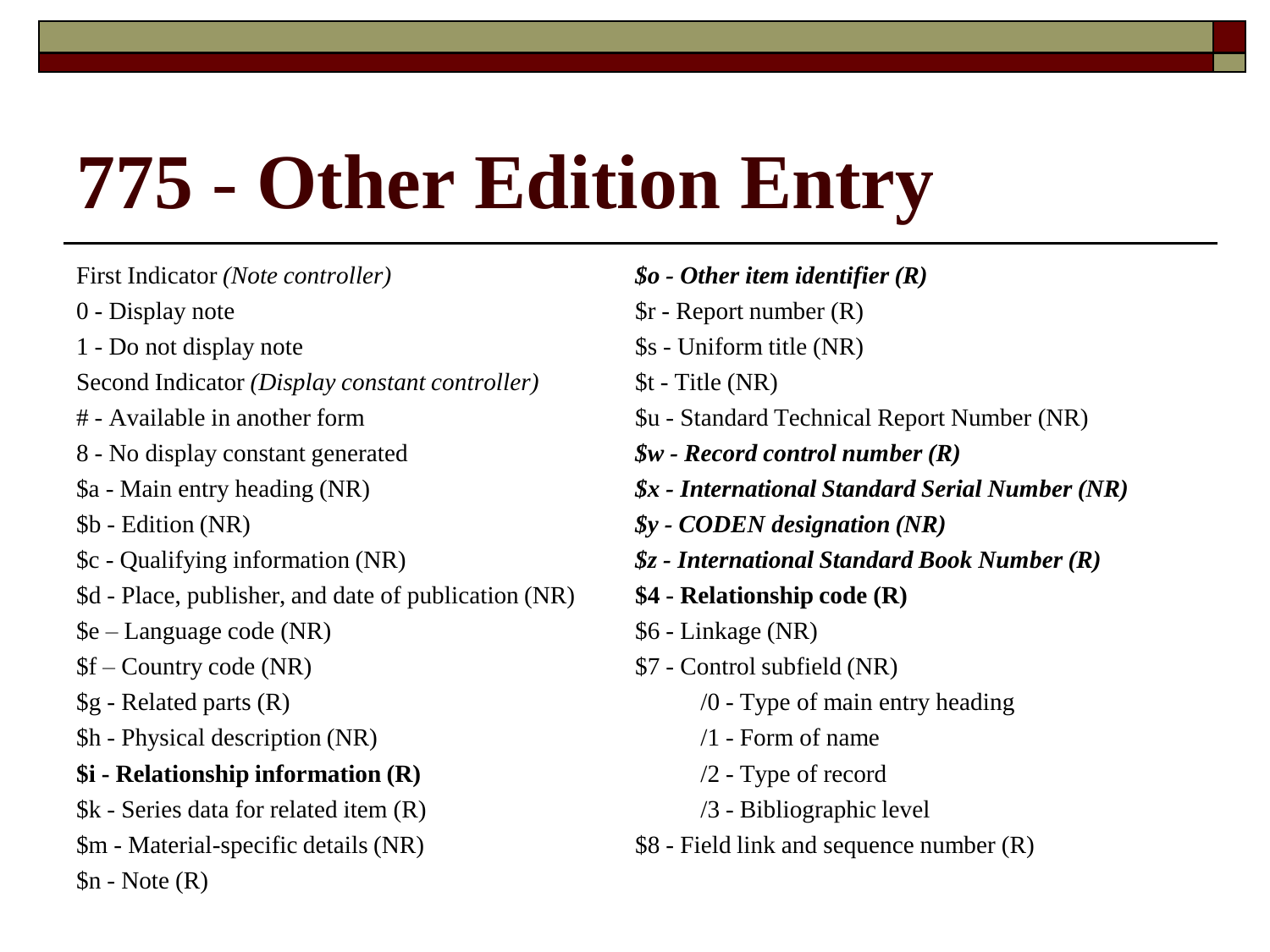#### **776** - **Additional Physical Form Entry**

First Indicator *(Note controller)* 

- 0 Display note
- 1 Do not display note
- Second Indicator *(Display constant controller)*
- # Available in another form
- 8 No display constant generated
- \$a Main entry heading (NR)
- \$b Edition (NR)
- \$c Qualifying information (NR)
- \$d Place, publisher, and date of publication (NR)
- \$g Related parts (R)
- \$h Physical description (NR)

#### **\$i - Relationship information (R)**

- \$k Series data for related item (R)
- \$m Material-specific details (NR)

 $\text{\$n}$  - Note  $(R)$ 

- *\$o - Other item identifier (R)*  \$r - Report number (R) \$s - Uniform title (NR) \$t - Title (NR) \$u - Standard Technical Report Number (NR) *\$w - Record control number (R) \$x - International Standard Serial Number (NR) \$y - CODEN designation (NR) \$z - International Standard Book Number (R)*  **\$4 - Relationship code (R)**  \$6 - Linkage (NR) \$7 - Control subfield (NR) /0 - Type of main entry heading /1 - Form of name /2 - Type of record /3 - Bibliographic level
	- \$8 Field link and sequence number (R)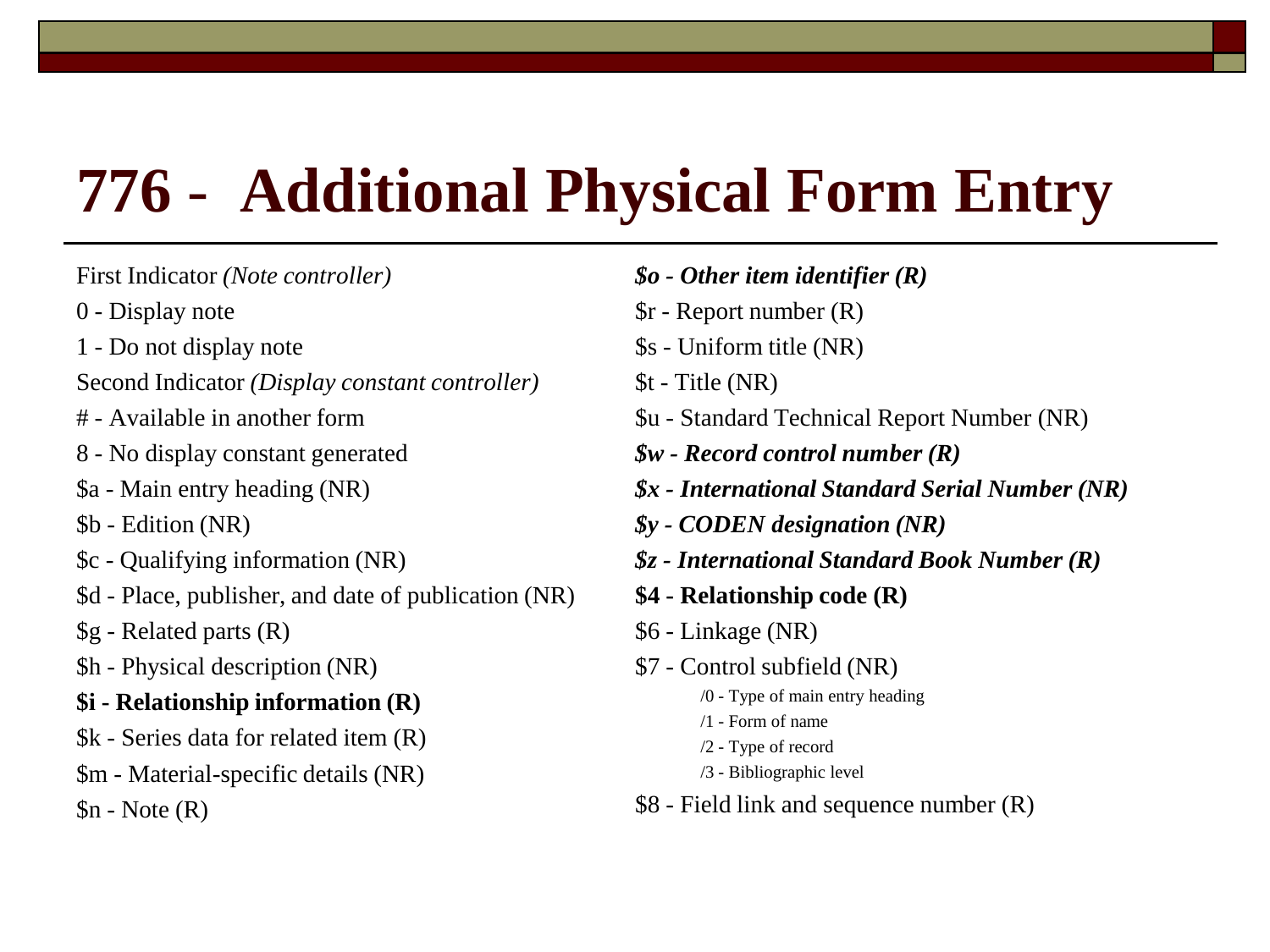#### Related recommendations

- $\Box$  For monographs, record the relationship to the original on the reproduction record only
- For serials, record relationship reciprocally
- Use relationship language "reproduction of [manifestation]" and "reproduced as" in \$i
- $\Box$  Consider the agency making the reproduction to be the publisher, unless otherwise determined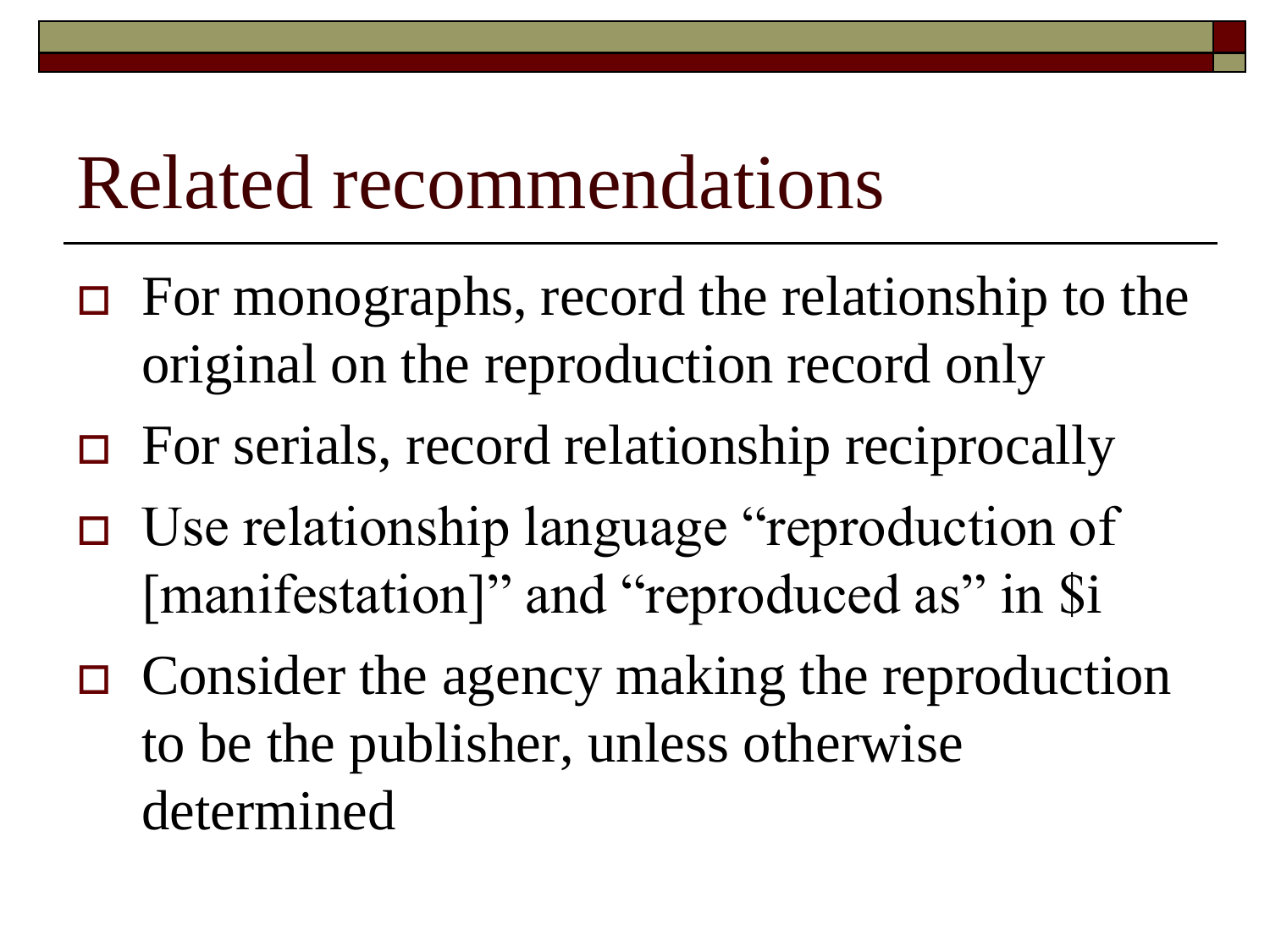# Possible changes

- LC will investigate appropriate indexing and display for their ILS
- □ LC will consult with MARBI to determine if any MARC changes are required
	- E.g. specify RDA appendix J or other controlled vocabulary for 775/776 \$i and/or \$4
	- Scope notes for 775/775
- $\Box$  LC will assess feasibility of converting existing records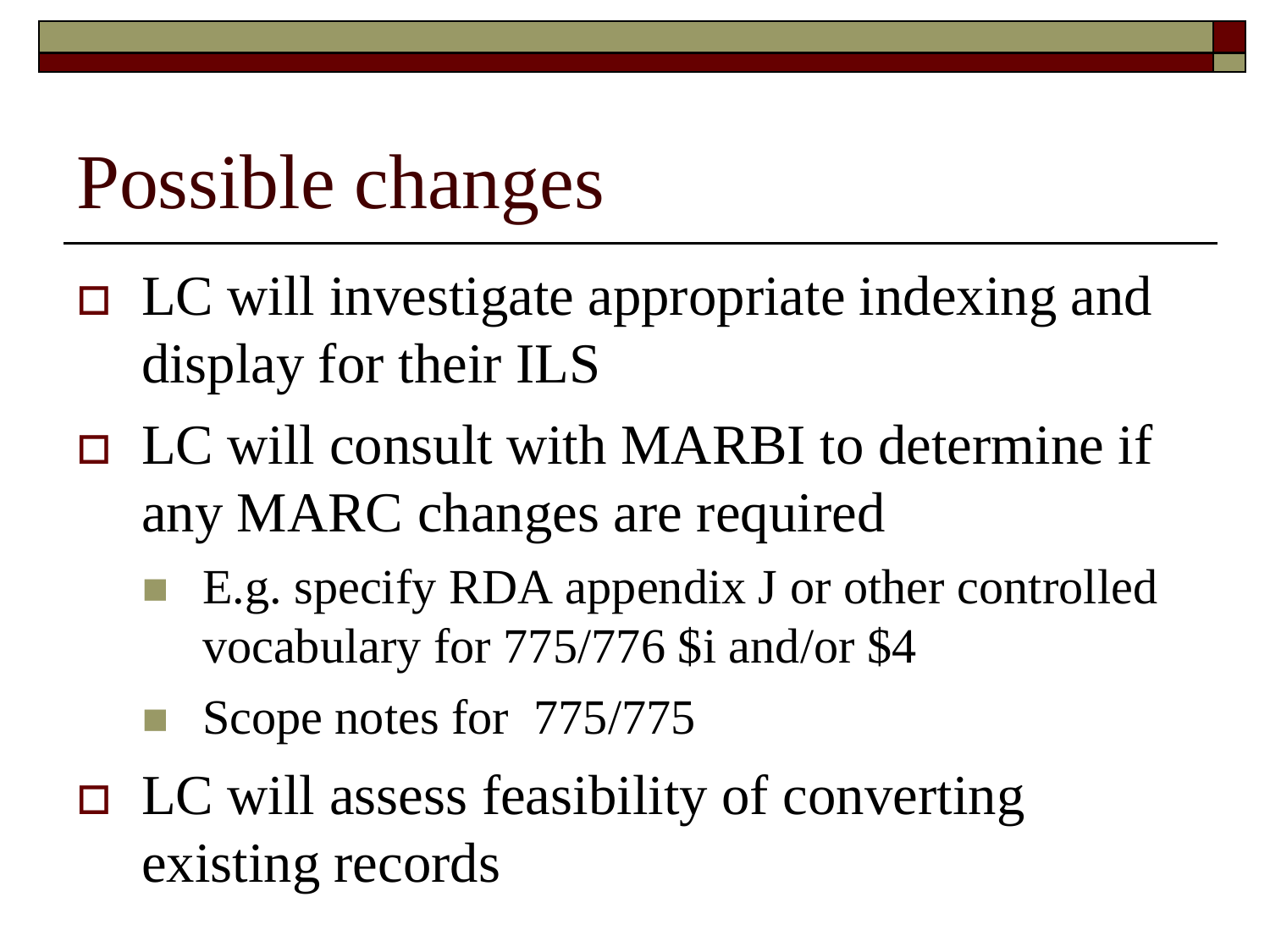| Data element (MARC 21)             | <b>RDA</b>                                                                          |
|------------------------------------|-------------------------------------------------------------------------------------|
| Leader                             | Reproduction                                                                        |
| 007 Physical description fixed     | Reproduction                                                                        |
| field                              |                                                                                     |
| 008 Type of date                   | Reproduction value used                                                             |
| 008 Dates                          | Reproduction (Date 1) and Original (Date 2)                                         |
| 008 Place of publication, etc.     | Reproduction                                                                        |
|                                    | (place of original could be coded in 044 if scope changes made in MARC)             |
| 008 Form of item                   | Reproduction                                                                        |
| 008 All other positions            | Would reflect both original and reproduction                                        |
| 245 Title                          | Reproduction; content type, media type and carrier type used instead of GMD         |
|                                    | (Title of original, if different, could be recorded in 775/776\$t)                  |
|                                    |                                                                                     |
| 250 Edition                        | Reproduction                                                                        |
|                                    | (Edition of original in 775/776\$b)                                                 |
| Data element (MARC 21) Current     | Reproduction                                                                        |
| practice RDA 260 Publication, etc. | (Publication, etc., information of original in 775/776\$d)                          |
| 300 Physical description           | Reproduction                                                                        |
|                                    | (Extent of original in 775/776\$h, and could be added as subunits in 300\$a)        |
| 490 Series statement               | Reproduction                                                                        |
|                                    | (Series statement for original in 775/776\$k)                                       |
| 533 Reproduction note              | Not applicable                                                                      |
| 775 Other edition entry            | Use to record attributes of the original on a record for the reproduction, and vice |
| 776 Additional physical form entry | versa                                                                               |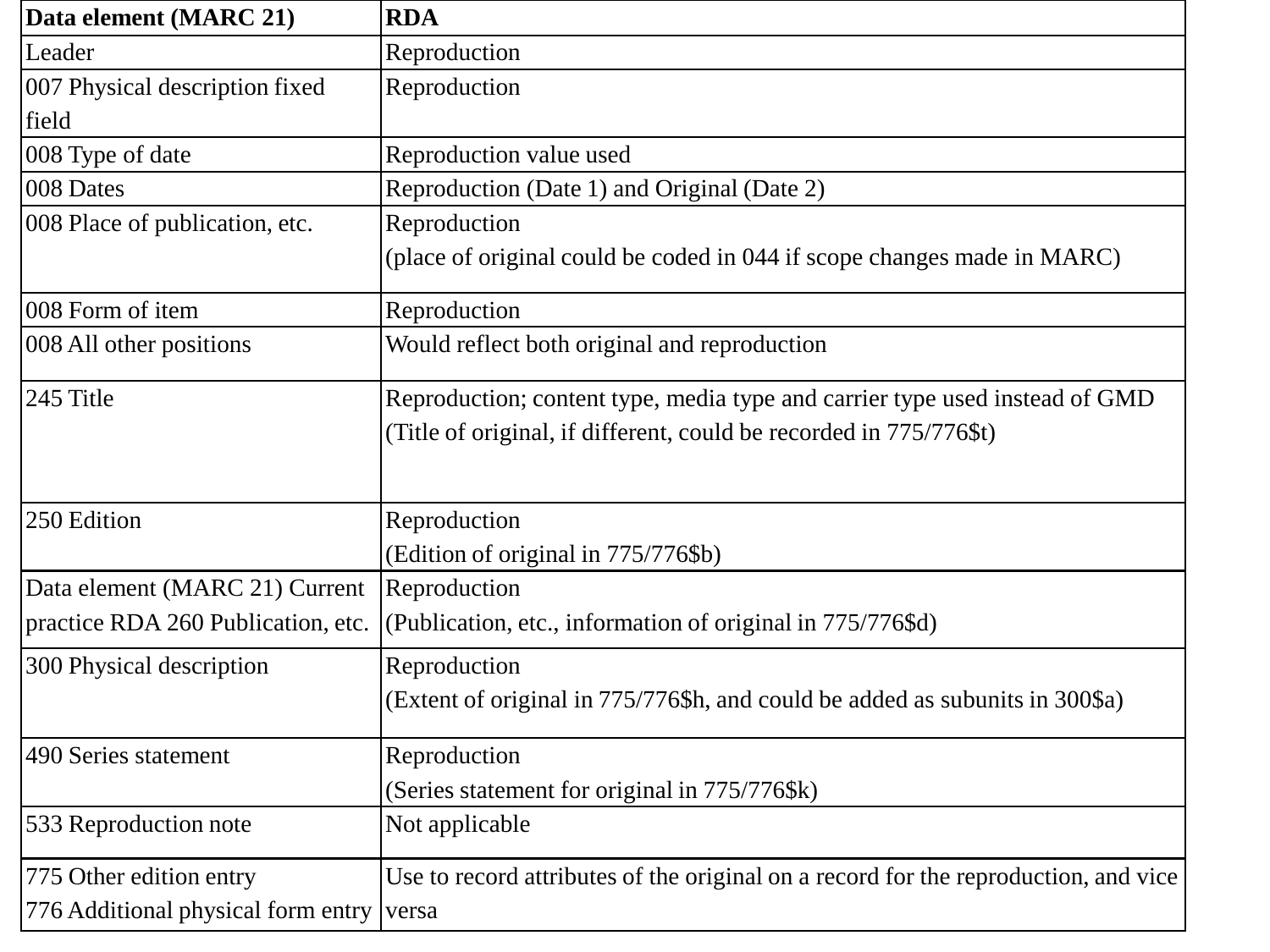| Data element (MARC 21)                        | <b>Current practice</b>                                                                                                                 | <b>RDA</b>                                                                                                                                              |
|-----------------------------------------------|-----------------------------------------------------------------------------------------------------------------------------------------|---------------------------------------------------------------------------------------------------------------------------------------------------------|
| Leader                                        | Reproduction                                                                                                                            | Reproduction                                                                                                                                            |
| 007 Physical description fixed<br>field       | Reproduction                                                                                                                            | Reproduction                                                                                                                                            |
| 008 Type of date                              | Reproduction value used                                                                                                                 | Reproduction value used                                                                                                                                 |
| 008 Dates                                     | Reproduction (Date 1) and Original (Date 2)6                                                                                            | Reproduction (Date 1) and Original (Date 2)                                                                                                             |
| 008 Place of publication, etc.                | Original<br>(place of reproduction could be coded in 533 \$7, but this subfield<br>is not used at LC)                                   | Reproduction<br>(place of original could be coded in 044 if scope<br>changes made in MARC)                                                              |
| 008 Form of item                              | Reproduction                                                                                                                            | Reproduction                                                                                                                                            |
| 008 All other positions                       | Would reflect both original and reproduction                                                                                            | Would reflect both original and reproduction                                                                                                            |
| 245 Title                                     | Original, with addition of GMD in \$h<br>(Title, etc., of reproduction, if different could be recorded<br>elsewhere in the description) | Reproduction; content type, media type and<br>carrier type used instead of GMD<br>(Title of original, if different, could be recorded in<br>775/776\$t) |
| 250 Edition                                   | Original                                                                                                                                | Reproduction                                                                                                                                            |
|                                               | (Edition of reproduction not recorded)                                                                                                  | (Edition of original in 775/776\$b)                                                                                                                     |
| Data element (MARC 21)                        | Original                                                                                                                                | Reproduction                                                                                                                                            |
| Current practice RDA 260<br>Publication, etc. | (Publication, etc., information of reproduction in 533\$bcd)                                                                            | (Publication, etc., information of original in<br>775/776\$d)                                                                                           |
| 300 Physical description                      | Original<br>(Extent of reproduction in 533\$e)                                                                                          | Reproduction<br>(Extent of original in 775/776\$h, and could be<br>added as subunits in 300\$a)                                                         |
| 490 Series statement                          | Original<br>(Series of reproduction in 533\$f and 8XX (if used))                                                                        | Reproduction<br>(Series statement for original in 775/776\$k)                                                                                           |
| 533 Reproduction note                         | Data pertinent to reproduction, including notes, etc.                                                                                   | Not applicable                                                                                                                                          |
| 775 Other edition entry                       | LC monographs have used only \$c Original and \$w (LCCN of                                                                              | Use to record attributes of the original on a record                                                                                                    |
| 776 Additional physical form<br>entry         | original), and not made a reciprocal link on the record for the<br>original; practices for serials and integrating resources may vary   | for the reproduction, and vice versa                                                                                                                    |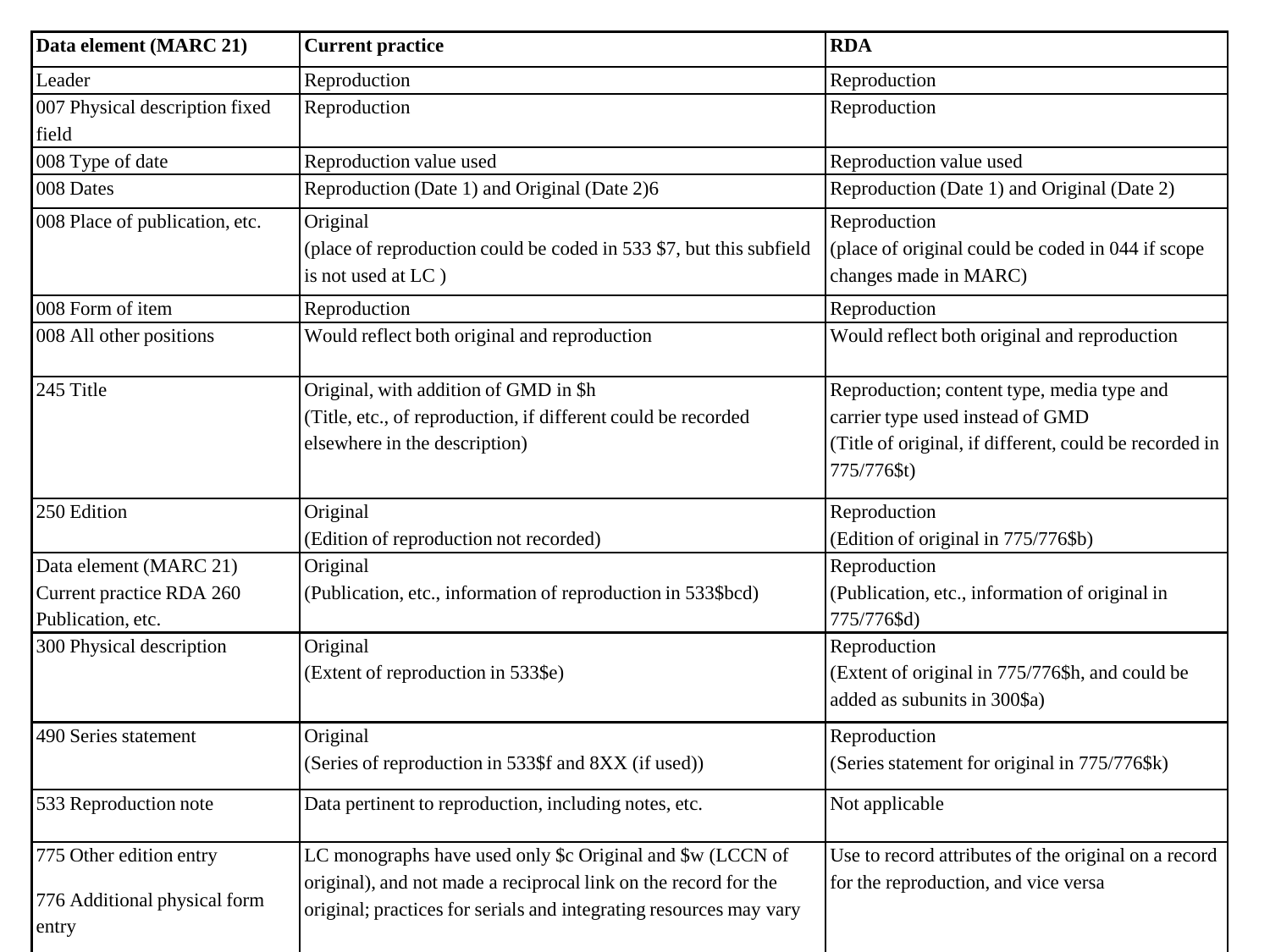# Reproductions

#### AACR2

Example

- [I will add later] 245 \$a Federal orrery \$h [microform].
	- 260 \$a [Boston] Mass : \$b Weld & Greenough, \$c 1794-1796.

362 Vol. 1, no. 1 (Oct. 20, 1794)-v. 5, no. 4 (Oct. 31, 1796).

#### RDA

245 \$a Federal orrery. 260 \$a New Canaan, Ct. : \$b Readex, \$c 1983. 776 \$i Reproduction of original print version: \$t Federal orrery \$d [Boston] Massachusetts : Weld & Greenough, 1794-1796. \$h 5 volumes ; 43-47 cm.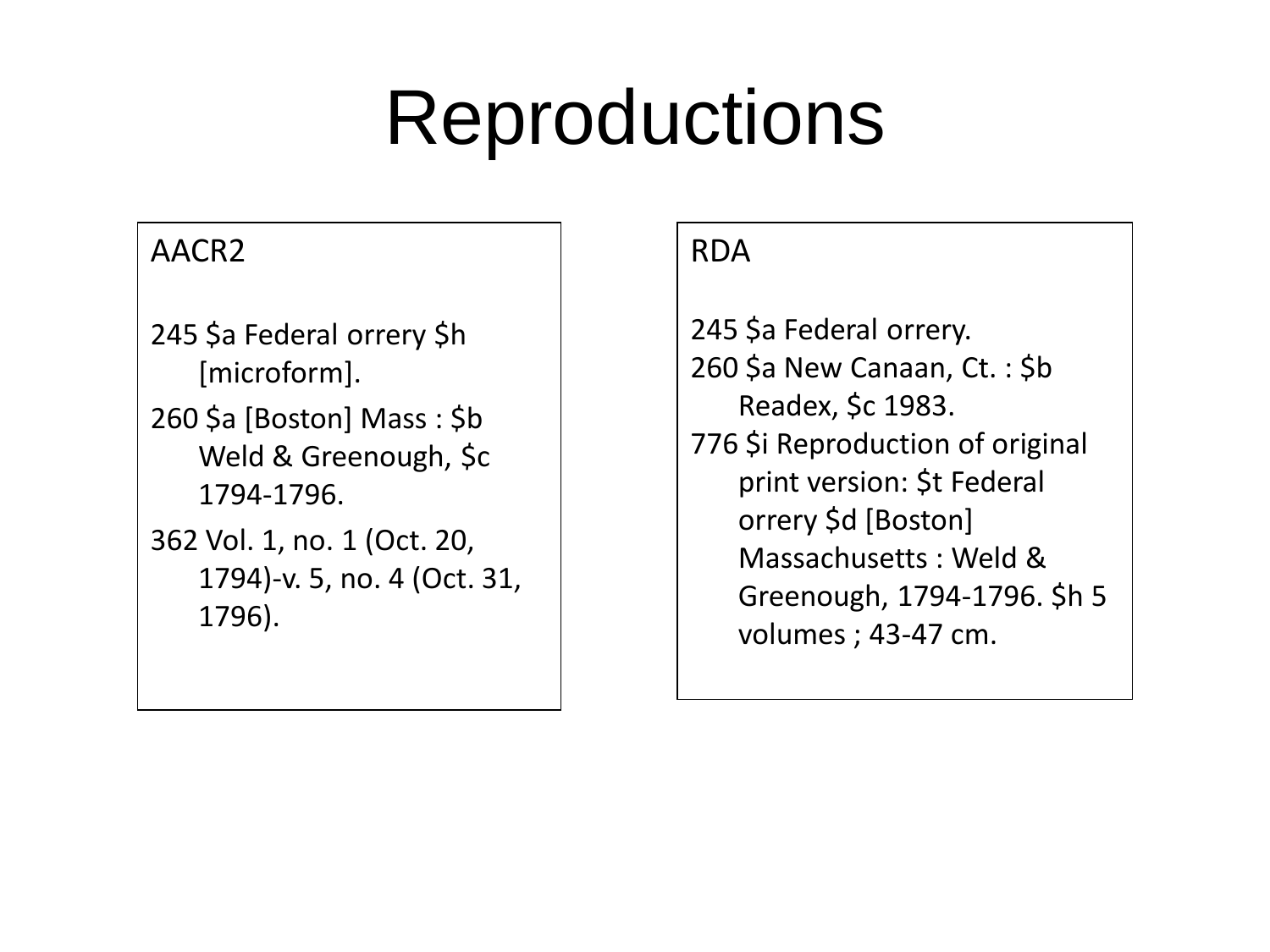# Example: New Style Reproduction

|               | MARC   System   History |          |                                                                                                                                                                                                                                                      |  |  |  |  |  |  |  |  |
|---------------|-------------------------|----------|------------------------------------------------------------------------------------------------------------------------------------------------------------------------------------------------------------------------------------------------------|--|--|--|--|--|--|--|--|
|               | Leader<br>008           |          | $\mathbb{Z}$<br>01313cam a2200241 i 4500<br>006<br>005: 20100401102550.0<br>007   h:dlafa--baca<br>100309 r 1993 1886 dcu _____ a _____ 0 0 0 _ 0 _ eng ___                                                                                          |  |  |  |  |  |  |  |  |
|               | Tag                     | 11       | 12 Subfield Data                                                                                                                                                                                                                                     |  |  |  |  |  |  |  |  |
| $\rightarrow$ | 906                     |          | ta 7 tb cbc tc orignew td u te ncip tf 19 tg y-genmicro                                                                                                                                                                                              |  |  |  |  |  |  |  |  |
|               | 010                     |          | ‡a tes93627144 -RDA (Identifier and Structured Description (Reproduction-776)).                                                                                                                                                                      |  |  |  |  |  |  |  |  |
|               | 040                     |          | ‡a DLC ‡c DLC ‡e rda                                                                                                                                                                                                                                 |  |  |  |  |  |  |  |  |
|               | 050                     | $\Theta$ | 0 ‡a Microfilm 93/4610 (E)                                                                                                                                                                                                                           |  |  |  |  |  |  |  |  |
|               | 100                     |          | ‡a Ringwalt, J. Luther ‡q (John Luther)                                                                                                                                                                                                              |  |  |  |  |  |  |  |  |
|               | 245                     |          | 0 ‡a Anecdotes of General Ulysses S. Grant: ‡b illustrating his military and political career and his personal traits / ‡c by J.L.<br>Ringwalt.                                                                                                      |  |  |  |  |  |  |  |  |
|               | 260                     |          | ‡a Washington, D.C.: ‡b Library of Congress Preservation Microfilming Program: ‡b Available from the Library of Congress<br>Photoduplication Service, ‡c 1993.                                                                                       |  |  |  |  |  |  |  |  |
|               | 300                     |          | ta 1 microfilm reel (118 pages); to 35 mm.                                                                                                                                                                                                           |  |  |  |  |  |  |  |  |
|               | 336                     |          | ‡a text ‡2 marccontent                                                                                                                                                                                                                               |  |  |  |  |  |  |  |  |
|               | 337                     |          | ‡a microform ‡2 marcmedia                                                                                                                                                                                                                            |  |  |  |  |  |  |  |  |
|               | 338                     |          | ‡a microfilm reel ‡2 marccarrier                                                                                                                                                                                                                     |  |  |  |  |  |  |  |  |
|               | 776                     | $\Omega$ | ‡i Reproduction of (manifestation): ‡a Ringwalt, J. Luther (John Luther) ‡t Anecdotes of General Ulysses S. Grant ‡d<br>Philadelphia: J.B. Lippincott Company, 1886 ‡h 118 pages ; 18 cm. ‡n Call number of original: E672.R58. ‡w (DLC)<br>10032685 |  |  |  |  |  |  |  |  |
|               | 852                     |          | ‡3 Master microform: ‡a Library of Congress ‡b Photoduplication Service ‡e 101 Independence Ave., SE, Washington,<br>D.C. 20540 USA                                                                                                                  |  |  |  |  |  |  |  |  |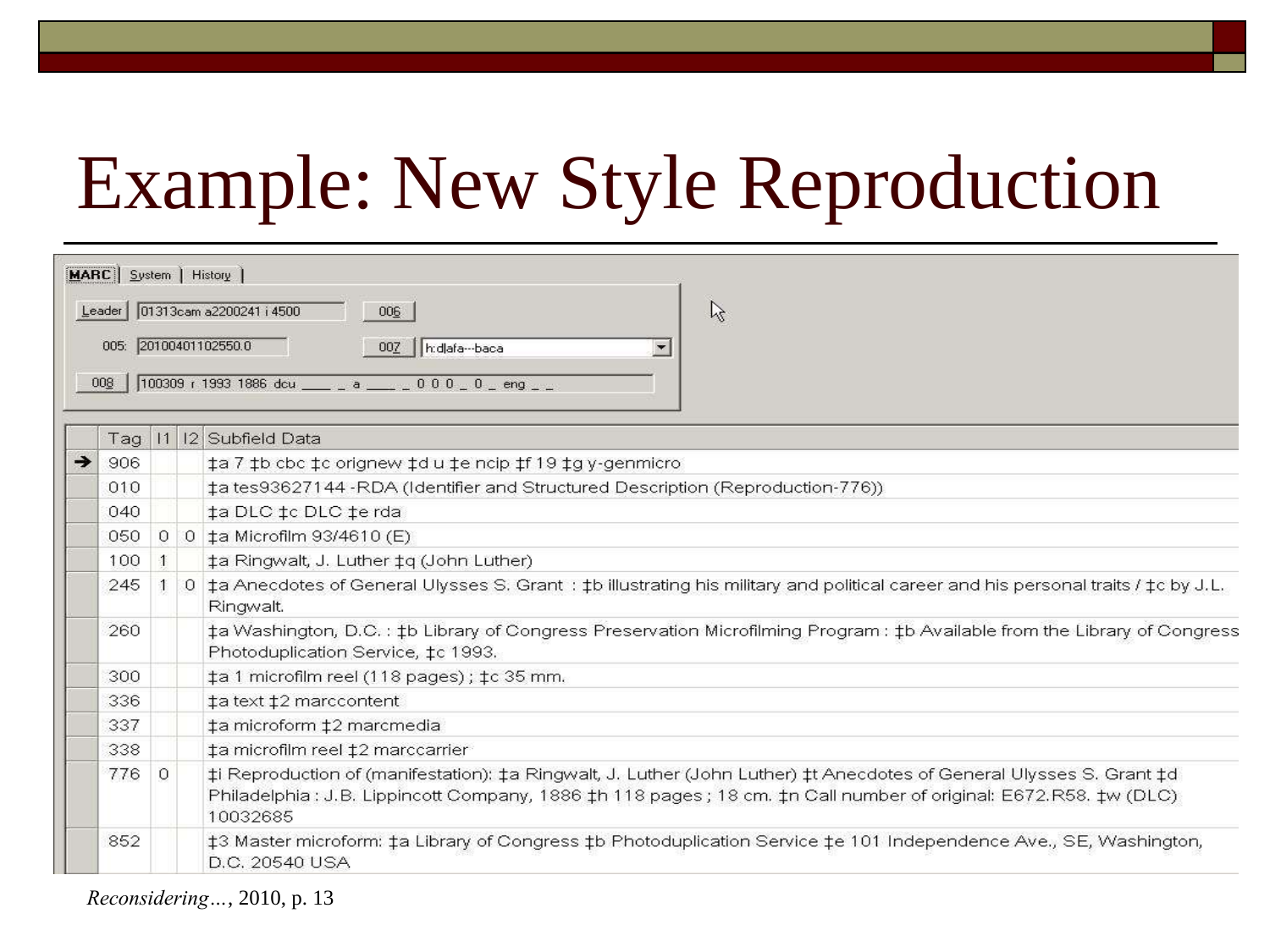# Example: Original reciprocal link

| MARC   System   History                   |                                                                                                                                                                                                                                                                                                         |  |  |  |  |  |  |  |  |
|-------------------------------------------|---------------------------------------------------------------------------------------------------------------------------------------------------------------------------------------------------------------------------------------------------------------------------------------------------------|--|--|--|--|--|--|--|--|
| 01057cam a22002177i 4500<br>006<br>Leader |                                                                                                                                                                                                                                                                                                         |  |  |  |  |  |  |  |  |
| 005: 20100331122650.0<br>$00\frac{7}{2}$  |                                                                                                                                                                                                                                                                                                         |  |  |  |  |  |  |  |  |
| 008                                       | 100309 s 1886 pau 000 0 eng                                                                                                                                                                                                                                                                             |  |  |  |  |  |  |  |  |
|                                           |                                                                                                                                                                                                                                                                                                         |  |  |  |  |  |  |  |  |
| 11 12 Subfield Data<br>Tag                |                                                                                                                                                                                                                                                                                                         |  |  |  |  |  |  |  |  |
| 035<br>‡a 108331                          |                                                                                                                                                                                                                                                                                                         |  |  |  |  |  |  |  |  |
| 906                                       | ta 7 tb cbc tc orignew td u te ncip tf 19 tg y-genmicro                                                                                                                                                                                                                                                 |  |  |  |  |  |  |  |  |
| 010                                       | ‡a tes10032685 (Structured Description, with identifier (original-776))                                                                                                                                                                                                                                 |  |  |  |  |  |  |  |  |
| 040                                       | ta DLC tc DLC te rda                                                                                                                                                                                                                                                                                    |  |  |  |  |  |  |  |  |
| 0 0 ta E672 tb.R58<br>050                 |                                                                                                                                                                                                                                                                                                         |  |  |  |  |  |  |  |  |
| 100                                       | ‡a Ringwalt, J. Luther ‡q (John Luther)                                                                                                                                                                                                                                                                 |  |  |  |  |  |  |  |  |
| 245                                       | 0 ‡a Anecdotes of General Ulysses S. Grant: ‡b illustrating his military and political career and his personal traits / ‡c by J.L.<br>Ringwalt.                                                                                                                                                         |  |  |  |  |  |  |  |  |
| 260                                       | ta Philadelphia : tb J.B. Lippincott Company, tc 1886.                                                                                                                                                                                                                                                  |  |  |  |  |  |  |  |  |
| 300                                       | ‡a 118 pages; ‡c 18 cm.                                                                                                                                                                                                                                                                                 |  |  |  |  |  |  |  |  |
| 336                                       | ‡a text ‡2 marccontent                                                                                                                                                                                                                                                                                  |  |  |  |  |  |  |  |  |
| 337                                       | ‡a unmediated ‡2 marccmedia                                                                                                                                                                                                                                                                             |  |  |  |  |  |  |  |  |
| 338                                       | ‡a volume ‡2 marccarrier                                                                                                                                                                                                                                                                                |  |  |  |  |  |  |  |  |
| $\Omega$<br>776                           | ‡i Reproduced as: ‡a Ringwalt, J. Luther (John Luther) ‡t Anecdotes of General Ulysses S. Grant ‡d Washington, D.C.:<br>Library of Congress Preservation Microfilming Program : Available from the Library of Congress Photoduplication Service,<br>1993. ‡h 1 microfilm reel; 35 mm. ‡w (DLC) 93627144 |  |  |  |  |  |  |  |  |
|                                           |                                                                                                                                                                                                                                                                                                         |  |  |  |  |  |  |  |  |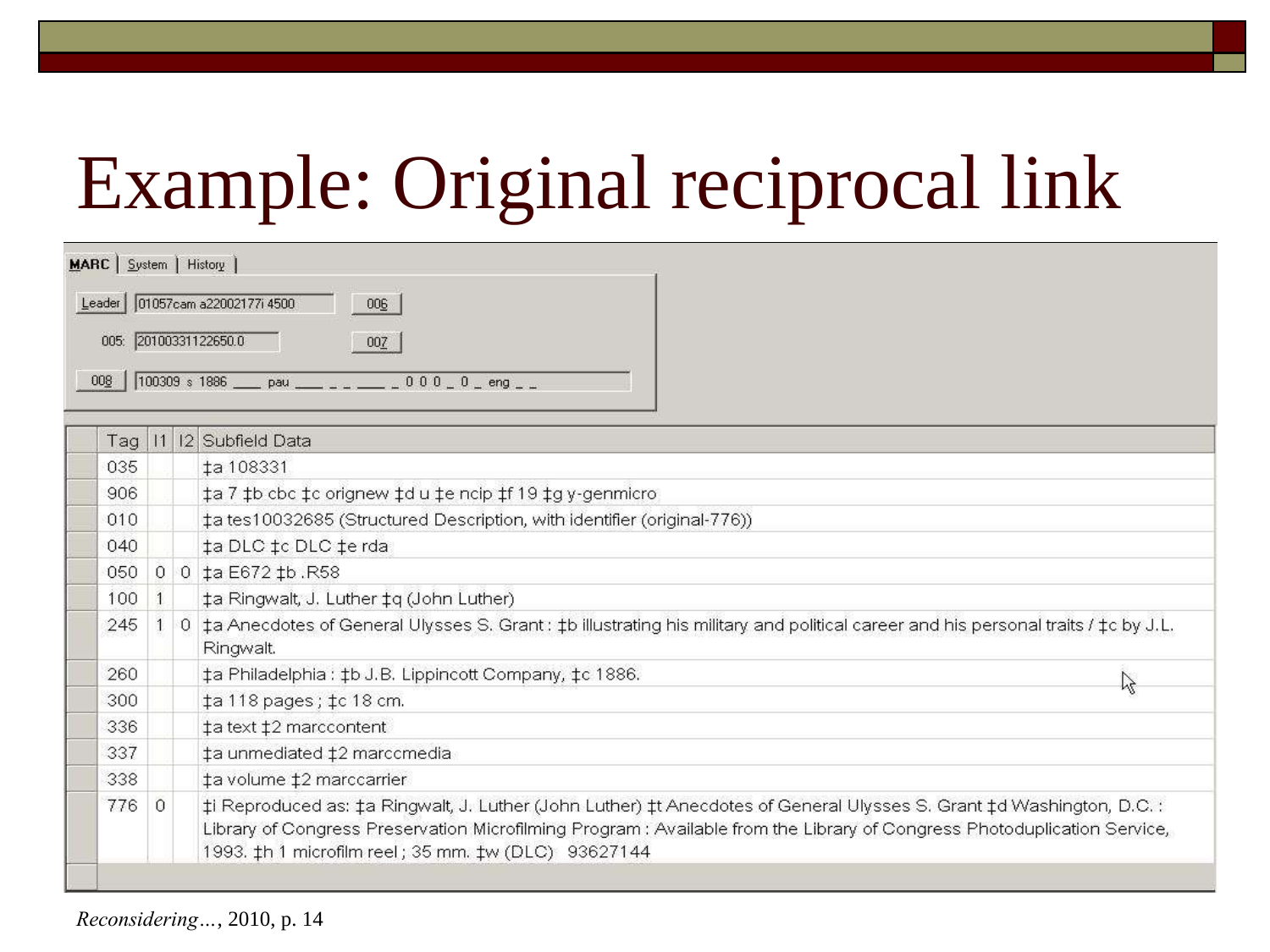# Summary of LC Recommendation

- □ Key recommendations:
	- Catalog manifestation-in-hand
	- Use 775/776 to express reproduction relationship in structured format
	- Use "Reproduction of" / "Reproduced as"
	- Assume reproducing agency is the publisher, unless otherwise determined
	- $\blacksquare$  LC will begin doing so with the RDA test (NOW!)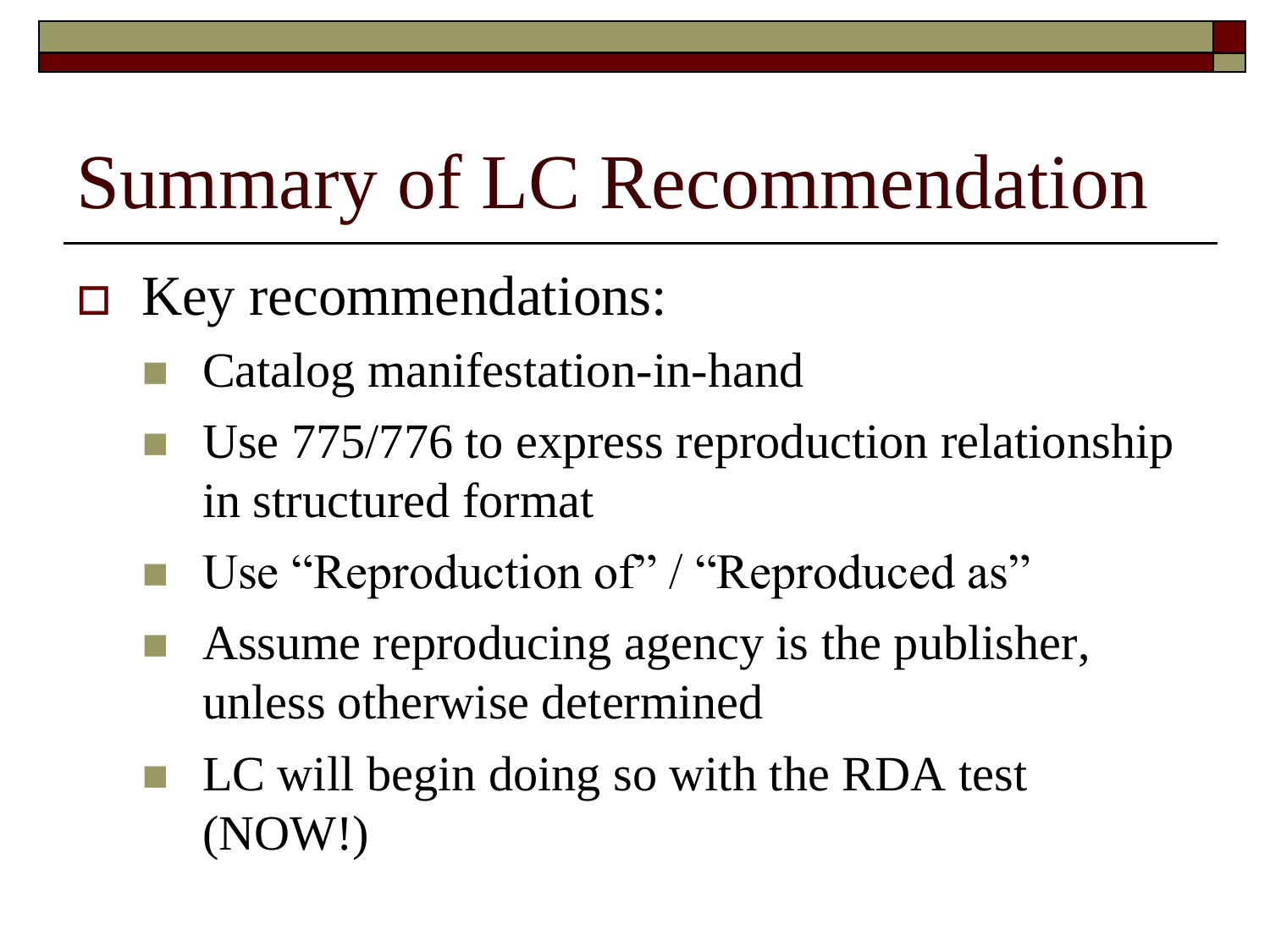#### But there is still a catch

- □ "Note that LC had already adopted an approach for its own digitization projects to reflect the details of digitization on the record for the original material rather than creating a separate record for the digital manifestation. LC does not plan to revisit that decision at this time." p.277
- And perhaps more *special cases* will creep in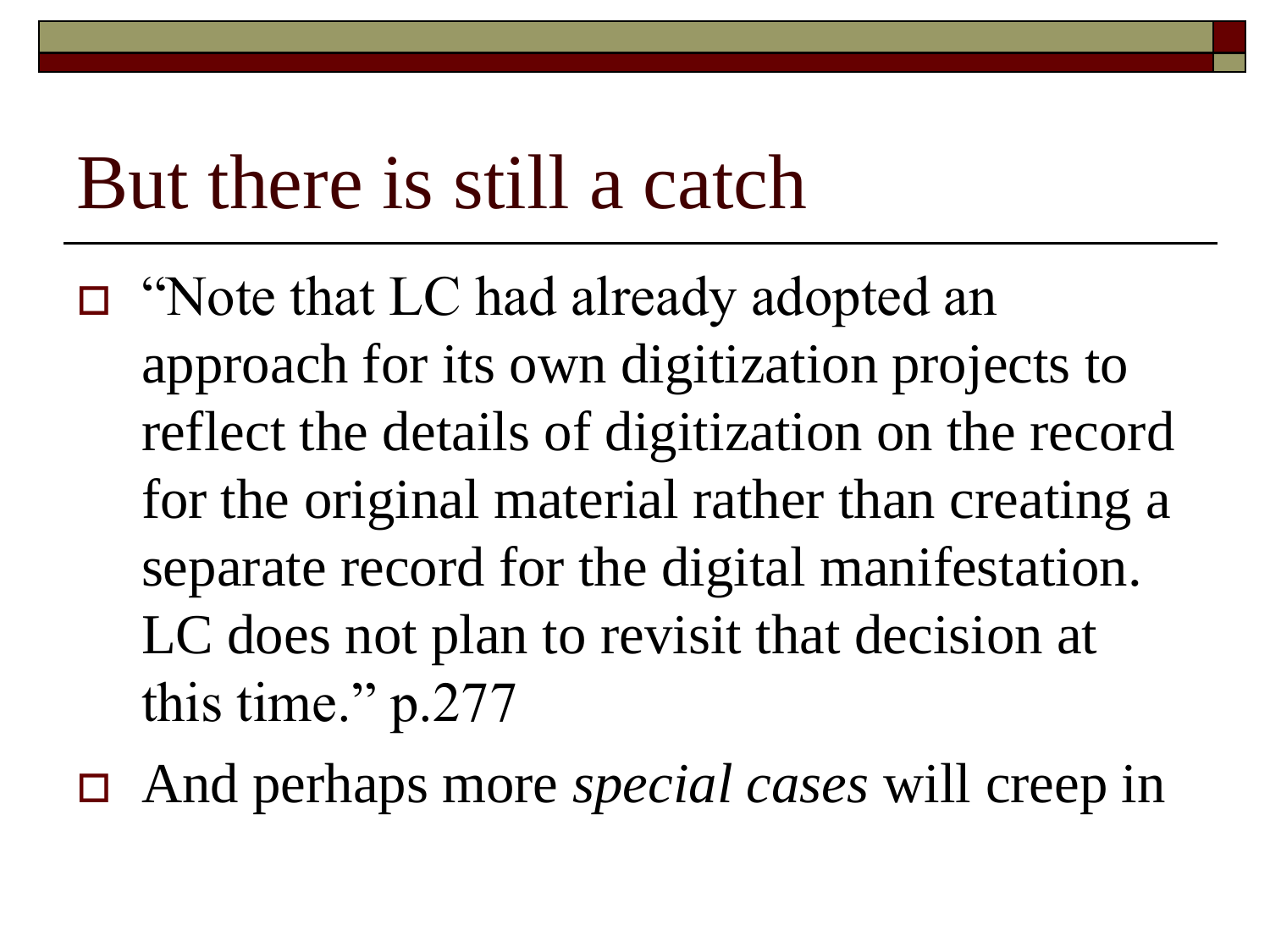#### Conclusions

- Support cataloging manifestation-in-hand
- $\Box$  Systems can link data much better than in the past
	- But still don't make good enough use of our structured data (e.g. limiting by date)
- Still can't seem to agree on a consistent approach, which is best for catalogers and users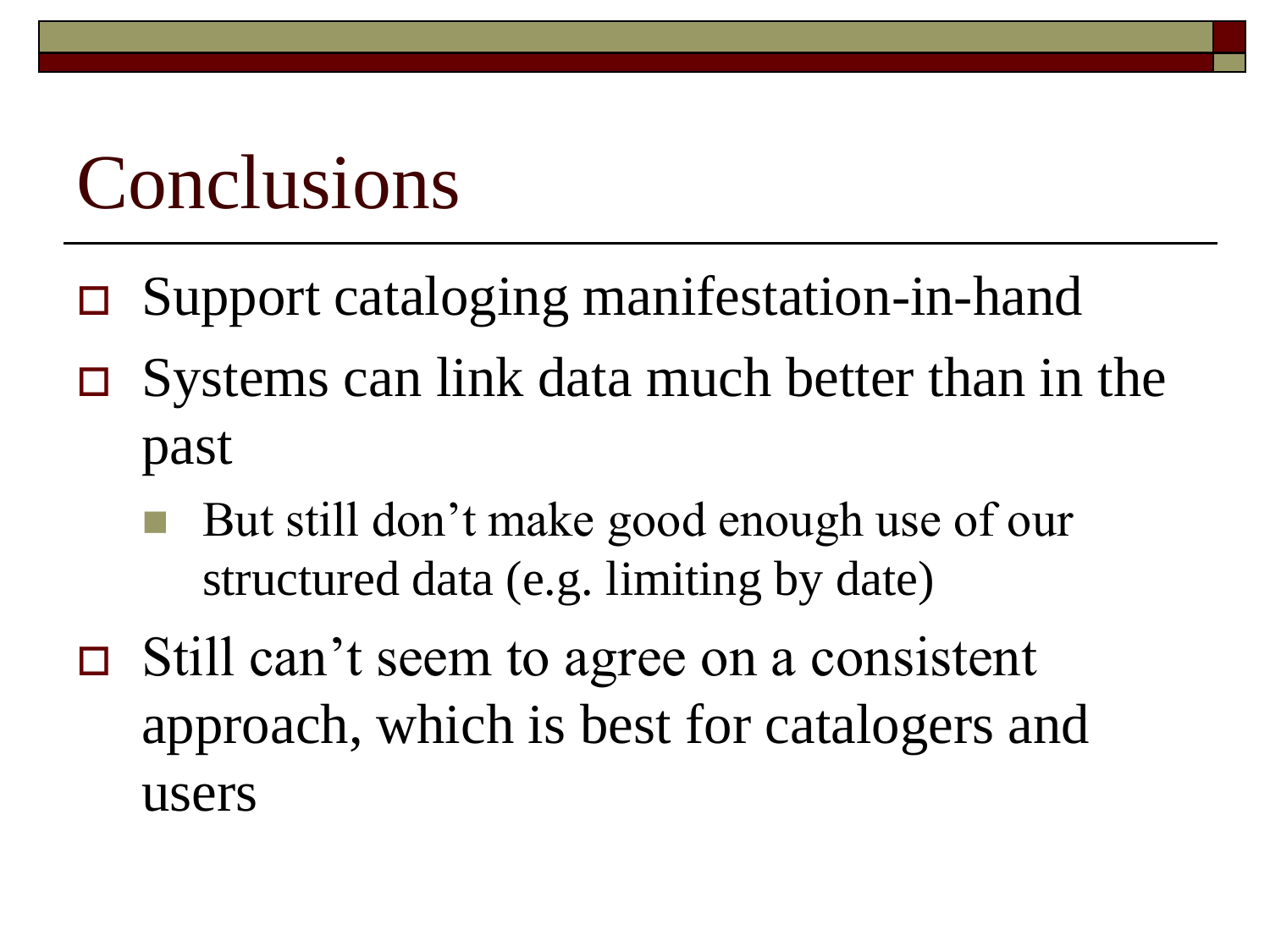#### Our Recommendations

- □ Need to become even more consistent about approach to treatment of reproductions
- Consider additional ways of emphasizing reproduction or other bibliographic relationships
	- FRBR displays
	- Form subject subdivisions (Thomas and Chavez)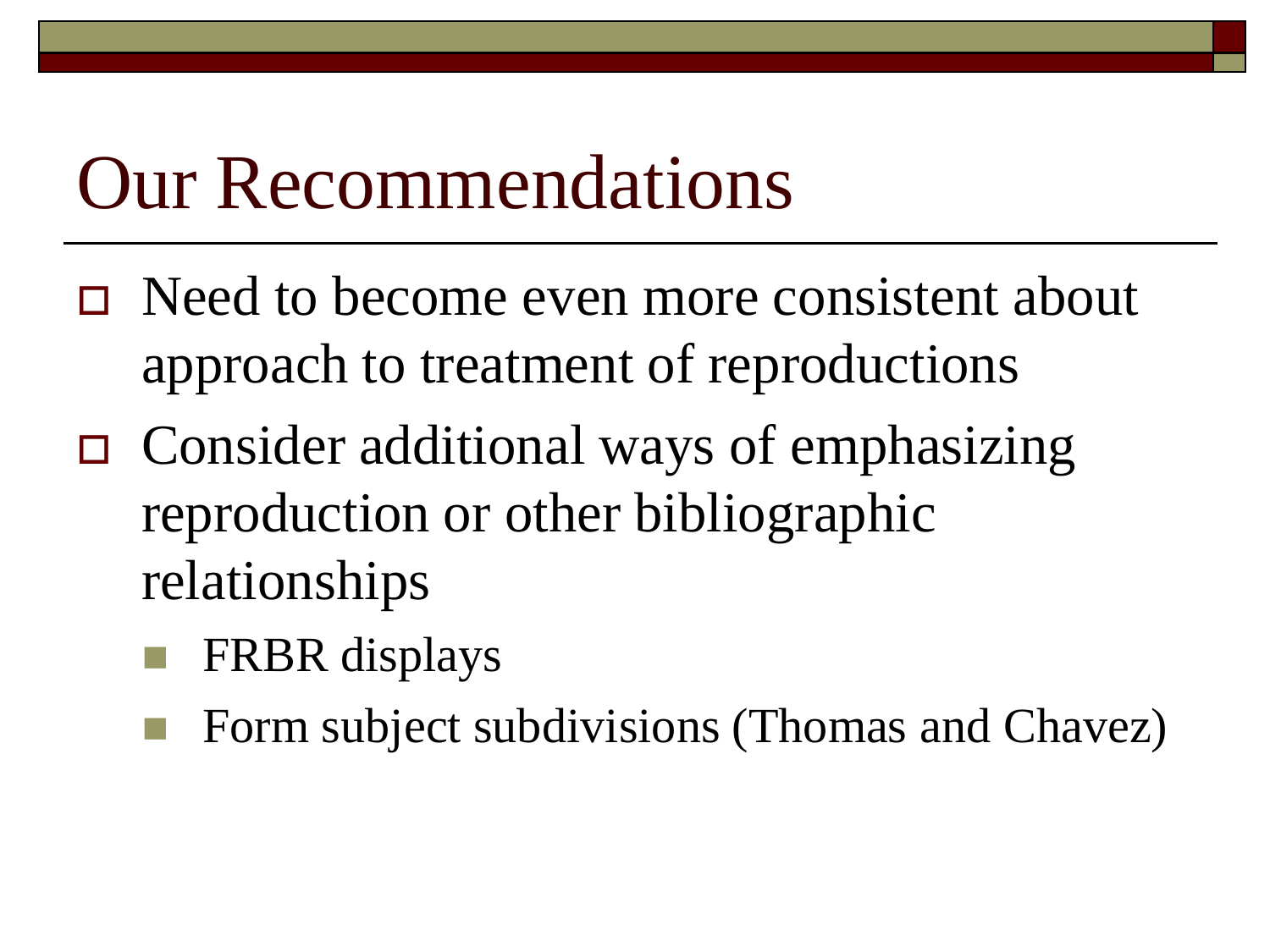# Key Sources

- *Reconsidering the cataloging treatment of reproductions*. Library of Congress , April 29, 2010. [http://](http://www.loc.gov/acq/conser/reproductions.pdf)*[www.loc.gov/acq/conser/reproductions.pdf](http://www.loc.gov/acq/conser/reproductions.pdf)*
- *Functional Requirements for Bibliographic Records: Final Report*. UBCIM publications, 19. München: Saur, 1998. [http://www.ifla.org/files/cataloguing/frbr/frbr\\_2008.pdf](http://www.ifla.org/files/cataloguing/frbr/frbr_2008.pdf)
- Thomas, L. M., & Chavez, D. M. *When to use the 533 or 534 fields: Identifying and cataloging map reproductions*. Journal of map & geography libraries, 5:1 (2009), 72-107.
- Johnson, Bruce C., ed. *Guidelines for Bibliographic Description of Reproductions*. Chicago: American Library Association, 1995.